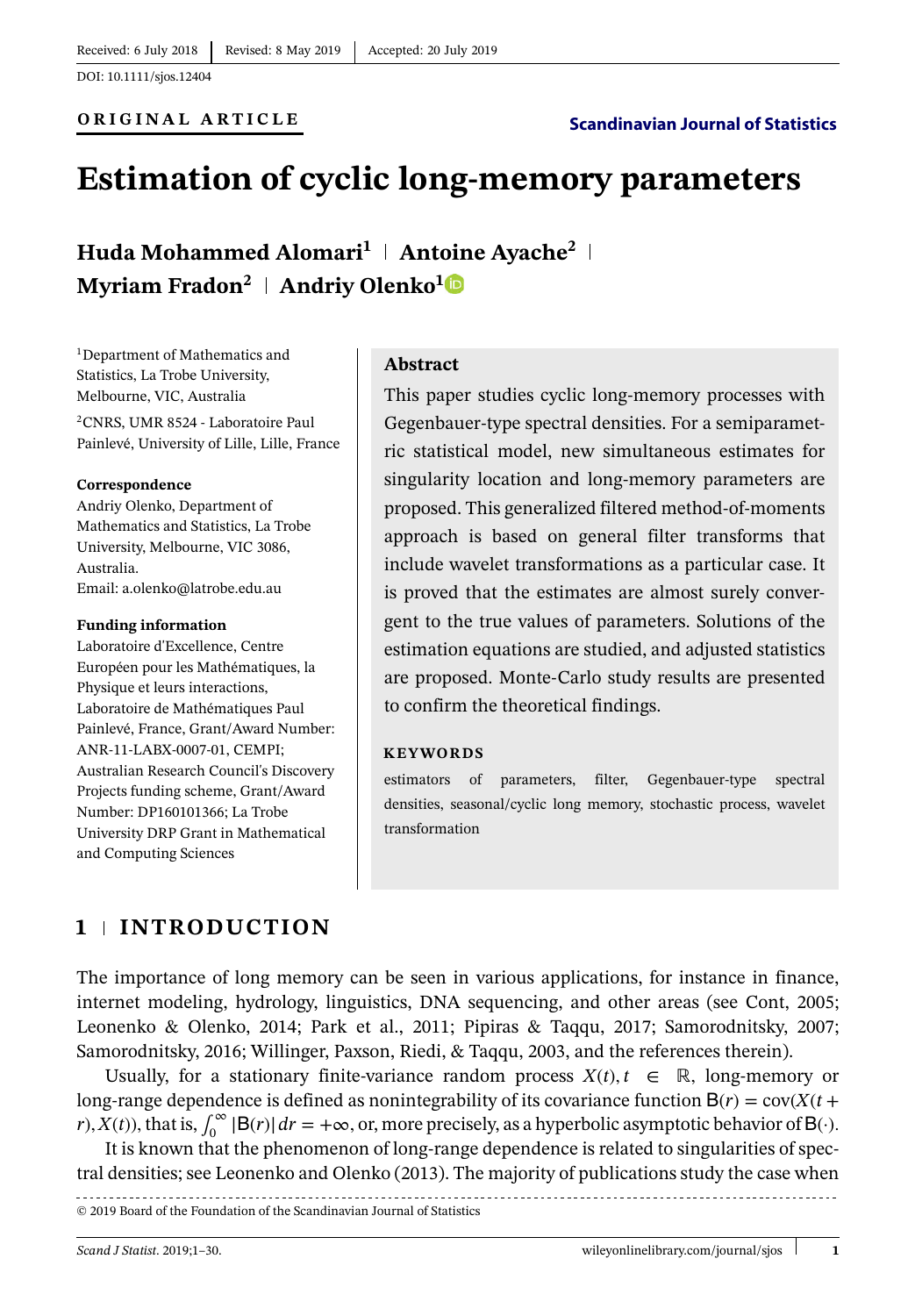

**FIGURE 1** Realizations of three types of time series (with a periodic deterministic trend, ARMA, and cyclic long-range dependent) and their wavelet power spectra [Colour figure can be viewed at [wileyonlinelibrary.com\]](http://wileyonlinelibrary.com)

spectral densities are unbounded at the origin. However, singularities at nonzero frequencies play an important role in investigating cyclic or seasonal behavior of time series. Contrary to seasonal time series, nonseasonal cycles are often unknown in advance for various physical or financial data.

Two classical models in the literature to describe cyclic behaviors of time series are

- (i) a sum of a periodic deterministic trend and a stationary random noise, and
- (ii) an ARMA model with a spectral peak outside the origin.

A cyclic long-range dependent process, which will be referred to as (iii), is an intermediate case between (i) and (ii) as it has a pole in its spectral density; see Giraitis, Hidalgo, and Robinson (2001).

The first row of Figure 1 shows realizations of models (i), (ii), and (iii) from left to right. The stochastic processes  $X(t) = 2 \sin(t) + \epsilon_t$  and  $X(t) = 0.9X(t - 1) - 0.8X(t - 2) + \epsilon_t$ , where  $\varepsilon_t$  is a zero-mean white noise, were used as models (i) and (ii), respectively. The Gegenbauer random process from Section 6 was used as model (iii) in the simulations. For each simulation, the second row of Figure 1 gives the corresponding wavelet power spectra. It suggests that estimation of parameters might be more challenging problem for model (iii) than for cases (i) and (ii). Unexpectedly, relatively few publications on the matter are related to cyclic or seasonal long-memory processes. A survey of some recent asymptotic results for cyclic long-range dependent random processes and fields can be found in Arteche and Robinson (1999); Ivanov, Leonenko, Ruiz-Medina, and Savich (2013); Klykavka, Olenko, and Vicendese (2012); and Olenko (2013). It was demonstrated in Olenko (2013) that singularities at nonzero frequencies can play an important role in limit theorems even for the case of linear functionals.

Several parametric and semiparametric methods were proposed for the case when poles of spectral densities are unknown; see Arteche and Robinson (2000), Giraitis et al. (2001), Hidalgo (1996), Whitcher (2004), and the references therein. Various problems in statistical inference of random processes and fields characterized by certain singular properties of their spectral densities were investigated in Leonenko (1999); Tsai, Rachinger, and Lin (2015); and Dehling, Rooch, and Taqqu (2013). Some methods for estimating a singularity location were suggested by Arteche and Robinson (2000), Giraitis et al. (2001), and Ferrara and Guígan (2001).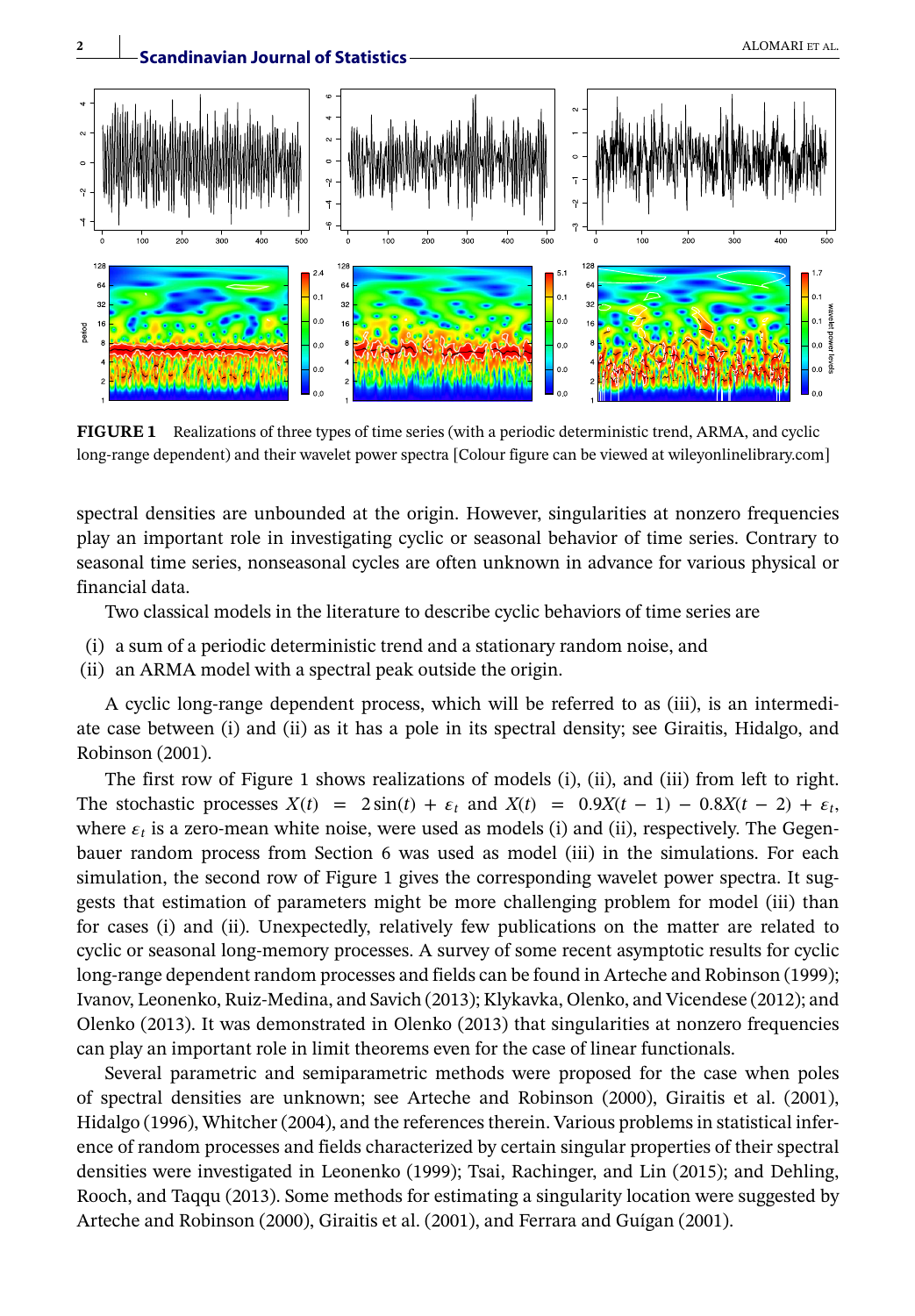The asymptotic theory for Gaussian maximum likelihood estimates (MLE) of seasonal long-memory models was developed in Giraitis et al. (2001). The quasilikelihood methods were studied in Hosoya (1997). The paper of Hidalgo (1996) studied limit theorems for spectral density estimators and functionals with spectral density singularities at the origin and possibly at other frequencies. Some results about consistency and asymptotic normality of the spectral density estimator were obtained. The paper of Yajima (1985) proposed the MLE and the least squares estimator for the long-memory time series models from Granger and Joyeux (1980) and the ARFIMA model in Hosking (1981). They examined the consistency, the limiting distribution, and the rate of convergence of these estimators. The least square estimator method was used in Beran, Ghosh, and Schell (2009) to estimate the long-range dependence parameter assuming that the singularity point is at the origin.

The minimum contrast estimator (MCE) methodology has been applied in a variety of statistical areas, in particular, for long-range dependent models. The article of Anh, Leonenko, and Sakhno (2007) discussed consistency and asymptotic normality of a class of MCEs for random processes with short- or long-range dependence based on the second- and third-order cumulant spectra. In Guo, Lim, and Meerschaert (2009), it was demonstrated that the Whittle maximum likelihood estimator is consistent and asymptotically normal for stationary seasonal autoregressive fractionally integrated moving-average processes. Consistency and asymptotic normality of MCEs for parameters of Gegenbauer random processes and fields were obtained in Espejo, Leonenko, Olenko, and Ruiz-Medina (2015). More details on the current state of the MCE theory for long-memory processes and additional references can be found in Alomari et al. (2017).

Unfortunately, the results in Alomari et al. (2017), Espejo et al. (2015), and Leonenko and Sakhno (2006) for Gegenbauer-type long-memory models use specific weight functions that approach zero at the known singularity point, which, for example, was estimated before or determined by particular applications. It is not obvious how to modify these methods if locations of singularities are unknown. New approaches are required for the situations where both the long-memory and seasonality parameters are unknown or have to be estimated simultaneously. It is known that, for nonlarge sample cases, simultaneous estimation methods yield substantial gains compared to multistage estimation methods.

Another disadvantage of fully parametric approaches for cyclic long-memory models is that incorrect specifications of models can result in inconsistent estimates of long-memory parameters; see Hidalgo (2005), and the references therein.

The article of Whitcher (2004) proposed to use wavelet transforms to estimate parameters of cyclic long-memory time series. Simulation studies were used to validate the approach and to compare it with other techniques. Unfortunately, there were no rigorous studies to justify the method and establish statistical properties of the estimators, except the case of the singularity at the origin; see Clausel, Roueff, Taqqu, and Tudor (2014), and the references therein.

This research addresses the above problem and gives first steps in developing simultaneous estimators for both the parameters. This paper deals with Gegenbauer-type cyclic long-memory semiparametric models. The Gegenbauer spectral density  $f(\cdot)$  has the following form and asymptotic behavior around its poles  $\pm v$ :

$$
f(\lambda) = C(2|\cos \lambda - \cos \nu|)^{-2\alpha} = C\left(4\left|\sin\left(\frac{\lambda + \nu}{2}\right)\sin\left(\frac{\lambda - \nu}{2}\right)\right|\right)^{-2\alpha} \sim C|\lambda^2 - \nu^2|^{-2\alpha},
$$

when  $\lambda \rightarrow \pm \nu$ .

The detailed review of the statistical inference theory for Gegenbauer random processes and fields can be found in Espejo et al. (2015).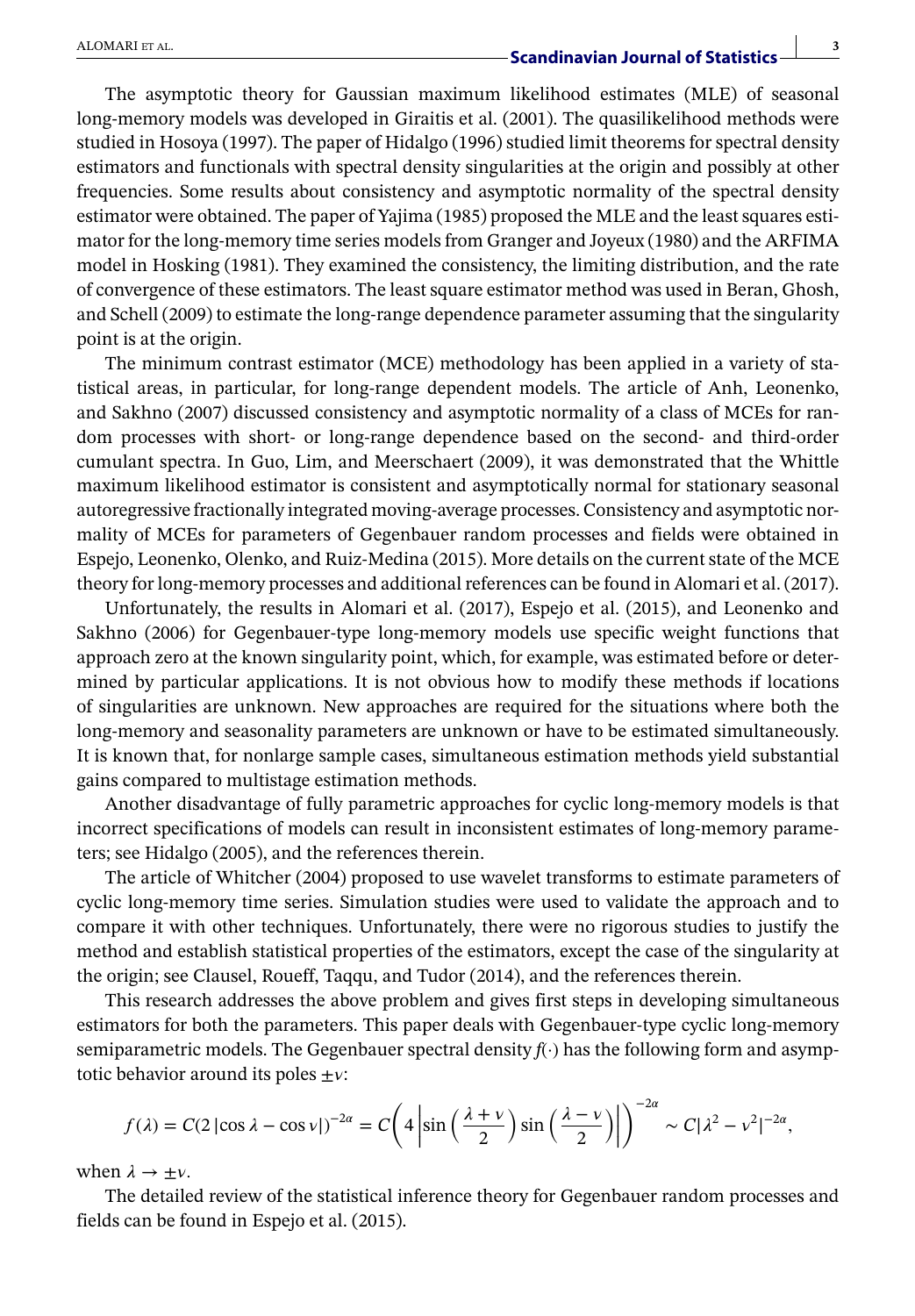We use the idea from Bardet and Bertrand (2010) to develop the first estimation equation. Namely, we study asymptotic properties of a filter transformation of cyclic long-memory processes. As a particular case, this transformation includes wavelet transformations. To get the second estimation equation, we propose a new approach that is based on asymptotic behavior of increments of the filter transformation. Finally, we investigate properties of the solutions to the estimation equations and propose adjusted statistics for both the cyclic and long-memory parameters. This generalized filtered method-of-moments methodology includes wavelet transformations as a particular case. Therefore, it is potentially very useful for real applications as it can employ the existing wavelet methods and software, which are more powerful and faster than programs for numerical integration and optimization required by the ordinary least squares, MLE, and MCE methods.

The simulation studies in Section 6 show that the proposed estimates rapidly converge to true solutions. One needs only a small number of different widths of a filter response function to reliably estimate the parameters. However, as feasible values of the parameters are nonnegative, it would be impossible to obtain exact nonasymptotic distributions for a fixed filter width. Small-sample simulation studies of the distributions of the estimators, limit distributions when widths of filters decrease, and other extensions (see Section 7) are omitted due to the page limit, but will be addressed in the following publications.

This article is organized as follows. In Section 2, we give basic definitions and notations. The first equation to estimate the parameters is derived in Section 3. Section 4 further studies properties of filter transforms and their increments. Then, these results are used to derive the second estimation equation. In Section 5, estimators of location and long-memory parameters are proposed and studied. Simulation studies that support the theoretical findings are presented in Section 6. The proofs of all results are in the Appendix.

All computations and simulations in this article were performed using the software R version 3.5.0 and Maple 17, Maplesoft, see Supporting information.

# **2 DEFINITIONS AND AUXILIARY RESULTS**

This section introduces classes of stochastic processes and their filter transforms that are studied in this paper.

We consider a measurable mean-square continuous stationary zero-mean Gaussian stochastic process  $X(t)$ ,  $t \in \mathbb{R}$ , defined on a probability space  $(\Omega, \mathcal{F}, P)$ , with the covariance function

$$
B(r) := \text{Cov}(X(t), X(t')) = \int_{\mathbb{R}} e^{iu(t-t')} F(du), \quad t, t' \in \mathbb{R},
$$

where  $r = t - t'$  and  $F(\cdot)$  is a nonnegative finite measure on ℝ.

**Definition 1.** The random process  $X(t)$ ,  $t \in \mathbb{R}$ , is said to possess an absolutely continuous spectrum if there exists a nonnegative function  $f(\cdot) \in L_1(\mathbb{R})$  such that

$$
F(u) = \int_{-\infty}^{u} f(\lambda) d\lambda, \quad u \in \mathbb{R}.
$$

The function  $f(\cdot)$  is called the spectral density of the process  $X(t)$ .

The process  $X(t)$ ,  $t \in \mathbb{R}$ , with absolutely continuous spectrum has the following isonormal spectral representation:

$$
X(t) = \int_{\mathbb{R}} e^{it\lambda} \sqrt{f(\lambda)} dW(\lambda),
$$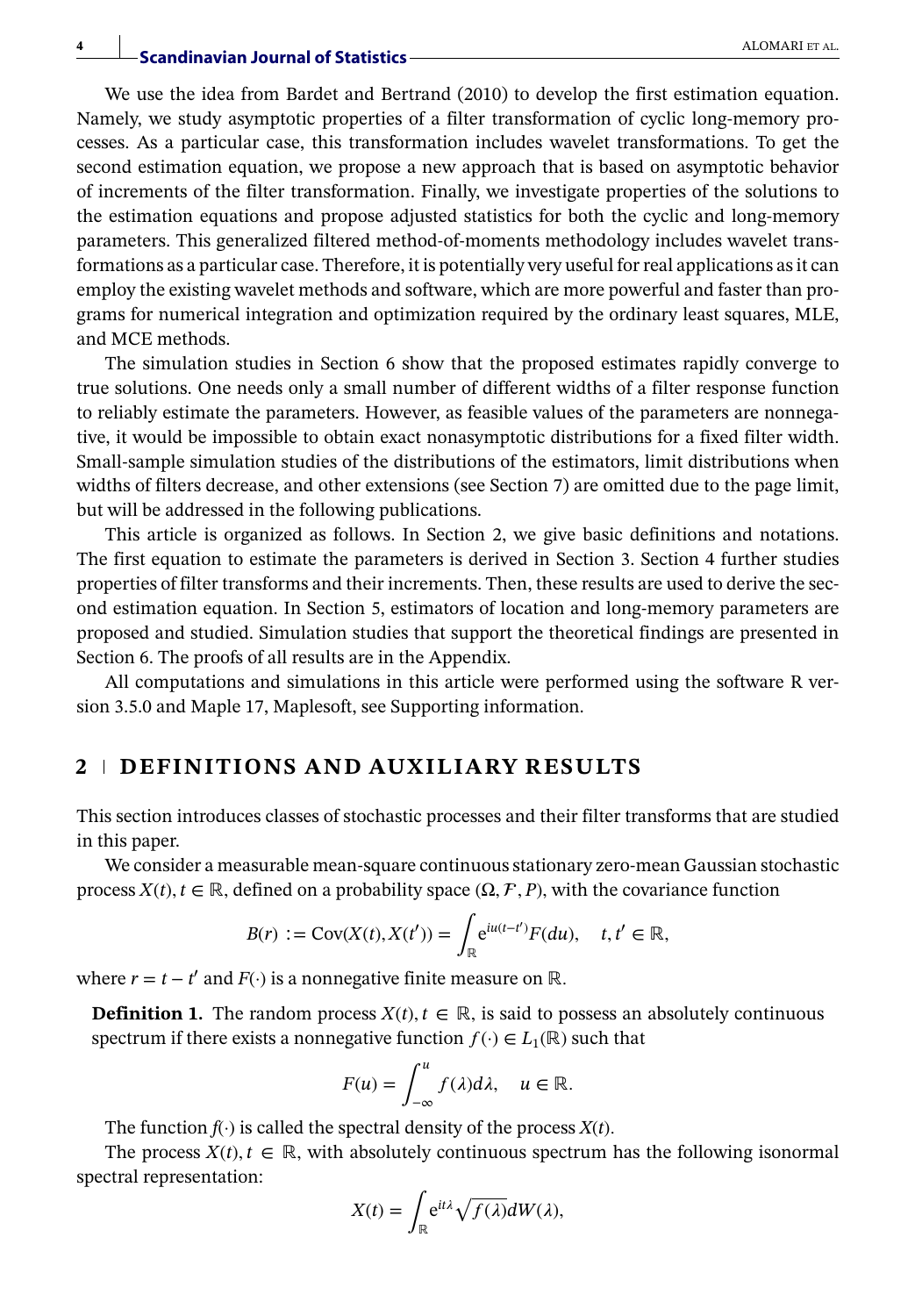where *W*(·) is a complex-valued Gaussian orthogonal random measure on ℝ*.*

For simplicity, in this paper, we consider the case of real-valued *X*(*t*)*.* Therefore, we assume that *f*(·) is an even function and the random measure is such that  $W([\lambda_1, \lambda_2]) = W([-\lambda_2, -\lambda_1])$  for any  $\lambda_2 > \lambda_1 > 0$ ; see Section 6 in Taqqu (1979). As all estimates in this paper use absolute values of integrands, the obtained results can also be rewritten for complex-valued processes.

**Assumption 1.** Let the spectral density  $f(\cdot)$  of  $X(t)$  admit the following semiparametric representation:

$$
f(\lambda) = \frac{h(\lambda)}{|\lambda^2 - s_0^2|^{2\alpha}}, \quad \lambda \in \mathbb{R},
$$

where  $s_0 > 0$ ,  $\alpha \in (0, \frac{1}{2})$  and  $h(\cdot)$  is an even nonnegative bounded function that is four times boundedly differentiable on  $[-\frac{1}{2}, \frac{1}{2}]$ . Its derivatives of order *i* are denoted by  $h^{(i)}(\cdot)$  and satisfy  $h^{(i)}(0) = 0$ ,  $i = 1, 2, 3, 4$ . In addition,  $h(0) = 1$ ,  $h(\cdot) > 0$  in some neighborhood of  $\lambda = \pm s_0$ , and for all  $\epsilon > 0$ , it holds

$$
\int_{\mathbb{R}} \frac{h(\lambda)}{(1+|\lambda|)^{\varepsilon}} d\lambda < \infty.
$$

*Remark* 1. Stochastic processes satisfying Assumption 1 have seasonal/cyclic long memory, as their spectral densities have singularities at nonzero locations  $\pm s_0$ . The boundedness of  $h(\cdot)$  guarantees that the singularities of  $f(\cdot)$  are only in  $\pm s_0$ . The parameter  $\alpha$  is a long-memory parameter. The parameter  $s<sub>0</sub>$  determines seasonal or cyclic behavior. Covariance functions of such processes exhibit hyperbolically decaying oscillations and  $\int_{\mathbb{R}} |B(r)| dr =$ +∞ as  $\alpha \in (0, 1/2)$ ; see Arteche and Robinson (1999). The Gegenbauer random processes have cyclic long-memory behavior determined by Assumption 1 as their spectral densities  $f(\lambda) \sim c|\lambda^2 - s_0^2|^{-2\alpha}, \lambda \to \pm s_0$ , around the Gegenbauer frequency  $s_0$ ; see Chung (1966) and Espejo et al. (2015).

*Remark* 2. The conditions on  $h(\cdot)$  guarantee that  $f(\cdot)$  is a spectral density with only singularity locations at  $\lambda = \pm s_0$ . The differentiability conditions on  $h(\cdot)$  and its derivatives can be relaxed and replaced by Hölder assumptions in some neighborhood of the origin.

The smoothness conditions guarantee the following technical inequalities required for the proof.

**Lemma 1.** *For*  $0 \le \lambda \le \tilde{\lambda} \le \frac{1}{2}$ *, it holds* 

$$
|h(\tilde{\lambda}) - h(\lambda)| \le c_1 |\tilde{\lambda}^2 - \lambda^2|,
$$
  

$$
h(\lambda) \le 1 + c_1,
$$
  

$$
|h(\lambda) - 1| \le c_1 \cdot \lambda^4,
$$

 $where c_1 := \max_{\lambda \in [0, \frac{1}{2}]} (h^{(2)}(\lambda), h^{(4)}(\lambda)).$ 

**Example 1.** The asymptotic behavior of the function  $h(\lambda)$  when  $\lambda \to \infty$  must guarantee that  $f(\cdot) \in L_1(\mathbb{R})$ .

For example, the function  $f(\lambda) = |\lambda^2 - s_0^2|^{-2\alpha} I_{[-M,M]}(\lambda)$  satisfies Assumption 1, where  $M > S_0$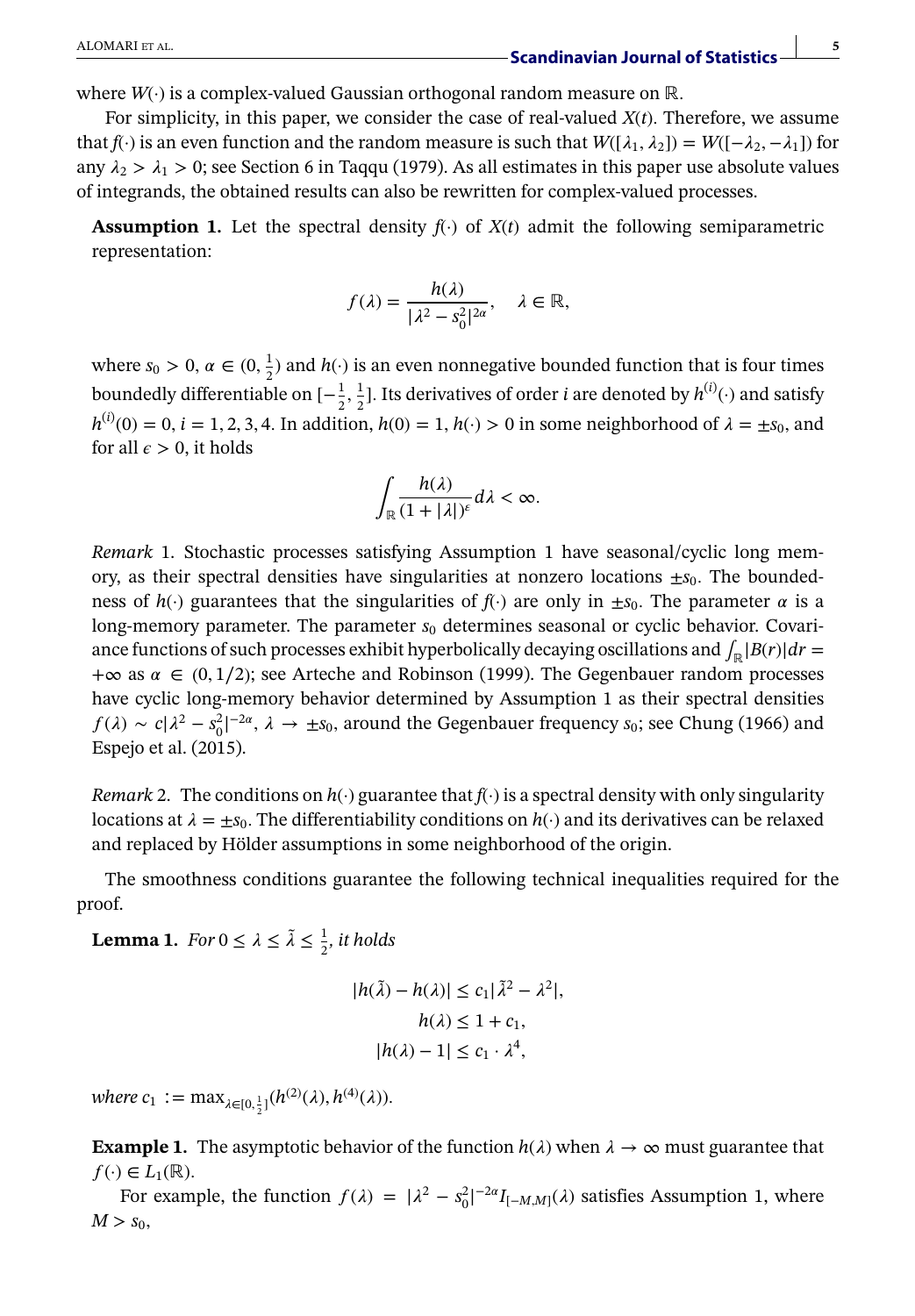

**FIGURE 2** Plots of the spectral density  $f(\lambda)$  with singularities at nonzero frequencies and the corresponding covariance function *B*(*r*) [Colour figure can be viewed at [wileyonlinelibrary.com\]](http://wileyonlinelibrary.com)

$$
I_{[-M,M]}(\lambda) = \begin{cases} 1, & \lambda \in [-M,M] \\ 0, & \lambda \notin [-M,M] \end{cases}
$$
 is the indicator function of the interval  $[-M, M]$ .

Another example satisfying Assumption 1 is the following spectral density and corresponding covariance function:

$$
f(\lambda) = \begin{cases} \frac{1}{(1-\lambda^2)^{1/4}}, & |\lambda| \le 1\\ \frac{1}{\lambda(\lambda^2-1)^{1/4}}, & |\lambda| > 1, \end{cases}
$$
  

$$
B(r) = \sqrt{\pi} \left( \sqrt{2\pi} + \left(\frac{2}{r}\right)^{1/4} \Gamma\left(\frac{3}{4}\right) J_{\frac{1}{4}}(r) - 2\sqrt{2r} {}_1F_2\left(\frac{1}{4}; \frac{3}{4}, \frac{5}{4}; -\frac{r^2}{4}\right) \right),
$$

where  $J_v$  is the Bessel function of the first kind,  $1F_2$  is the hypergeometric function, and  $s_0 = 1$ and  $\alpha = 1/8$  were chosen. Plots of  $f(\lambda)$  and  $B(r)$  are shown in Figure 2.

*Remark* 3. As we study seasonal or cyclic long-memory models, in this paper, we consider the case of singularities at nonzero frequencies. The discussion about differences between the cases with spectral singularities at the origin and at other locations can be found in Arteche and Robinson (1999). As  $s_0$  is separated from zero, without loss of generality, we assume that  $s_0 > 1$ . Indeed, if a time series has a periodic component with the period *T*, then the corresponding frequency  $s_0 = 1/T$ . Changing the time unit, the parameter  $s_0$  can be made greater than 1.

Now, we introduce filter transforms of stochastic processes. To define filters, we use realvalued functions  $\psi(t)$ ,  $t \in \mathbb{R}$ , with the Fourier transforms  $\hat{\psi}(\cdot)$ .

Throughout this article, we use the convention that the Fourier transform of an arbitrary function  $\psi$  belonging to  $L_1(\mathbb{R})$  is the function  $\hat{\psi}$  defined, for every  $\lambda \in \mathbb{R}$ , as

$$
\hat{\psi}(\lambda) = \int_{\mathbb{R}} e^{-i\lambda t} \psi(t) dt.
$$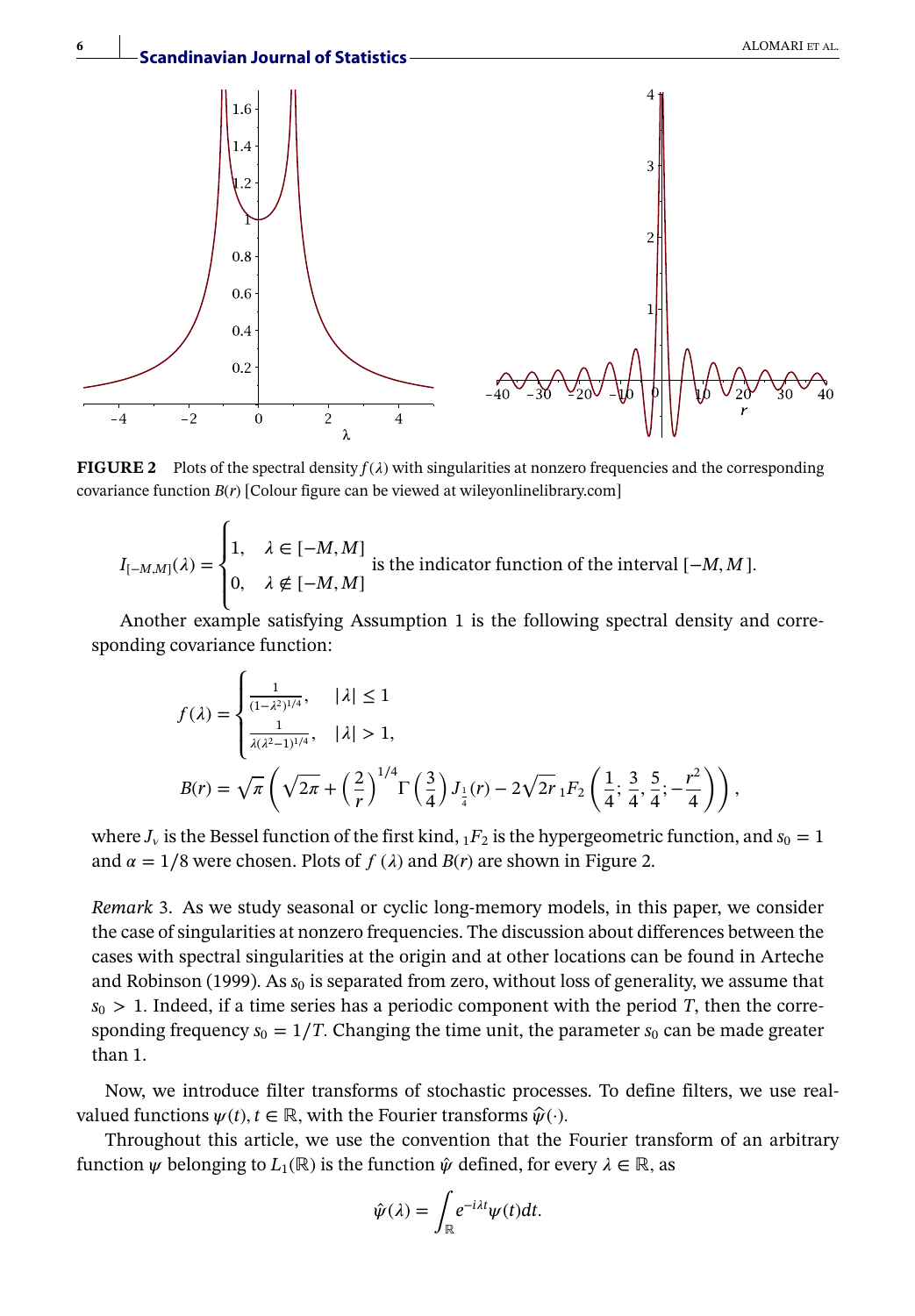**Assumption 2.** Let  $\psi \in L_2(\mathbb{R})$  be a real-valued function such that supp  $\hat{\psi} \subset [-A, A], A >$ 0, and  $\hat{\psi}(\cdot)$  is continuous except at a finite number of points and of bounded variation on [−*A,A*]*.*

*Remark* 4. It follows from Assumption 2 that  $\hat{\psi}$  is bounded and  $\psi \in L_{\infty}(\mathbb{R})$  is an analytic function.

Let us define the constants  $c_2 := \int_{\mathbb{R}} |\hat{\psi}(\lambda)|^2 d\lambda$  and  $c_3 := 2 \int_{\mathbb{R}} \lambda^2 |\hat{\psi}(\lambda)|^2 d\lambda$ .

Some important for applications functions  $\psi(\cdot)$  satisfying Assumption 2 are the wavelets; see Daubechies (1992) and Meyer (1992), given in the next examples. However, in general,  $\psi(\cdot)$  is not required to be a wavelet.

**Example 2.** The function  $\psi(\cdot)$  can be selected as the Shannon father or mother wavelets. Indeed, the Shannon father wavelet

$$
\psi_f(t) = \text{sinc}(\pi t) = \begin{cases} \frac{\sin(\pi t)}{\pi t}, & t \neq 0, \\ 1, & t = 0 \end{cases}
$$

has the Fourier transform

$$
\widehat{\psi}_f(\lambda) = I_{[-\pi,\pi]}(\lambda).
$$

The corresponding constants are  $c_2 = 2\pi$  and  $c_3 = \frac{4}{3}\pi^3$ . The Shannon mother wavelet

$$
\psi_m(t) = \frac{\sin(2\pi t) - \cos(\pi t)}{\pi \left(t - \frac{1}{2}\right)}
$$

has the Fourier transform

$$
\widehat{\psi}_m(\lambda) = -e^{-\frac{i\lambda}{2}} I_{[-2\pi, -\pi) \cup (\pi, 2\pi]}(\lambda).
$$

The corresponding constants are  $c_2 = 2\pi$  and  $c_3 = 9\frac{1}{3}\pi^3$ . Plots of  $\psi_f(t)$  and  $\psi_m(t)$  are shown in Figure 3.



**FIGURE 3** Plots of the Shannon father and mother wavelets  $\psi_f(t)$  and  $\psi_m(t)$  [Colour figure can be viewed at [wileyonlinelibrary.com\]](http://wileyonlinelibrary.com)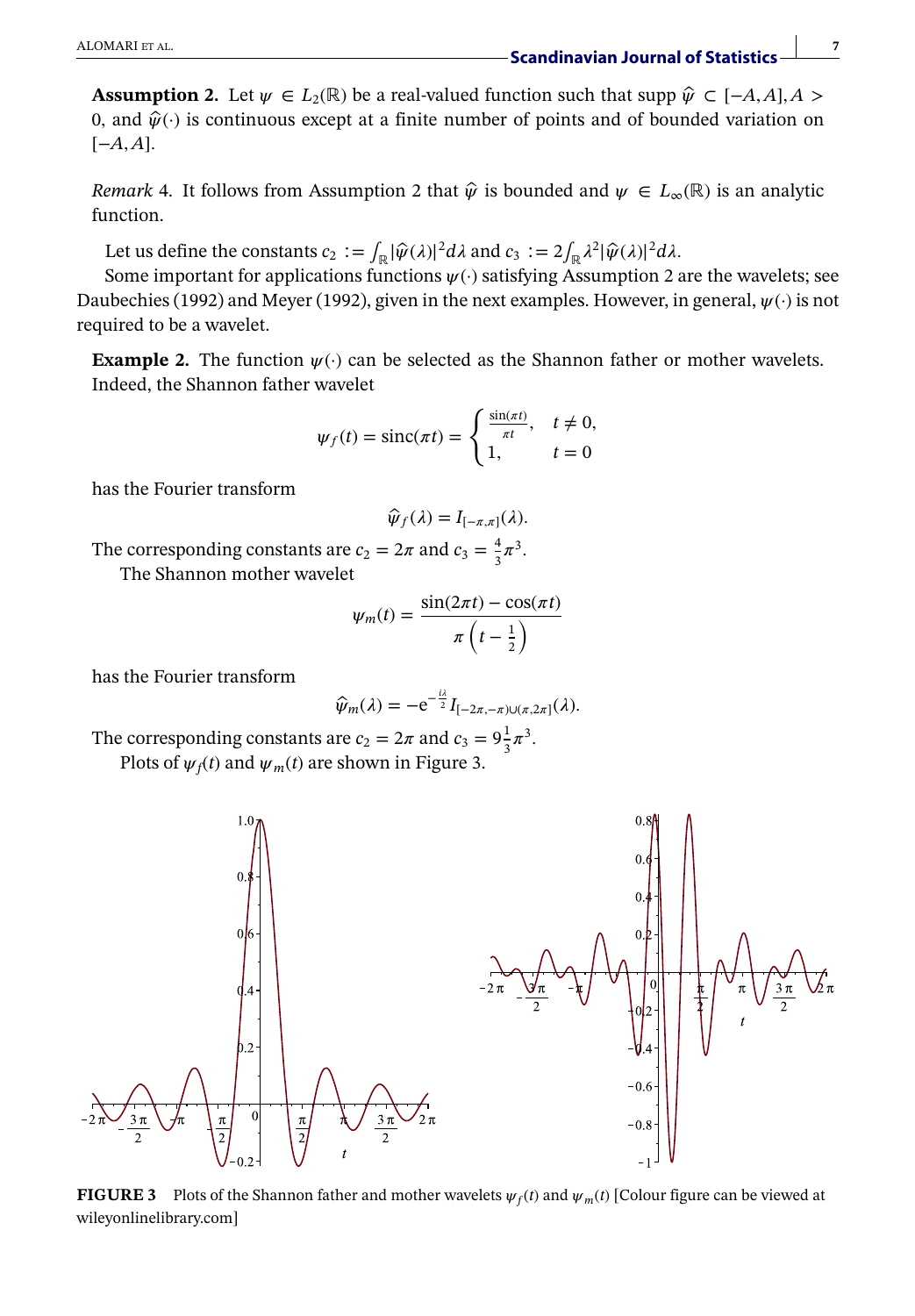**Example 3.** The function  $\psi(\cdot)$  can be selected as the Meyer father or mother wavelets (see, e.g., Daubechies, 1992; Meyer, 1992). Indeed, the Meyer wavelets have the Fourier transforms

$$
\hat{\psi}_m(\lambda) := \begin{cases}\n\sin\left(\frac{\pi}{2}v\left(\frac{3|\lambda|}{2\pi} - 1\right)\right) e^{\frac{i\lambda}{2}}, & \text{if } \frac{2\pi}{3} \leq |\lambda| \leq \frac{4\pi}{3}, \\
\cos\left(\frac{\pi}{2}v\left(\frac{3|\lambda|}{4\pi} - 1\right)\right) e^{\frac{i\lambda}{2}}, & \text{if } \frac{4\pi}{3} \leq |\lambda| \leq \frac{8\pi}{3}, \\
0, & \text{otherwise},\n\end{cases}
$$
\n
$$
\hat{\psi}_f(\omega) := \begin{cases}\n1, & \text{if } |\lambda| \leq \frac{2\pi}{3}, \\
\cos\left(\frac{\pi}{2}v\left(\frac{3|\lambda|}{4\pi} - 1\right)\right), & \text{if } \frac{2\pi}{3} \leq |\lambda| \leq \frac{4\pi}{3}, \\
0, & \text{otherwise},\n\end{cases}
$$

where  $v(\cdot)$  is a function with values in [0,1] that satisfies  $v(x)+v(1-x) = 1, x \in \mathbb{R}$ . For example, one can use

$$
v(x) = \begin{cases} 0, & \text{if } x < 0, \\ x, & \text{if } 0 \le x \le 1, \\ 1, & \text{if } x > 1. \end{cases}
$$

The corresponding constants for  $\hat{\psi}_m(\lambda)$  are  $c_2 = 2\pi$  and  $c_3 = 12\frac{4}{9}\pi(\pi^2 + 2)$  and  $c_2 = 2\pi$  and  $c_3 = 1\frac{7}{9}\pi(\pi^2 - 2)$  for  $\hat{\psi}_f(\lambda)$ .

Plots of  $|\hat{\psi}_m(\lambda)|$  and  $\hat{\psi}_f(\lambda)$  are shown in Figure 4.

Now, for any pair  $(a, b) \in \mathbb{R}_+ \times \mathbb{R}$ , where  $\mathbb{R}_+ = (0, +\infty)$ , we define the following filter transform of the process *X*(*t*):  $\mathbb{R}^2$  $\mathbf{r}$ 

$$
d_x(a,b) := \frac{1}{\sqrt{a}} \int_{\mathbb{R}} \psi\left(\frac{t-b}{a}\right) X(t) dt.
$$
 (1)



**FIGURE 4** Plots of the Fourier transforms of the Meyer mother and father wavelets  $|\hat{\psi}_m(\lambda)|$  and  $\hat{\psi}_f(\lambda)$  [Colour figure can be viewed at [wileyonlinelibrary.com\]](http://wileyonlinelibrary.com)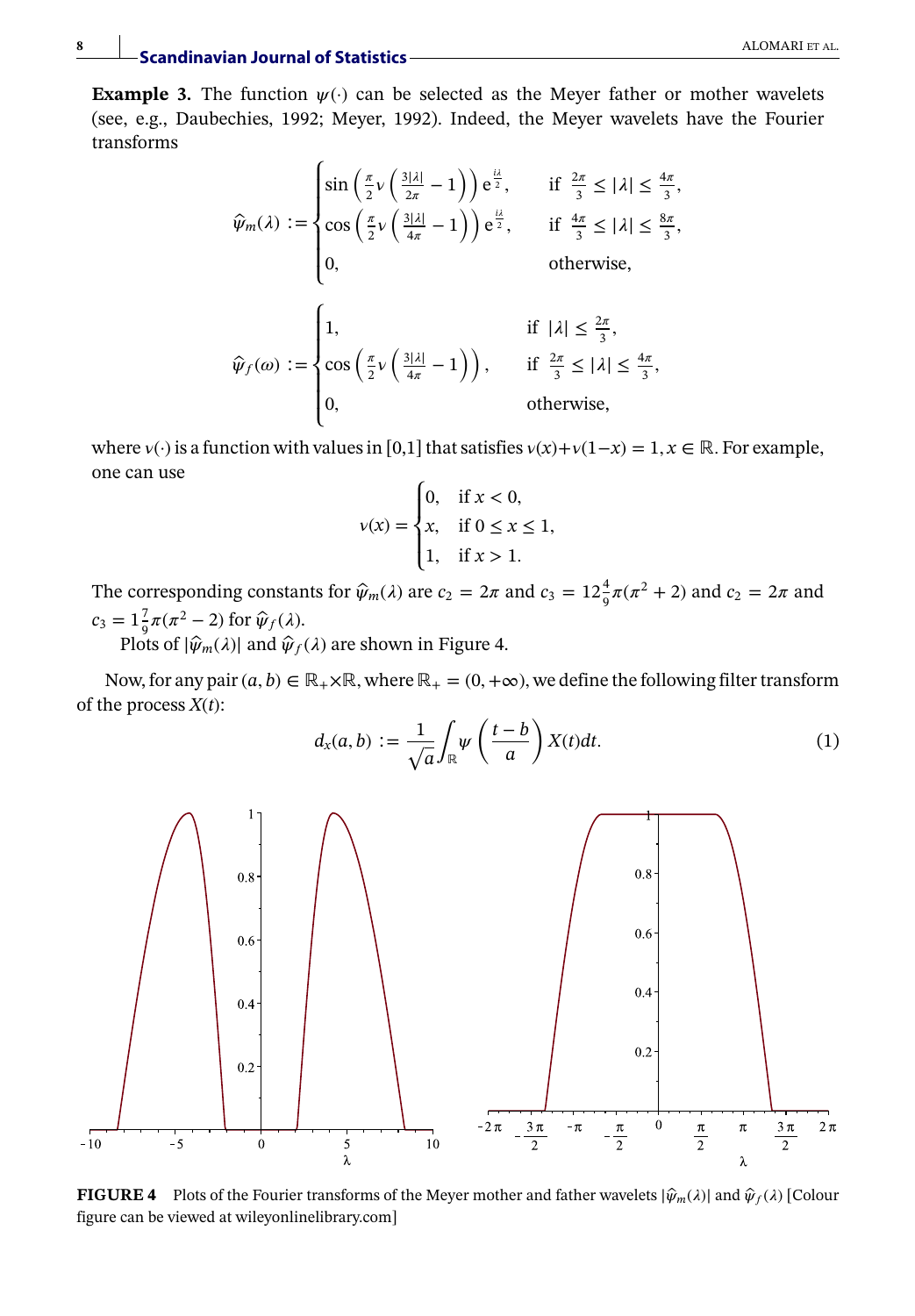*Remark* 5. If  $\psi(\cdot)$  is a wavelet, then  $d_x(a, b)$  given by (1) defines the wavelet transform of the process *X*(*t*).

The general filtration theory of stochastic processes guarantees that (1) is correctly defined if the following assumption is satisfied; see Chapter V, Section 6, in Gikhman and Skorokhod (2004).

**Assumption 3.** Let the integral  $\int_{\mathbb{R}^2} \psi(t)B(t-t') \overline{\psi(t')} dt dt'$  exist as an improper Cauchy integral on the plane.

*Remark* 6. Different assumptions on the process and the filter were used in Bardet and Bertrand (2010). Namely, they assumed that  $\psi(\cdot)$  is a mother wavelet that has two vanishing moments and there are constants  $c_{\psi}$ ,  $c'_{\psi} > 0$  such that  $(1+|t|)|\psi(t)| \leq c_{\psi}$ ,  $|\hat{\psi}(\lambda)| + |\hat{\psi}'(\lambda)| \leq c'_{\psi}$ , for all  $t, \lambda \in \mathbb{R}$ .

Using the above notations  $d_x(a, b)$  can be rewritten in the frequency domain as

$$
d_{x}(a,b)=\sqrt{a}\int_{\mathbb{R}}e^{ib\lambda}\overline{\widehat{\psi}(a\lambda)}\sqrt{f(\lambda)}dW(\lambda).
$$

This Gaussian random variable has a zero mean, that is,  $Ed_r(a, b) = 0$ . Its variance equals

$$
E|d_{x}(a,b)|^{2} = a \int_{\mathbb{R}} |\widehat{\psi}(a\lambda)|^{2} f(\lambda) d\lambda := J(a)
$$
 (2)

and, thus, does not depend on *b.*

In the following sections, we assume that Assumptions 1–3 are satisfied.

# **3 FIRST STATISTICS**

Spectral densities satisfying Assumption 1 have two parameters of interest ( $\alpha$  and  $s_0$ ). This section derives some properties of  $d_x(a, b)$  and suggests a statistic based on  $d_x(a, b)$  that can be used as an estimate of  $s_0^{-4\alpha}$ .

Let  $\{a_i\}, \{\gamma_i\} \subset \mathbb{R}_+$ ,  $\{m_i\} \subset \mathbb{N}, j \in \mathbb{N}$ , be sequences of positive numbers and  $\{b_{ik}\} \subset \mathbb{R}, j \in \mathbb{N}$  $\mathbb{N}, k \in \mathbb{Z}$ , be an infinite array. In the following proofs, we assume that { $a_i$ } is an unboundedly monotone increasing sequence and  $b_{jk_1} \neq b_{jk_2}$  for all  $j \in \mathbb{N}$  and  $k_1 \neq k_2$ .

We will use the following notation:

$$
\delta_{jk} := d_x(a_j, b_{jk}) = \sqrt{a_j} \int_{\mathbb{R}} e^{ib_{jk}\lambda} \overline{\widehat{\psi}(a_j\lambda)} \sqrt{f(\lambda)} dW(\lambda).
$$

By Assumption 1,

$$
\delta_{jk} = \sqrt{a_j} \int_{\mathbb{R}} e^{ib_{jk}\lambda} \frac{\overline{\hat{\psi}(a_j\lambda)}\sqrt{h(\lambda)}}{\left|\lambda^2 - s_0^2\right|^a} dW(\lambda).
$$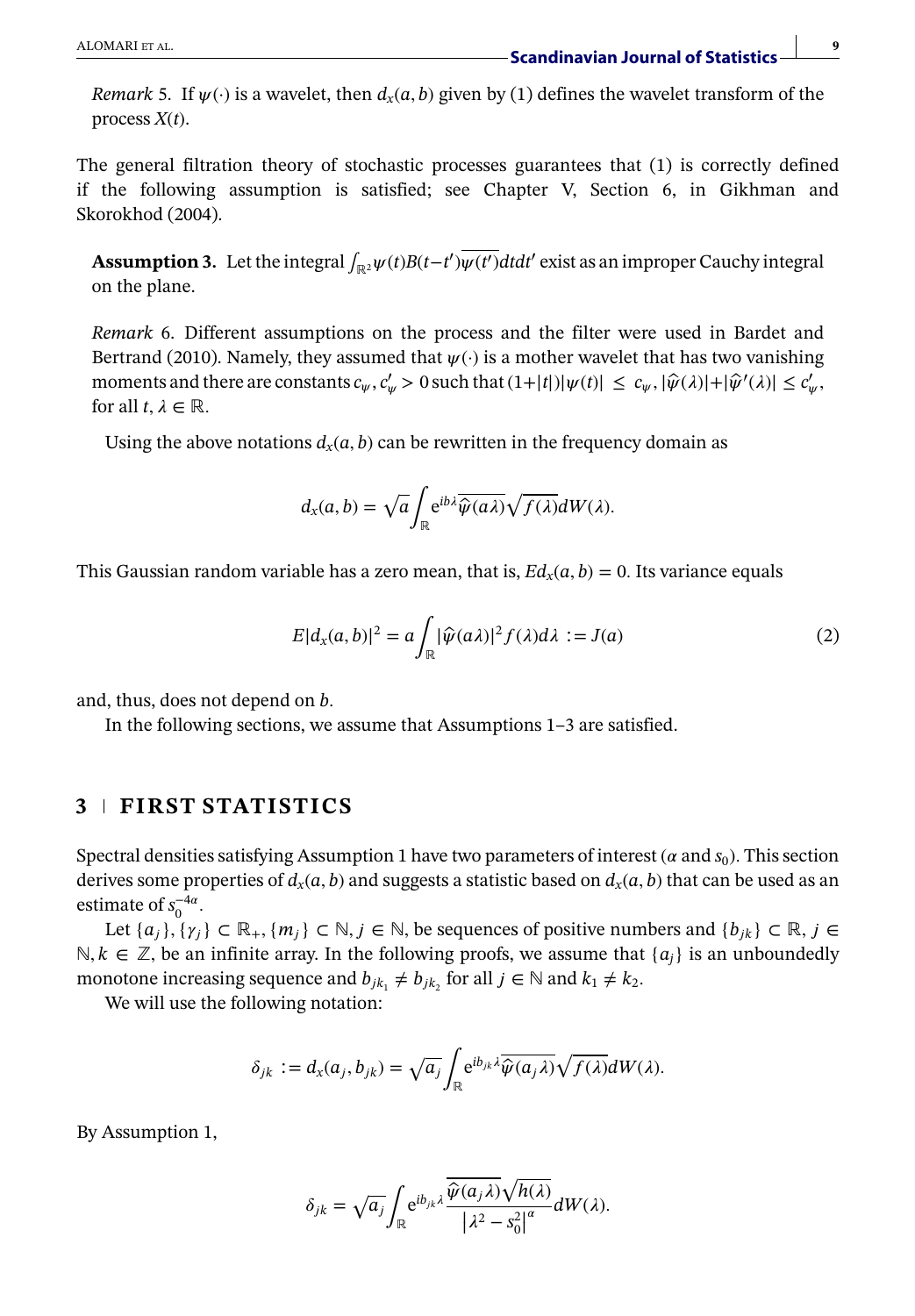Therefore, for all  $j \in \mathbb{N}$  and  $k_1, k_2 \in \mathbb{Z}$ , it holds  $E\delta_{jk_1} = 0$  and

$$
I(j, k_1, k_2) := \text{Cov} \left( \delta_{jk_1}, \delta_{jk_2} \right) = E \left( \delta_{jk_1} \overline{\delta}_{jk_2} \right)
$$
  

$$
= a_j \int_{\mathbb{R}} e^{i \left( b_{jk_1} - b_{jk_2} \right) \lambda} \frac{|\widehat{\psi}(a_j \lambda)|^2 h(\lambda)}{|\lambda^2 - s_0^2|^{2\alpha}} d\lambda
$$
  

$$
= s_0^{-4\alpha} \int_{\mathbb{R}} e^{i \frac{b_{jk_1} - b_{jk_2}}{a_j} \lambda} \frac{|\widehat{\psi}(\lambda)|^2 h\left(\frac{\lambda}{a_j}\right)}{\left| \left( \frac{\lambda}{a_j s_0} \right)^2 - 1 \right|^{2\alpha}} d\lambda.
$$
 (3)

**Lemma 2.** *Let Assumption 2 hold true. Then, for all*  $k_1, k_2 \in \mathbb{Z}^2$  and  $j \in \mathbb{N}$  such that  $\frac{a_j}{2A} \ge 1$ 

$$
|I(j, k_1, k_2)| \le c_4(s_0, \alpha) \begin{cases} 1, & \text{if } k_1 = k_2, \\ \frac{a_j}{|b_{j k_1} - b_{j k_2}|}, & \text{if } k_1 \neq k_2, \end{cases}
$$

*where*

$$
c_4(s_0, \alpha) := 2s_0^{-4\alpha} \max \left( \frac{2}{3} c_2 (1 + c_1), \max_{\lambda \in [-A,A]} |\widehat{\psi}(\lambda)|^2 V_{-1/2}^{1/2}(h(\cdot)) + (1 + c_1) \cdot V_{-A}^A(|\widehat{\psi}(\cdot)|^2) \right),
$$

 $V_a^b(f)$  denotes the total variation of a function  $f(\cdot)$  on an interval [a, b].

Let us define

$$
\bar{\delta}^{(2)}_{j\cdot} := \frac{1}{m_j} \sum_{k=1}^{m_j} \delta_{jk}^2.
$$

It follows from (2) that  $E\bar{\delta}^{(2)}_j = J(a_j)$ .

**Lemma 3.** *Suppose that*  $\frac{a_j}{2A} \geq 1$ , *the sequences*  $\{b_{jk}\}$  *and*  $\{\gamma_j\}$  *are such that, for all*  $j \in \mathbb{R}$  $\mathbb{N}, k_1, k_2 \in \mathbb{Z}$ , *it holds*  $|b_{jk_1} - b_{jk_2}| \geq |k_1 - k_2| \gamma_j$ . Then,

$$
Var\left(\bar{\delta}_{j\cdot}^{(2)}\right) \leq \frac{c_{5j}(s_0,\alpha)}{m_j},
$$

*where*  $c_{5j}(s_0, \alpha) := 2c_4^2(s_0, \alpha)(1 + \frac{\pi^2}{3})$  $\frac{a_j^2}{r_j^2}$ ).

**Lemma 4.** *Let* { $r_j$ } ⊂ ℝ<sub>+</sub> *be a decreasing sequence such that*  $\lim_{j\to\infty} r_j = 0$ *. Let us choose such* { $m_j$ } *that*  $\sum_{j=1}^{\infty} \frac{1}{r_i^2 m_j}$  < + $\infty$  and  $\sum_{j=1}^{\infty} \frac{a_j^2}{r_i^2 m_j}$  < + $\infty$ , where { $\gamma_j$ } *is f*  $\frac{1}{r_j^2 m_j}$  < +∞ *and*  $\sum_{j=1}^{\infty}$  $\frac{a_j^2}{r_j^2 r_j^2 m_j} < +\infty$ , where  $\{\gamma_j\}$  is from Lemma 3. Then, there *exists an almost surely finite random variable*  $c_6$  *such that, for all*  $j \in \mathbb{N}$ *,* 

$$
\left| \bar{\delta}^{(2)}_j - J(a_j) \right| \leq c_6 r_j.
$$

The lemma below gives an upper bound on the deviation of *J*( $a_j$ ) from  $s_0^{-4\alpha}c_2$ .

**Lemma 5.** *If*  $j \in \mathbb{N}$  *is such that*  $\frac{a_j}{A} \geq 2$ *, then one has* 

$$
\left|J(a_j)-c_2s_0^{-4\alpha}\right|\leq \frac{c_7(s_0,\alpha)}{a_j^2},
$$

 $where c_7(s_0, \alpha) := (\frac{4(1+c_1)}{s_0^2} + c_1)c_2 \frac{A^2}{s_0^{4\alpha}}$  $rac{A^2}{s_0^{4\alpha}}$ .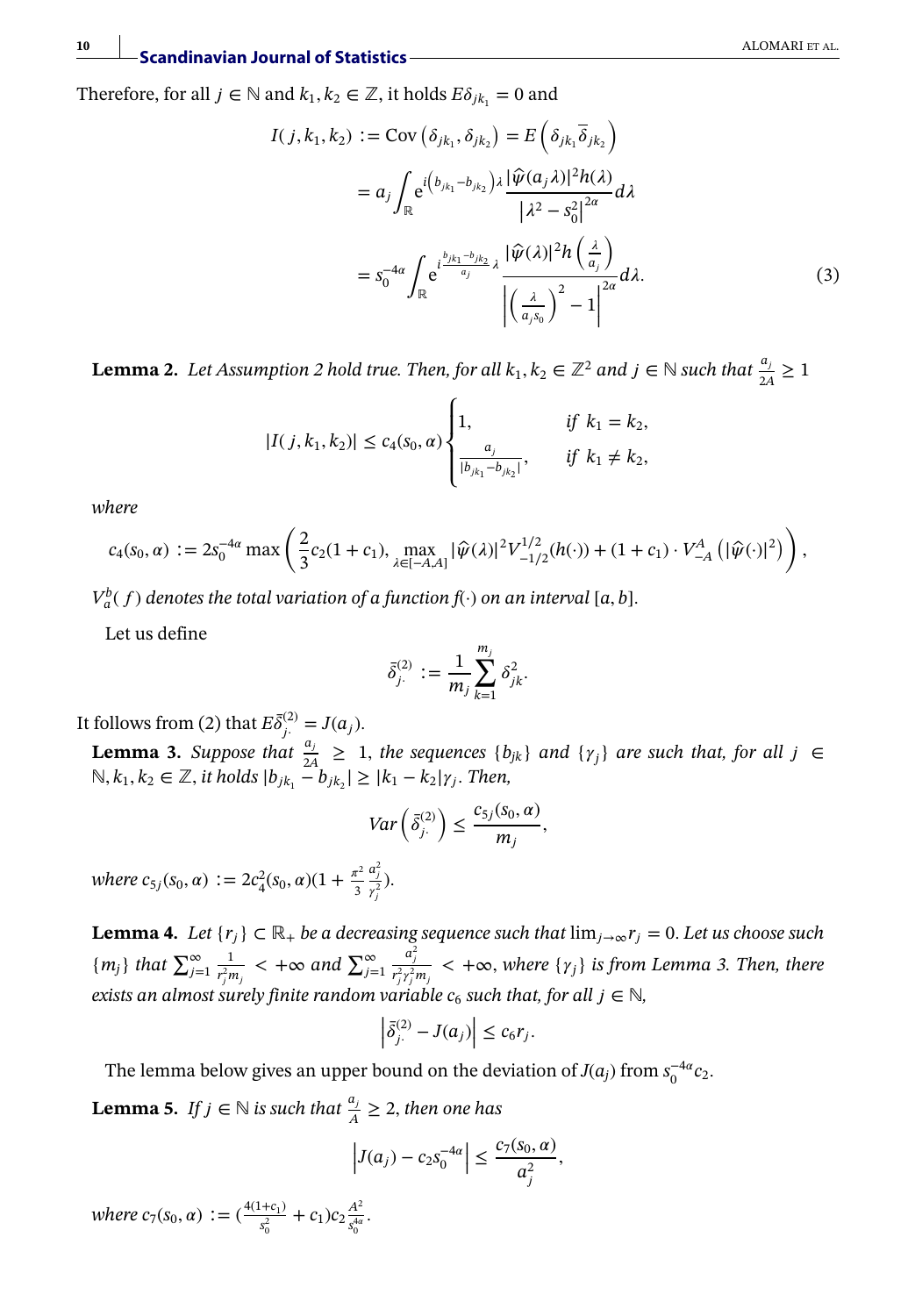Combining Lemmas 4 and 5, we obtain the following.

**Proposition 1.** Under the conditions of Lemma 4, it holds  $\bar{\delta}^{(2)}_j$ .  $\stackrel{a.s.}{\longrightarrow} c_2 s_0^{-4\alpha}$ . Moreover, there exists *an almost surely finite random variable c<sub>8</sub> such that, for all*  $i \in \mathbb{N}$ .

$$
\left| \bar{\delta}_{j}^{(2)} - c_2 s_0^{-4\alpha} \right| \le c_8 \max (r_j, a_j^{-2}).
$$

# **4 SECOND STATISTICS**

In this section, we further study properties of  $\bar{\delta}^{(2)}_{j}$  and  $J(a_j)$ . It allows us to suggest a new estimate of  $\alpha s_0^{-4\alpha-2}$ . The main idea is to find the asymptotic behavior of increments of  $\bar{\delta}^{(2)}_j$ . Therefore, we start by deriving some results about increments of  $J(a_j) = \mathbb{E} \bar{\delta}_j^{(2)}$ .

**Lemma 6.** *If* {*aj*} *is an unboundedly monotone increasing, then*

$$
\lim_{j \to +\infty} \frac{J(a_j) - J(a_{j+1})}{a_j^{-2} - a_{j+1}^{-2}} = \alpha c_3 s_0^{-4\alpha - 2}.
$$

Now, we investigate the rate of convergence in Lemma 6. **Lemma 7.** *There is*  $j_0 \in \mathbb{N}$  *such that, for all*  $j \geq j_0$ *, it holds* 

$$
\left|\frac{J(a_j)-J(a_{j+1})}{a_j^{-2}-a_{j+1}^{-2}}-\alpha s_0^{-4\alpha-2}c_3\right|\leq \frac{c_3 2^6 A^2 s_0^{-4\alpha-4} \left(1+3^3 c_1 s_0^4/2^6\right)}{3^3 a_j^2 \left(1-\left(\frac{a_j}{a_{j+1}}\right)^2\right)}.
$$

Now, let us define  $\Delta \bar{\delta}^{(2)}_{j} = \frac{\bar{\delta}^{(2)}_{j} - \bar{\delta}^{(2)}_{j+1}}{a_j^{-2} - a_{j+1}^{-2}}$ . Then, the following result holds.

**Proposition 2.** *Let the assumptions of Lemma 4 hold true and there exist*  $\epsilon > 0$  *and*  $j_0 \in \mathbb{N}$ *such that*  $a_{j+1} \geq (1+\epsilon)a_j$  *for all*  $j \geq j_0$ *. Then,* 

$$
\Delta \bar{\delta}_{j.}^{(2)} \xrightarrow{a.s.} \alpha c_3 s_0^{-4\alpha - 2}, \quad j \to +\infty.
$$

*Moreover, there exists an almost surely finite random variable*  $c_9$  *such that, for all*  $i \in \mathbb{N}$ *, it holds* 

$$
\left| \Delta \bar{\delta}_{j}^{(2)} - \alpha c_3 s_0^{-4\alpha - 2} \right| \le c_9 \max \left( a_j^2 r_j, a_j^{-2} \right). \tag{4}
$$

*Remark* 7. As the rate of decay of  $\{r_i\}$  can be arbitrary selected, the best upper bound given by (4) has order  $a_j^{-2}$ .

# $5 \perp$  **ESTIMATION OF**  $(s_0, \alpha)$

In the previous sections, we proved that if the true values of parameters are  $(s_0, \alpha)$ , then the vector statistics

$$
\begin{pmatrix}\n\bar{\delta}_{j}^{(2)}/c_2 \\
\Delta \bar{\delta}_{j}^{(2)}/c_3\n\end{pmatrix} \stackrel{\text{a.s.}}{\longrightarrow} \begin{pmatrix}\n s_0^{-4\alpha} \\
\alpha s_0^{-4\alpha-2}\n\end{pmatrix}, \quad j \to +\infty.
$$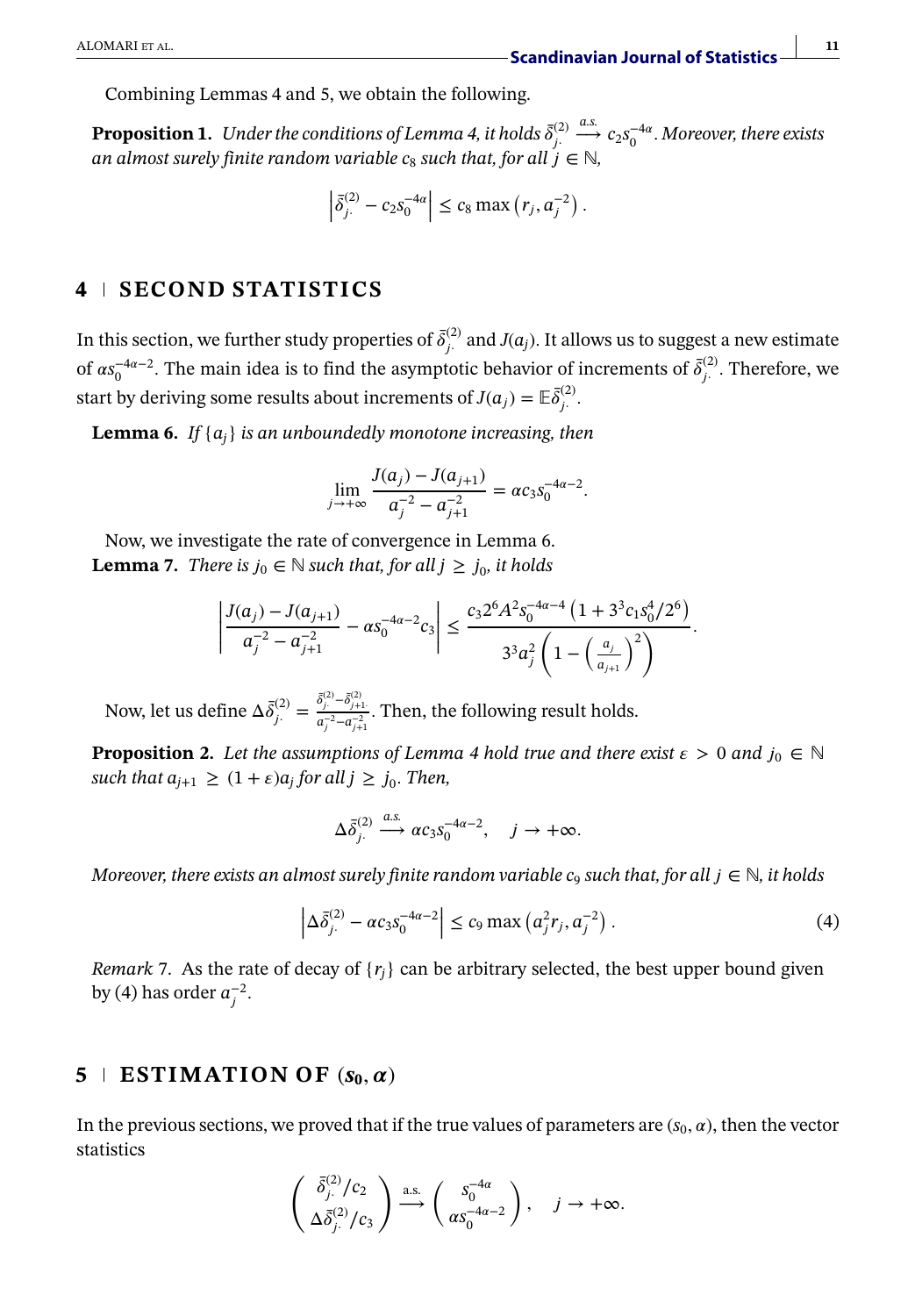**12**

In this section, we investigate properties of the pair  $(\hat{s}_{0i}, \hat{\alpha}_i)$  that is a solution of the system

$$
\begin{cases}\n\hat{\mathbf{s}}_{0j}^{-4\hat{\mathbf{a}}_j} = \bar{\delta}_{j.}^{(2)}/c_2, \\
\hat{\mathbf{a}}_j \hat{\mathbf{s}}_{0j}^{-4\hat{\mathbf{a}}_j - 2} = \Delta \bar{\delta}_{j.}^{(2)}/c_3.\n\end{cases}
$$
\n(5)

To handle the cases, where  $(\frac{\delta_j^{\left(2\right)}}{c_2}, \frac{\Delta \delta_j^{\left(2\right)}}{c_3})$  may not be in the feasible region of  $(s_0^{-4\alpha}, \alpha s_0^{-4\alpha-2})$ , we propose adjusted estimates.

First, we discuss existence of solutions.

**Lemma 8.** *Let*  $(y_1, y_2) \in R_y$ *, where*  $R_y := {(y_1, y_2) ∈ (0, 1) × (0, y_1^2/2)}.$  *Then, the system* 

$$
\begin{cases}\ns_0^{-4\alpha} = y_1, \\
\alpha s_0^{-4\alpha - 2} = y_2\n\end{cases}
$$
\n(6)

*has a solution*  $(s_0, \alpha) \in (1, +\infty) \times (0, \frac{1}{2})$ *.* 

Thus, if  $(\frac{\delta_j^2}{c_2}, \frac{\Delta \delta_j^{(2)}}{c_3}) \in R_y$ , then there is a pair  $(\hat{s}_{0j}, \hat{\alpha}_j) \in (1, +\infty) \times (0, \frac{1}{2})$  that satisfies the system of equations  $(5)$ . Now, we will investigate uniqueness of solutions.

**Lemma 9.** *Let*  $(y_1, y_2) \in R_y$ *. Then, system (6) has a unique solution.* 

Now, we provide solutions to system (6). These solutions are given in terms of the Lambert *W* function, which is defined as a solution of the equation  $te^{t} = x, x \ge -e^{-1}$ , that is,  $t =$  Lambert *W*(*x*); see Corless, Gonnet, Hare, Jeffrey, and Knuth (1996).

**Proposition 3.** *Let*  $(y_1, y_2) \in R_y$ *. Then, the solution to system (6) is* 

$$
s_0 = exp\left(\frac{1}{2}LambertW\left(\frac{y_1}{y_2}\ln\left(y_1^{-\frac{1}{2}}\right)\right)\right),
$$
  
\n
$$
\alpha = \frac{y_2}{y_1}exp\left(LambertW\left(\frac{y_1}{y_2}\ln\left(y_1^{-\frac{1}{2}}\right)\right)\right).
$$
\n(7)

*Remark* 8. The Lambert *W* function has two real branches Lambert $W_0$  and Lambert $W_{-1}$ . The branch Lambert $W_0$  is defined on the interval  $[-\frac{1}{e},+\infty)$ , but the branch Lambert $W_{-1}$  is defined only on the interval  $[-\frac{1}{e}, 0)$ . The point  $(-\frac{1}{e}, -1)$  is a branch point for Lambert $W_0$  and Lambert $W_{-1}$ . Hence, for  $y_1 \in (0, 1)$ , it holds  $(\frac{y_1}{y_1})$  $\frac{y_1}{y_2}$ )  $\ln(y_1^{-\frac{1}{2}}) > 0$  and (7) gives a unique solution to (6) with the branch Lambert $W_0$ .

Now, we see that, for  $(y_1, y_2) \in R_y$ , there is a unique solution  $(s_0, \alpha)$  to (6). If  $s_0$  and  $\alpha$  are the true value of parameters, then the corresponding  $(y_1, y_2) \in R_v$ . As  $R_v$  is an open set, then  $(y_1, y_2) \in \text{int}(R_y) = R_y$ , and there is some  $j_0 \in \mathbb{N}$  such that  $(\frac{\delta_j^{(2)}}{c_2}, \frac{\Delta \delta_j^{(2)}}{c_3}) \in R_y$  for all  $j \ge j_0$ , where  $\text{int}(\cdot)$  denotes the interior of a set. Therefore, starting from  $j_0$ , system (5) has a unique solution.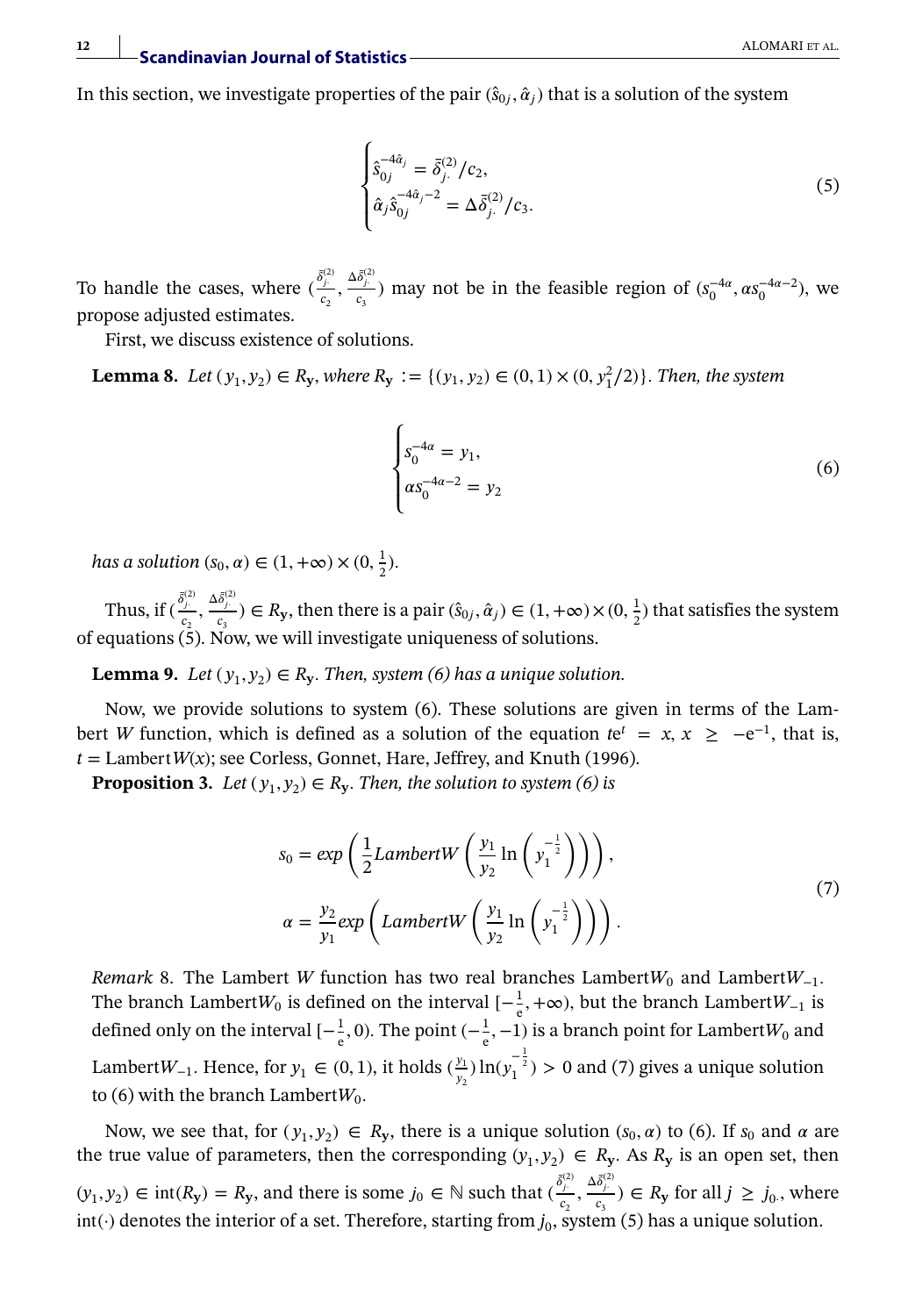However, it might happen that  $(\frac{\delta_j^{(2)}}{c_2}, \frac{\Delta \delta_j^{(2)}}{c_3}) \notin R_{\mathbf{y}}$  for some  $j < j_0$  even if  $(y_1, y_2) \in R_{\mathbf{y}} = \text{int}(R_{\mathbf{y}})$  for the corresponding true value  $(s_0, \alpha)$ . For the cases  $(\frac{\delta_j^{(2)}}{c_2}, \frac{\Delta \delta_j^{(2)}}{c_3}) \notin R_y$  to define  $(\hat{s}_{0j}, \hat{\alpha}_j)$ , we introduce "adjusted" values  $(\frac{\bar{\delta}_{j}^{(2,a)}}{c_2}, \frac{\Delta \bar{\delta}_{j}^{(2,a)}}{c_3}) \in R_y$ .

**Definition 2.** The adjusted statistics  $\frac{\bar{\delta}^{(2,a)}_j}{c_2}$  and  $\frac{\Delta \bar{\delta}^{(2,a)}_j}{c_3}$  are defined as follows:

- if  $\frac{\bar{\delta}_j^{(2)}}{c_2} \in (0, 1)$  and  $\frac{\Delta \bar{\delta}_j^{(2)}}{c_3} \ge \frac{1}{2} (\frac{\bar{\delta}_j^{(2)}}{c_2})^2$ , then  $\bar{\delta}^{(2,a)}_{j} = \bar{\delta}^{(2)}_{j}$  and  $\Delta \bar{\delta}^{(2,a)}_{j} = c_3 \max$ ⎛ ⎜ ⎜ ⎝  $\int$   $\bar{\delta}^{(2)}_j$ *c*2  $\sum_{i=1}^{2} \frac{\Delta \bar{\delta}_{j}^{(2)}}{n}$  $\frac{a_{j_1}}{c_3}, \frac{1}{4}$ 4  $\int$   $\bar{\delta}^{(2)}_j$ *c*2  $\langle$ <sup>2</sup>)  $\overline{\phantom{a}}$ ⎟ ⎠ ;
- if  $\frac{\bar{\delta}_{j}^{(2)}}{c_2} \in (0, 1)$  and  $\frac{\Delta \bar{\delta}_{j}^{(2)}}{c_3} \le 0$ , then

$$
\bar{\delta}_{j.}^{(2,a)} = \bar{\delta}_{j.}^{(2)} \quad \text{and} \quad \Delta \bar{\delta}_{j.}^{(2,a)} = c_3 \min \left( -\frac{\Delta \bar{\delta}_{j.}^{(2)}}{c_3}, \frac{1}{4} \left( \frac{\bar{\delta}_{j.}^{(2)}}{c_2} \right)^2 \right);
$$

• if  $\frac{\bar{\delta}_{j}^{(2)}}{c_2} \ge 1$  and  $0 < \frac{\Delta \bar{\delta}_{j}^{(2)}}{c_3} < \frac{1}{2}$ , then

$$
\Delta \bar{\delta}_{j.}^{(2,a)} = \Delta \bar{\delta}_{j.}^{(2)} \text{ and } \bar{\delta}_{j.}^{(2,a)} = c_2 \max \left( 2 - \frac{\bar{\delta}_{j.}^{(2)}}{c_2}, \frac{1}{2} \left( 1 + \left( 2 \frac{\Delta \bar{\delta}_{j.}^{(2)}}{c_3} \right)^{\frac{1}{2}} \right) \right);
$$

• if  $\frac{\bar{\delta}^{(2)}_j}{c_2} \ge 1$  and  $\frac{\Delta \bar{\delta}^{(2)}_j}{c_3} \ge \frac{1}{2}$ , then

$$
\Delta \bar{\delta}_{j}^{(2,a)} = c_3 \max \left( 1 - \frac{\Delta \bar{\delta}_{j}^{(2)}}{c_3}, \frac{1}{4} \right) \text{ and } \bar{\delta}_{j}^{(2,a)} = c_2 \max \left( 2 - \frac{\bar{\delta}_{j}^{(2)}}{c_2}, \frac{1}{2} \left( 1 + \left( 2 \frac{\Delta \bar{\delta}_{j}^{(2,a)}}{c_3} \right)^{\frac{1}{2}} \right) \right);
$$

• if  $\frac{\delta_j^{(2)}}{c_2} \ge 1$  and  $\frac{\Delta \delta_j^{(2)}}{c_3} \le 0$ , then

$$
\Delta \bar{\delta}_{j.}^{(2,a)} = c_3 \min \left( -\frac{\Delta \bar{\delta}_{j.}^{(2)}}{c_3}, \frac{1}{4} \right) \text{ and } \bar{\delta}_{j.}^{(2,a)} \n= c_2 \max \left\{ 2 - \frac{\bar{\delta}_{j.}^{(2)}}{c_2}, \frac{1}{2} \left( 1 + \left( 2 \frac{\Delta \bar{\delta}_{j.}^{(2,a)}}{c_3} \right)^{\frac{1}{2}} \right) \right\};
$$

• otherwise,  $\bar{\delta}^{(2,a)}_j = \bar{\delta}^{(2)}_j$  and  $\Delta \bar{\delta}^{(2,a)}_j = \Delta \bar{\delta}^{(2)}_j$ .

In the fourth and fifth cases the value of  $\Delta \bar{\delta}^{(2,a)}_{j}$  is computed first, and then, it is used to compute the adjusted value  $\bar{\delta}^{(2,a)}_{j}$ .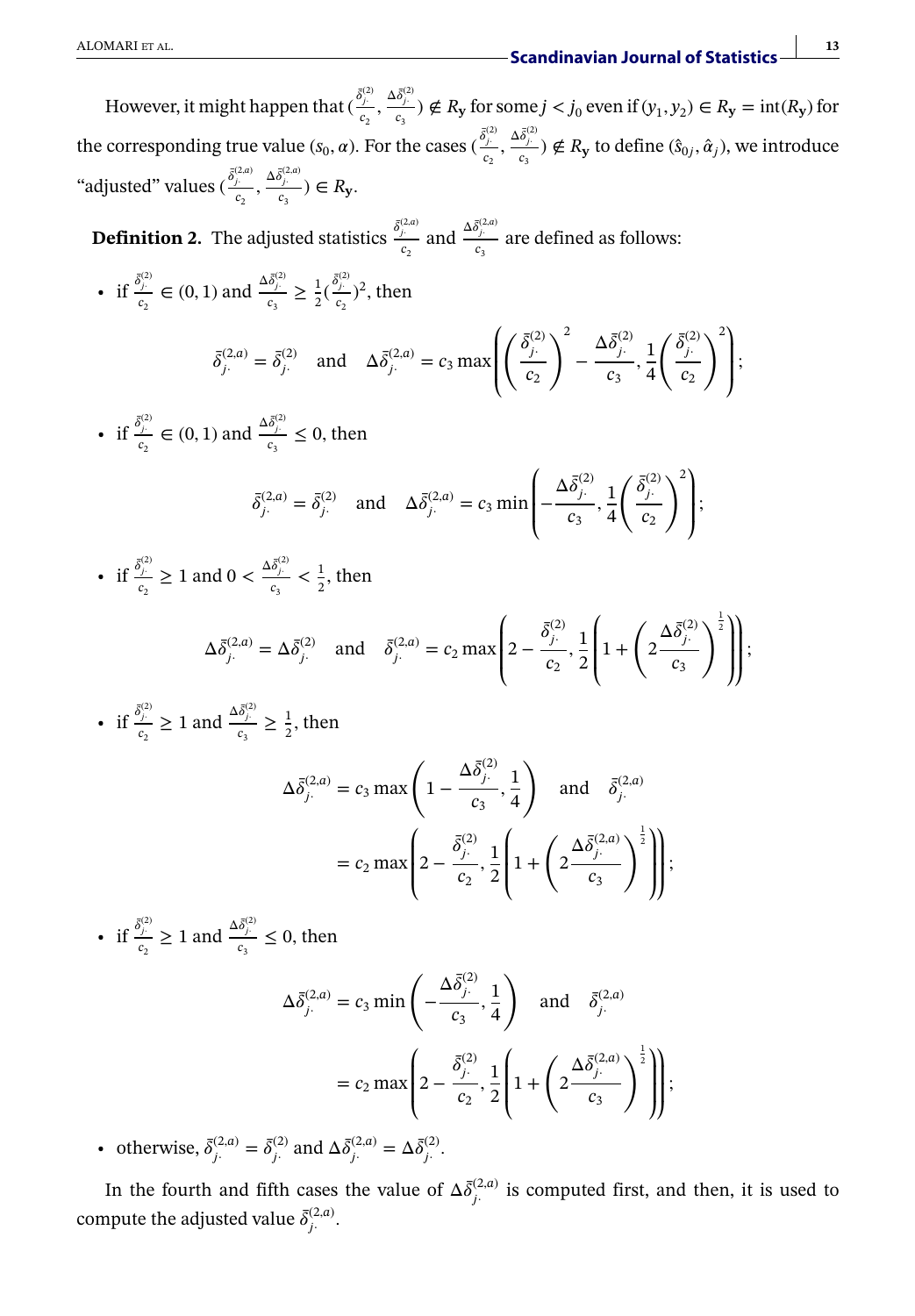

Figure 5 clarifies geometric reasons to introduce the adjusted values  $(\frac{\delta_j^{(2,a)}}{c_2}, \frac{\Delta \delta_j^{(2,a)}}{c_3})$ . Vertical or horizontal reflections over boundaries of *R***<sup>y</sup>** are used with an additional constraint that the reflected points do not go beyond the opposite boundaries of *R***y***.* In addition, the reflected points should not belong to the boundaries. For instance, this might happen, in the first case of Definition 2 if one has  $\frac{\Delta \bar{\delta}_{j}^{(2)}}{c_3} = \frac{1}{2} (\frac{\bar{\delta}_{j}^{(2)}}{c_2})^2$ .

*Remark* 9. The main practical advantage of using the adjusted statistics, as opposed to removing nonfeasible values, is the case when the true values of parameters correspond to a point that is close to the boundary of *R***y***.* Then, for a finite sample, it might happen that all  $(\frac{\delta_j^{(2)}}{c_2}, \frac{\Delta \delta_j^{(2)}}{c_3}) \notin R_y$ . Nevertheless, even in this case, the adjusted statistics provide reliable estimates for the parameters.

*Remark* 10. By the construction in Definition 2, the adjusted pair  $(\frac{\delta_j^{(2,a)}}{c_2}, \frac{\Delta \delta_j^{(2,a)}}{c_3}) \in R_y$  and both the  $(\frac{\bar{\delta}_{j}^{(2,a)}}{c_2}, \frac{\Delta \bar{\delta}_{j}^{(2,a)}}{c_3})$  and  $(\frac{\bar{\delta}_{j}^{(2)}}{c_2}, \frac{\Delta \bar{\delta}_{j}^{(2)}}{c_3})$  converge to the same value  $(s_0^{-4a}, \alpha s_0^{-4a-2})$  when  $j \to +\infty$ .

*Remark* 11. As only a finite number of  $(\frac{\bar{\delta}^{(2)}_j}{c_2}, \frac{\Delta \bar{\delta}^{(2)}_j}{c_3})$  fall outside of  $R_y$ , then there is  $j_0 \in \mathbb{N}$  such that  $(\frac{\bar{\delta}^{(2,a)}_j}{c_2}, \frac{\Delta \bar{\delta}^{(2,a)}_j}{c_3}) = (\frac{\bar{\delta}^{(2)}_j}{c_2}, \frac{\Delta \bar{\delta}^{(2)}_j}{c_3})$  for all  $j \ge j_0$ . Therefore, in this case,  $(\frac{\bar{\delta}^{(2,a)}_j}{c_2}, \frac{\Delta \bar{\delta}^{(2,a)}_j}{c_3})$  and  $(\frac{\bar{\delta}^{(2)}_j}{c_2}, \frac{\Delta \bar{\delta}^{(2,a)}_j}{c_3})$ have the same rate of convergence to  $(s_0^{-4\alpha}, \alpha s_0^{-4\alpha-2})$  when  $j \to +\infty$ .

Now, we are ready to formulate the main result.

**Theorem 1.** Let the process  $X(t)$  and the filter  $\psi(\cdot)$  satisfy Assumptions 1 to 3. Let  $(\hat{s}_0, \hat{\alpha}_i)$  be a *solution of the system of equations*

$$
\begin{cases}\n\hat{\alpha}_j(\hat{s}_{0j})^{-4\hat{\alpha}_j-2} = \Delta \bar{\delta}_j^{(2,a)}/c_3, \\
\hat{s}_{0j}^{-4\hat{\alpha}_j} = \bar{\delta}_j^{(2,a)}/c_2,\n\end{cases}
$$

**14**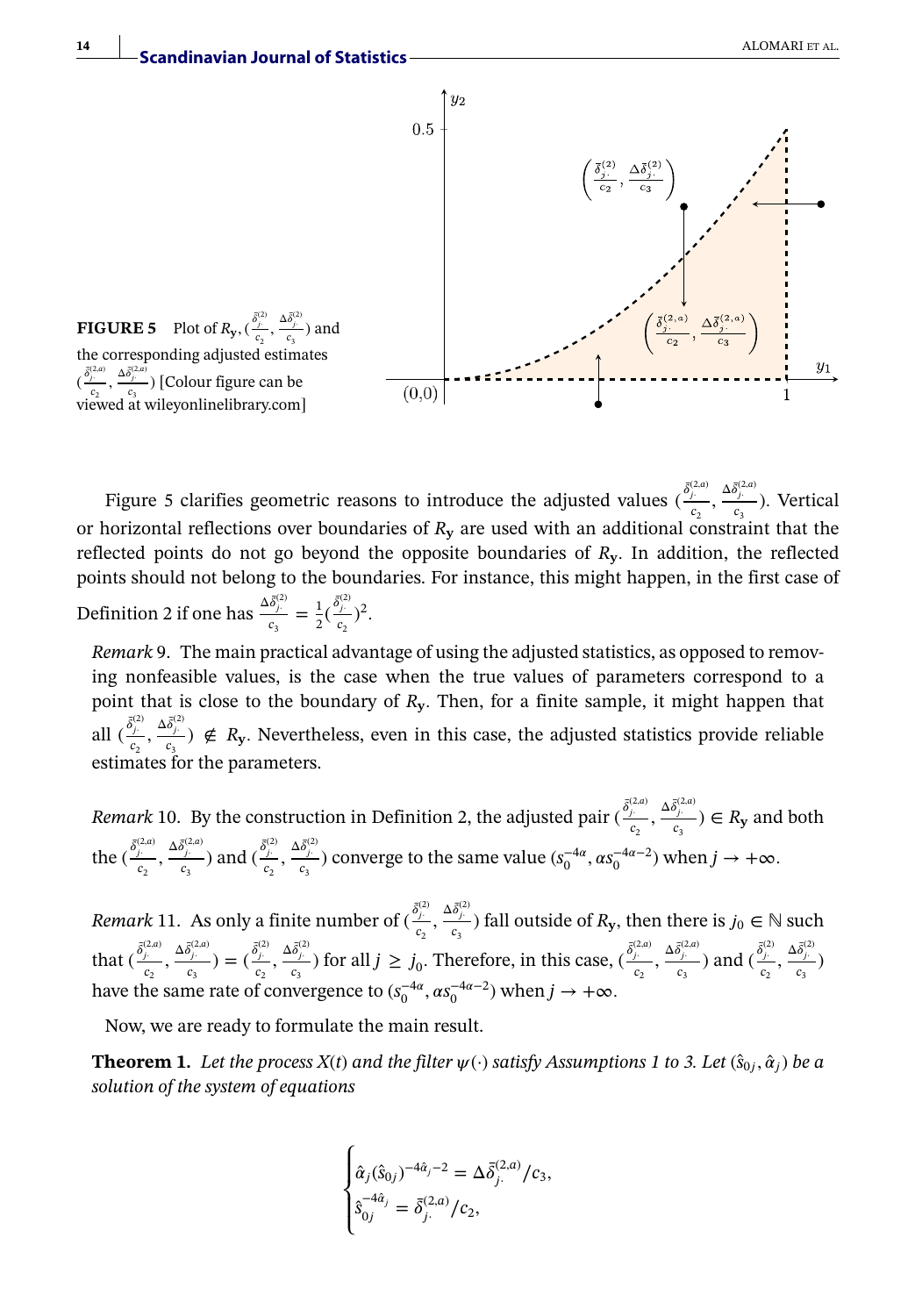where  $\Delta \bar{\delta}^{(2,a)}_{j.}$  and  $\bar{\delta}^{(2,a)}_{j.}$  are the adjusted statistics. Then,

$$
\widehat{s}_{0j} = exp\left(\frac{1}{2}LambertW\left(\frac{\ln\left(c_2/\overline{\delta}_{j.}^{(2,a)}\right)}{2q_j}\right)\right),\newline \widehat{\alpha}_j = q_j exp\left(LambertW\left(\frac{\ln\left(c_2/\overline{\delta}_{j.}^{(2,a)}\right)}{2q_j}\right)\right),\newline
$$
\n(8)

*where*  $q_j = \frac{c_2}{c_3}$  $\frac{\Delta \bar{\delta}^{(2,a)}_j}{\bar{\delta}^{(2,a)}_{j}}$ .

· *If s0 and are the true values of parameters and the assumptions of Proposition 2 hold true,*  $\hat{s}_{0j} \stackrel{a.s.}{\longrightarrow} s_0$  and  $\hat{\alpha}_j \stackrel{a.s.}{\longrightarrow} \alpha$ , when  $j \to +\infty$ . Moreover, there are almost surely finite random *variables*  $c_{10}$  *and*  $c_{11}$  *such that, for all*  $j \in \mathbb{N}$ *, it holds* 

$$
|\hat{s}_{0j} - s_0| \le c_{10} \max\left(a_j^2 r_j, a_j^{-2}\right)
$$

*and*

$$
|\hat{a}_j - \alpha| \le c_{11} \max\left(a_j^2 r_j, a_j^{-2}\right).
$$

*Remark* 12. Note that, for any sequences  $\{a_i\}$  and  $\{r_i\}$ , there exists a sequence  $\{m_i\}$  such that the sums  $\sum_{j=1}^{\infty} \frac{1}{r^2 n}$  $\frac{1}{r_j^2 m_j}$  and  $\sum_{j=1}^{\infty}$  $\frac{a_j^2}{r_j^2 r_j^2 m_j}$  are finite. Hence, one can get a specified convergence rate at levels *j* by choosing a sufficiently fast increasing range of averaging over *k.*

**Example 4.** Let us consider the case of  $a_j \geq (1 + \varepsilon)^{j-1}$ ,  $b_{jk} = k$ , and  $r_j = a_j^{-2.5}$ ,  $j \in \mathbb{N}$ . Then  $|b_{jk_1} - b_{jk_2}| = |k_1 - k_2|$  and  $\gamma_j = 1$ . For  $m_j = a_j^{\beta}$ , the assumptions of Theorem 1 are satisfied if

$$
\sum_{j=1}^{\infty} \frac{1}{r_j^2 m_j} = \sum_{j=1}^{\infty} \frac{1}{a_j^{\beta-5}} < +\infty \quad \text{and} \quad \sum_{j=1}^{\infty} \frac{a_j^2}{r_j^2 r_j^2 m_j} = \sum_{j=1}^{\infty} \frac{1}{a_j^{\beta-7}} < +\infty,
$$

which is true for  $\beta$  > 7. Then, the order of the rate of convergence in Theorem 1 is  $max(a_j^2 r_j, a_j^{-2}) = a_j^{-0.5}$ .

### **6 SIMULATION STUDIES**

This section presents some numerical studies to confirm the theoretical findings. It intends to give an example illustrating the application of the developed methodology, rather than conducting extensive numerical studies and providing practical recommendations for various possible scenarios, which will be explored in future publications. The results demonstrate that the approach can be extended to other processes and filters.

The generalized filtered method-of-moments approach in this paper was developed for functional time series. However, only discrete time can be used for computer simulations. In simulation studies and real-world applications, different discretization strategies are used for approximating functional data (see, e.g.,  $\S6.4.3$  in Ramsay & Silverman, 2013). In the available literature, it is usually assumed as a matter of fact that the discretization error is negligible with respect to the estimation error. There are only few known results that rigorously prove it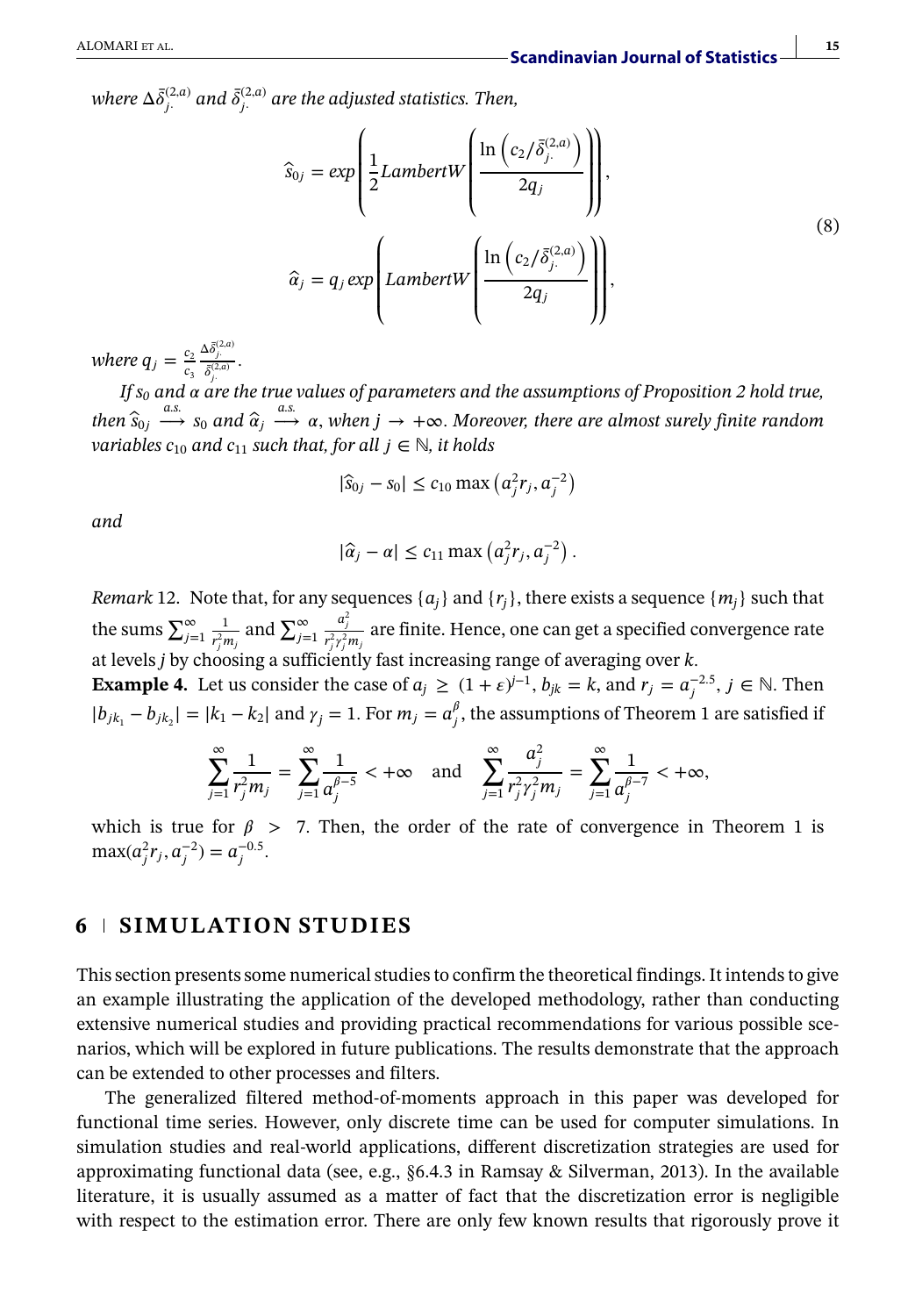(see Alodat & Olenko, 2018; Ayache & Bertrand, 2011; Bardet & Bertrand, 2010; Leonenko & Taufer, 2006). We intend to devote another publication to investigating discretization errors. Meantime, to illustrate the generalized filtered method-of-moments approach, we use Riemann sums to approximate the integrals in  $\delta_{ik}$ . To obtain high-precision approximations of the integrals, we use 100 points per time unit in the Riemann sums and the length of time intervals equal 100,000 time units.

*Remark* 13. Theorem 1 shows that the accuracy of the parameter estimates increases with increasing the number of levels *j.* However, in the case of real-world or simulated data, functional time series are observed only at a finite number *N* of time points. In the wavelet analysis of time series, it is recommended to select the maximum number of levels *j* satisfying  $N \approx 2^j$ . New information tends to zero if *j* substantially exceeds  $\log_2 N$ . The generalized filtered method-of-moments approach deals with the case of general filters that allow using *mj* points at each level. Hence, the maximum number of levels *j* should be selected to satisfy  $N \approx m_i$ .

We consider the Gegenbauer random process  $X(t)$ ,  $t \in \mathbb{Z}$ ; see Alomari et al. (2017), Espejo et al. (2015), and the references therein. This random process satisfies the following equation:

$$
\Delta_u^d X(t) := (1 - 2uB + B^2)^d X(t) = \varepsilon_t,
$$

where  $\Delta_u^d$  is the fractional difference operator given by

$$
\Delta_u^d = (1 - 2uB + B^2)^d = (1 - 2\cos(v)B + B^2)^d = [(1 - e^{iv}B)(1 - e^{-iv}B)]^d;
$$

*B* denotes the backward-shift operator for the time coordinate *t*, that is,  $BX_t = X_{t-1}$ ,  $u = \cos v$  (i.e.,  $v = \arccos(u), |u| \le 1$ ,  $d \in (-\frac{1}{2}, \frac{1}{2})$ ; and  $\varepsilon_t$  is a zero-mean white noise with the common variance  $E(\varepsilon_t^2) = \sigma_{\varepsilon}^2$ .

There exists the following representation of a stationary Gegenbauer random process:

$$
X(t) = \sum_{n=0}^{\infty} C_n^{(d)}(u)\varepsilon_{t-n},\tag{9}
$$

where  $d \neq 0$  and the Gegenbauer polynomial  $C_n^{(d)}(u)$  is given by

$$
C_n^{(d)}(u) = \sum_{k=0}^{\lfloor n/2 \rfloor} (-1)^k \frac{(2u)^{n-2k} \Gamma(d-k+n)}{k!(n-2k)!\Gamma(d)},
$$

where [*n*∕2] is the integer part of *n*∕2 and Γ(·) is the gamma function.

We generated the random process  $X(t)$  using the parameter values  $d = 0.1$  and  $u = 0.3$ . The chosen parameters *d* and *u* correspond to  $s_0$  and  $\alpha$  inside of the admissible region  $R_v$ . The realizations of *X*(*t*) were approximated by truncated sums with 100 terms in (9). Note that, for  $n \to \infty$ , it holds

$$
C_n^{(d)}(u) \sim \frac{\cos((n+d)v - d\pi/2)}{\Gamma(d)\sin^d(v)} \left(\frac{2}{n}\right)^{1-d},
$$

where  $v = \arccos(u)$ . Thus, for simulating Gegenbauer processes with different parameters, especially when values of  $v$  are close to 0, more terms may be required.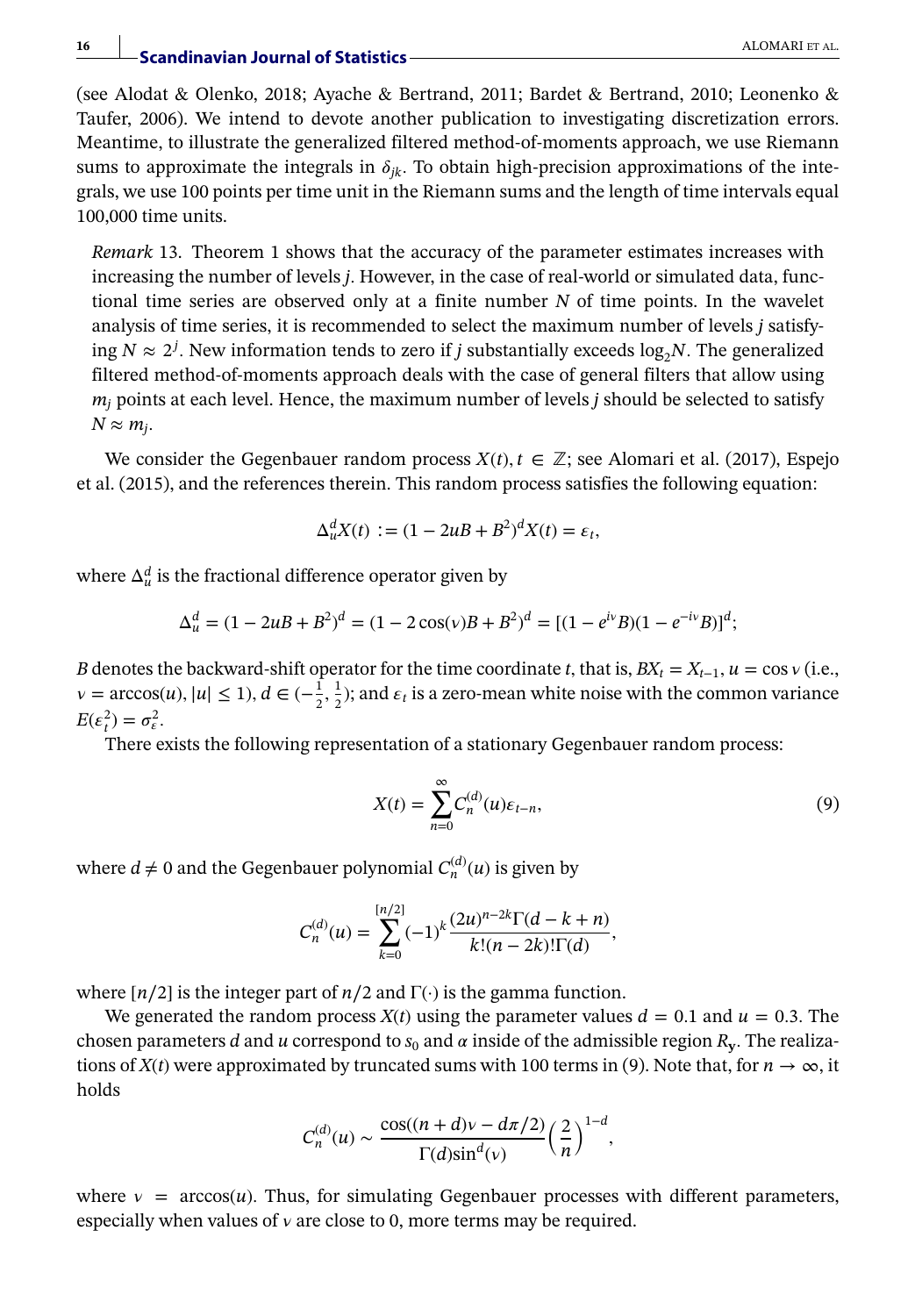

**FIGURE 6** Plots of the Mexican hat wavelet  $\psi(t)$  and its Fourier transform  $\hat{\psi}(\lambda)$  [Colour figure can be viewed at [wileyonlinelibrary.com\]](http://wileyonlinelibrary.com)

The Mexican hat wavelet was used as a filter. It is defined by

$$
\psi(t) = \frac{2}{\sqrt{3\sigma}\pi^{\frac{1}{4}}} \left(1 - \left(\frac{t}{\sigma}\right)^2\right) e^{-\frac{t^2}{2\sigma^2}}.
$$

Its Fourier transform is (see Liu, 2010)

$$
\widehat{\psi}(\lambda) = \frac{\sqrt{8\pi^{\frac{1}{4}}\sigma^{\frac{5}{2}}}}{\sqrt{3}}\lambda^{2}e^{-\frac{\sigma^{2}\lambda^{2}}{2}}.
$$

Note that the Fourier transform  $\hat{\psi}(\lambda)$  does not have a finite support but approaches zero very quickly when  $\lambda \to +\infty$ . The value  $\sigma = 1$  was used in computations. Plots of  $\psi(t)$  and  $\hat{\psi}(\lambda)$  are shown in Figure 6. In this case,  $c_2$  and  $c_3$  are 2 and 10, respectively. The filter transform of  $X(t)$ defined by (1) was computed using the R package WMTSA.

The random process *X*(*t*) was generated 1,000 times over the time grid specified above, and the corresponding wavelet coefficients  $\delta_{ik}$  were calculated for each generated trajectory. At first, to compute  $\hat{s}_{0j}$  and  $\hat{\alpha}_j$ , the statistics  $\bar{\delta}^{(2)}_j$  and  $\Delta \bar{\delta}^{(2)}_j$  were found using the values  $a_j = j$ ,  $b_{jk} = k$ ,  $\gamma_j = 1$ ,  $r_j = a_j^{-2.5}$ , and  $m_j = a_j^9$ , for  $j = 1, ..., 7$ . By Example 4, for  $\varepsilon = 0.3$ , these values satisfy the assumptions of Theorem 1. Figure 7 displays box plots of  $\bar{\delta}^{(2)}_j$  and  $\Delta \bar{\delta}^{(2)}_j$  for the simulated realizations. The values of  $a_j$  are shown along the horizontal axe. The horizontal dashed lines show the true values of the corresponding parameters. These plots confirm that  $\bar{\delta}^{(2)}_j$  and  $\Delta\bar{\delta}^{(2)}_j$  converge as *j* increases. As expected, consult the upper bound (4) in Proposition 2, the rate of convergence of  $\Delta \bar{\delta}^{(2)}_j$  is slower than in the case of  $\bar{\delta}^{(2)}_j$ . Finally, the estimates  $\hat{s}_{0j}$  and  $\hat{\alpha}_j$  were calculated by (8) for each simulation. Figure 8 demonstrates that  $\hat{s}_{0j}$  convergence to  $s_0 = \arccos(u)$  and  $\hat{\alpha}_j$  to  $\alpha = d$  as *j* increases.

As the true values of parameters correspond to a point inside of *R***y**, the majority of the parameter estimates are in the admissible region. Figures 7 and 8 suggest that the adjusted statistics should be applied mainly for the cases  $j = 1$  and 2.

Table 1 below gives numerical values of root mean square errors (RMSEs) for each parameter estimated in Figures 7 and 8. These results numerically confirm the theoretical convergence.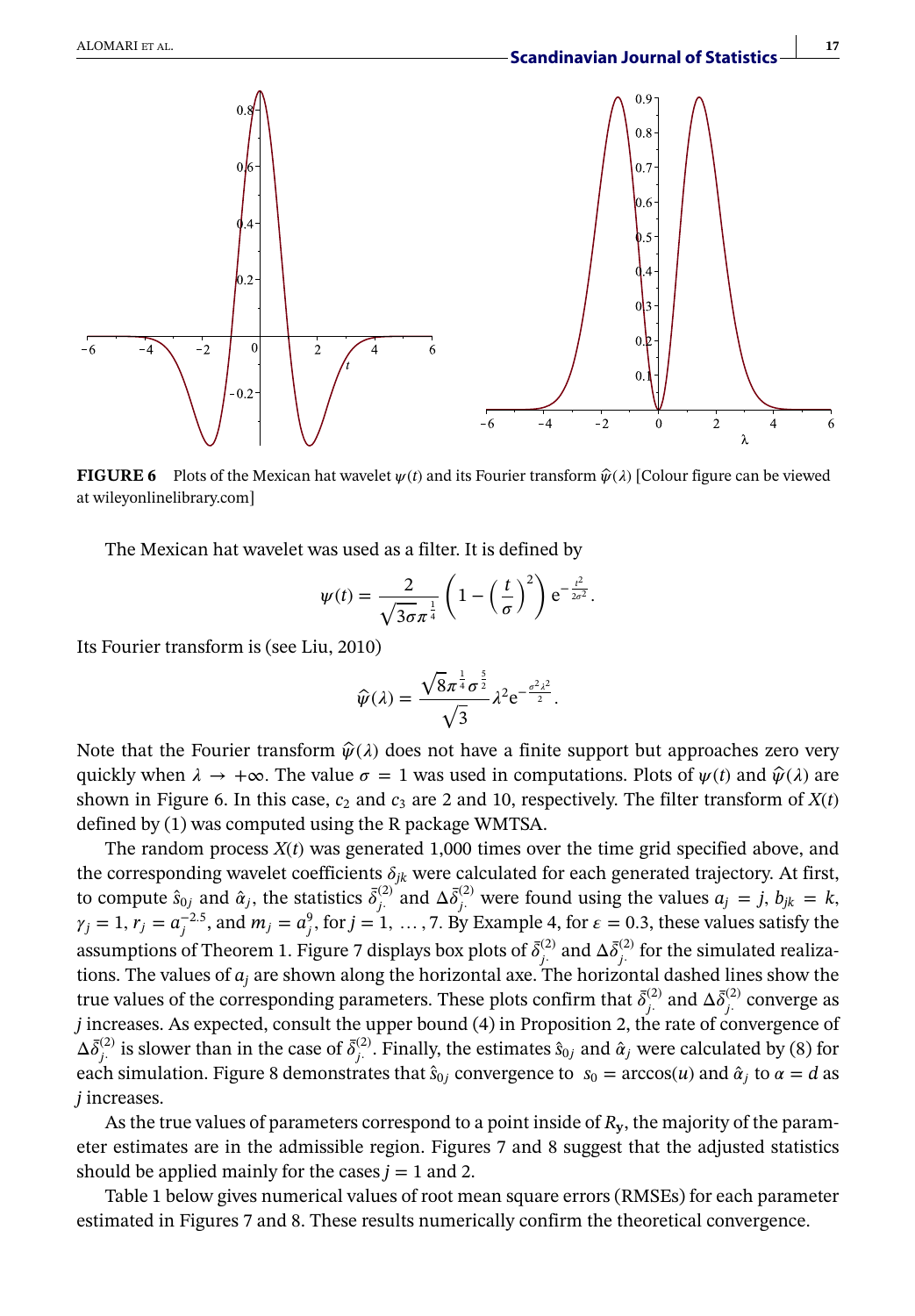

**FIGURE 7** Boxplots of the first and second statistics  $\bar{\delta}^{(2)}_{j}$  and  $\Delta \bar{\delta}^{(2)}_{j}$  and their true values (horizontal dashed lines) [Colour figure can be viewed at [wileyonlinelibrary.com\]](http://wileyonlinelibrary.com)



**FIGURE 8** Boxplots of the estimates  $\hat{s}_{0j}$  and  $\hat{\alpha}_i$ , and the corresponding true values of parameters (horizontal dashed lines) [Colour figure can be viewed at [wileyonlinelibrary.com\]](http://wileyonlinelibrary.com)

| <b>RMSEs</b>                                                                                       | $1 \t 2 \t 3$ |  | $\overline{\mathbf{4}}$ | $5^{\circ}$ | 6 |
|----------------------------------------------------------------------------------------------------|---------------|--|-------------------------|-------------|---|
| $RMSE(\bar{\delta}^{(2)}_{i.})$ 1.86690313 1.08704874 0.29951503 0.14773844 0.08741261 0.05930194  |               |  |                         |             |   |
| $RMSE(\Delta \bar{\delta}^{(2)}_{i.})$ 1.7436818 5.3719516 2.8432257 1.9604925 1.3885922 0.5747705 |               |  |                         |             |   |
| RMSE $(\hat{s}_{0i})$ 0.72478156 0.48657429 0.37222642 0.31216483 0.27854370 0.06254635            |               |  |                         |             |   |
| $RMSE(\hat{\alpha}_i)$ 0.09968069 0.07616249 0.08119757 0.06502088 0.04983931 0.01845817           |               |  |                         |             |   |

**TABLE 1** Root mean square error (RMSE) for each statistic and parameter

# **7 DIRECTIONS FOR FUTURE RESEARCH**

This paper has discussed statistical inference for parameters of cyclic long-memory processes with a spectral singularity at a nonzero frequency. The results were derived for wide classes of models with Gegenbauer-type spectral densities using very general filter transforms.

An important area for future explorations is obtaining similar results for the case of multiple singularities with the long-memory parameters varying across singularity locations; see the discussion on SCLM (seasonal/cyclical long memory) in Arteche and Robinson (1999). For the case

**Scandinavian Journal of Statistics**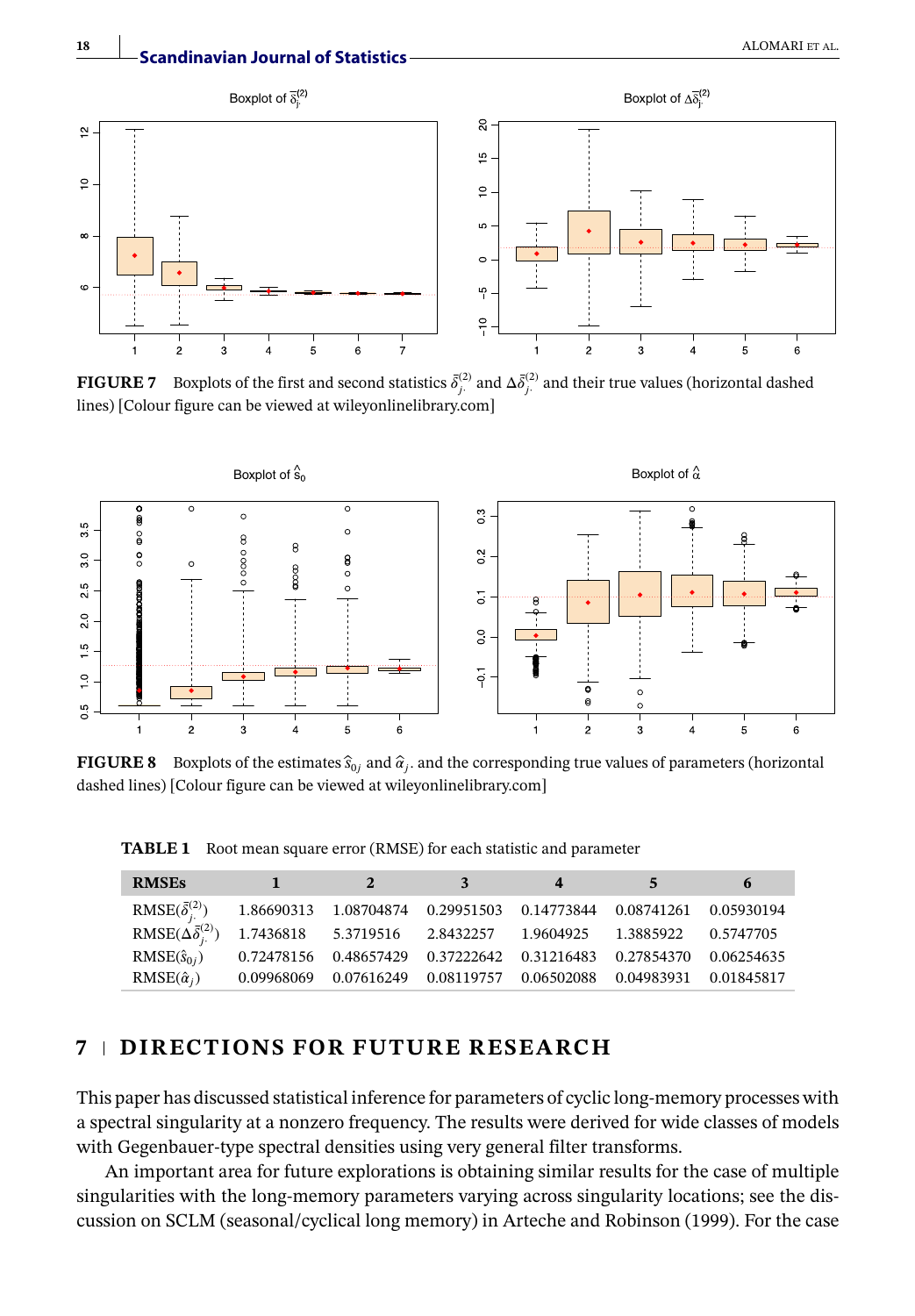of multiple unknown parameters, one can derive additional estimation equations similar to the ones in Section 4 using higher order differences of  $\bar{\delta}^{(2)}_j$ .

As this paper studied the case of Gegenbauer-type spectral densities given in Assumption 1, it would be interesting to apply the developed methodology to other cyclic long-memory models.

This paper develops statistical inference for parameters using functional data. There are numerous applications where *X*(*t*) is observed only on a discrete grid or at random moments of a finite time interval. In addition, cyclic long-memory processes are often determined by discrete-time fractional autoregressive integrated moving average (FARIMA) models. In such cases, approximate formulas are used to compute filter transforms; see Section 3.2 in Bardet and Bertrand (2010). We plan to investigate statistical properties of the corresponding "approximate" estimates using approaches similar to Ayache and Bertrand (2011) and Bardet and Bertrand (2010).

Finally, it is important to extend the methodology to the multidimensional case of random fields; see Espejo et al. (2015).

#### **ACKNOWLEDGEMENTS**

We appreciate the editor and referees for their comments and suggestions that helped to improve this paper.

Andriy Olenko is grateful to Laboratoire d'Excellence, Centre Européen pour les Mathématiques, la Physique et leurs interactions (CEMPI, ANR-11-LABX-0007-01), Laboratoire de Mathématiques Paul Painlevé, France, for the support and for giving him the opportunity to pursue research at the Université Lille 1 for 2 months.

Antoine Ayache is grateful to the Sydney Mathematical Research Institute at the University of Sydney for having financially supported his 7-week visit to Australia in 2019, and for the position of visiting researcher at the University of Sydney. In addition, he is thankful to the School of Engineering and Mathematical Sciences at La Trobe University Australia for the honorary visiting professorship for 1 month at this university.

Andriy Olenko was partially supported under the Australian Research Council's Discovery Projects funding scheme (project number DP160101366).

#### **SUPPORTING INFORMATION**

Additional information for this article is available online in the folder "Research materials" from<https://sites.goggle.com/site/olenkoandriy/> including the code used for simulations and examples.

#### **ORCID**

*Andriy Olenk[o](https://orcid.org/0000-0002-0917-7000)* <https://orcid.org/0000-0002-0917-7000>

#### **REFERENCES**

Alodat, T., & Olenko, A. (2018). Weak convergence of weighted additive functionals of long-range dependent fields. *Theory of Probability and Mathematical Statistics*, *97*, 9–23.

Alomari, H. M., Frías, M. P., Leonenko, N. N., Ruiz-Medina, M. D., Sakhno, L., & Torres, A. (2017). Asymptotic properties of parameter estimates for random fields with tapered data. *Electronic Journal of Statistics*, *11*, 3332–3367.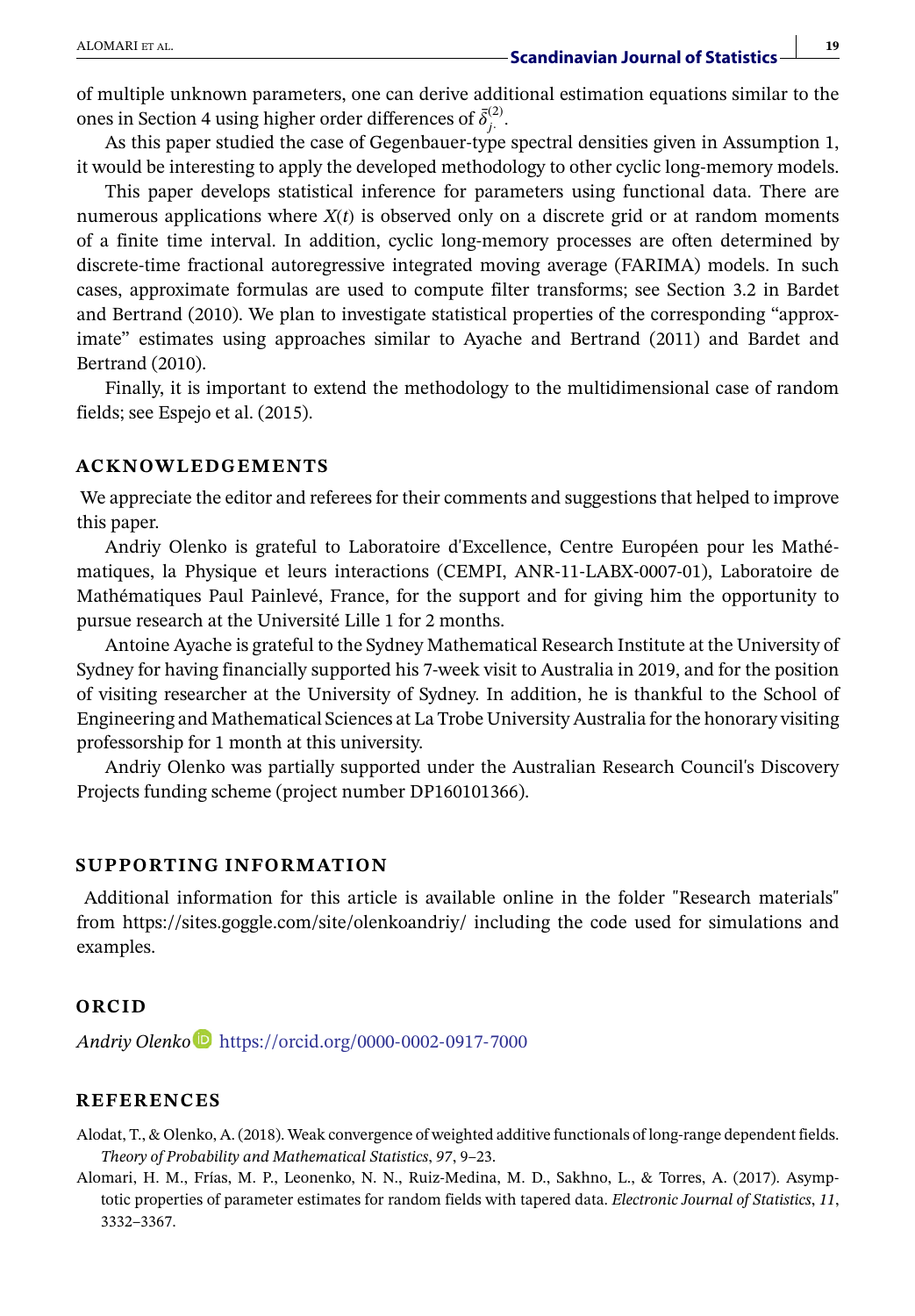- Anh, V. V., Leonenko, N. N., & Sakhno, L. M. (2007). Statistical inference based on the information of the second and third order. *Journal of Statistical Planning and Inference*, *137*, 1302–1331.
- Arteche, J., & Robinson, P. M. (1999). Seasonal and cyclical long memory. In S. Ghosh (Ed.), *Asymptotics, nonparametrics, and time series* (pp. 115–148). New York, NY: Marcel Dekker, Inc.
- Arteche, J., & Robinson, P. M. (2000). Semiparametric inference in seasonal and cyclical long memory processes. *Journal of Time Series Analysis*, *21*, 1–25.
- Ayache, A., & Bertrand, P. R. (2011). Discretization error of wavelet coefficient for fractal like processes. *Advances in Pure and Applied Mathematics*, *2*, 297–321.
- Bardet, J.-M., & Bertrand, P. R. (2010). A non-parametric estimator of the spectral density of a continuous-time Gaussian process observed at random times. *Scandinavian Journal of Statistics*, *37*, 458–476.
- Beran, J., Ghosh, S., & Schell, D. (2009). On least squares estimation for long-memory lattice processes. *Journal of Multivariate Analysis*, *100*, 2178–2194.
- Chung, C.-F. (1966). A generalized fractional integrated autoregressive moving-average process. *Journal of Time Series Analysis*, *17*, 111–140.
- Clausel, M., Roueff, F., Taqqu, M. S., & Tudor, C. (2014). Wavelet estimation of the long memory parameter for hermite polynomial of Gaussian processes. *ESAIM: Probability and Statistics*, *18*, 42–76.
- Cont, R. (2005). Long range dependence in financial markets. In J. Lévy-Véhel & E. Lutton (Eds.), *Fractals in engineering: New trends in theory and applications* (pp. 159–179). London, UK: Springer.
- Corless, R. M., Gonnet, G. H., Hare, D. E. G., Jeffrey, D. J., & Knuth, D. E. (1996). On the Lambert *W* function. *Advances in Computational Mathematics*, *5*, 329–359.
- Daubechies, I. (1992). *Ten lectures on wavelets*. Philadelphia, PA: Society for Industrial and Applied Mathematics.
- Dehling, H., Rooch, A., & Taqqu, M. S. (2013). Non-parametric change-point tests for long-range dependent data. *Scandinavian Journal of Statistics*, *40*, 153–173.
- Espejo, R. M., Leonenko, N. N., Olenko, A., & Ruiz-Medina, M. D. (2015). On a class of minimum contrast estimators for Gegenbauer random fields. *TEST*, *24*, 657–680.
- Ferrara, L., & Guígan, D. (2001). Comparison of parameter estimation methods in cyclical long memory time series. In A. Timmermann, C. Dunis, & J. Moody (Eds.), *Developments in forecast combination and portfolio choice*. New York, NY: Wiley.
- Gikhman, I. I., & Skorokhod, A. V. (2004). *The theory of stochastic processes II*. Heidelberg, Germany: Springer.
- Giraitis, L., Hidalgo, J., & Robinson, P. M. (2001). Gaussian estimation of parametric spectral density with unknown pole. *Annals of Statistics*, *29*, 987–1023.
- Granger, C. W. J., & Joyeux, R. (1980). An introduction to long-range time series models and fractional referencing. *Journal of Time Series Analysis*, *1*, 15–30.
- Guo, H., Lim, C. Y., & Meerschaert, M. M. (2009). Local Whittle estimator for anisotropic random fields. *Journal of Multivariate Analysis*, *100*, 993–1028.
- Hidalgo, J. (1996). Spectral analysis for bivariate time series with long memory. *Econometric Theory*, *12*, 773–792.
- Hidalgo, J. (2005). Semiparametric estimation for stationary processes whose spectra have an unknown pole. *The Annals of Statistics*, *33*, 1843–1889.
- Hosking, J. R. M. (1981). Fractional differencing. *Biomertrika*, *28*, 165–176.
- Hosoya, Y. (1997). A limit theory for long-range dependence and statistical inference on related models. *Annals of Statistics*, *28*, 105–137.
- Ivanov, A. V., Leonenko, N., Ruiz-Medina, M. D., & Savich, I. N. (2013). Limit theorems for weighted non-linear transformations of Gaussian stationary processes with singular spectra. *Annals of Probability*, *41*, 1088–1114.
- Klykavka, B., Olenko, A., & Vicendese, M. (2012). Asymptotic behaviour of functionals of cyclical long-range dependent random fields. *Journal of Mathematical Sciences*, *187*, 35–48.
- Leonenko, N. N. (1999). *Limit theorems for random fields with singular spectrum*. Dordrecht, The Netherlands: Kluwer.
- Leonenko, N. N., & Olenko, A. (2013). Tauberian and Abelian theorems for long-range dependent random fields. *Methodology and Computing in Applied Probability*, *15*, 715–742.
- Leonenko, N. N., & Olenko, A. (2014). Sojourn measures of Student and Fisher–Snedecor random fields. *Bernoulli*, *20*, 1454–1483.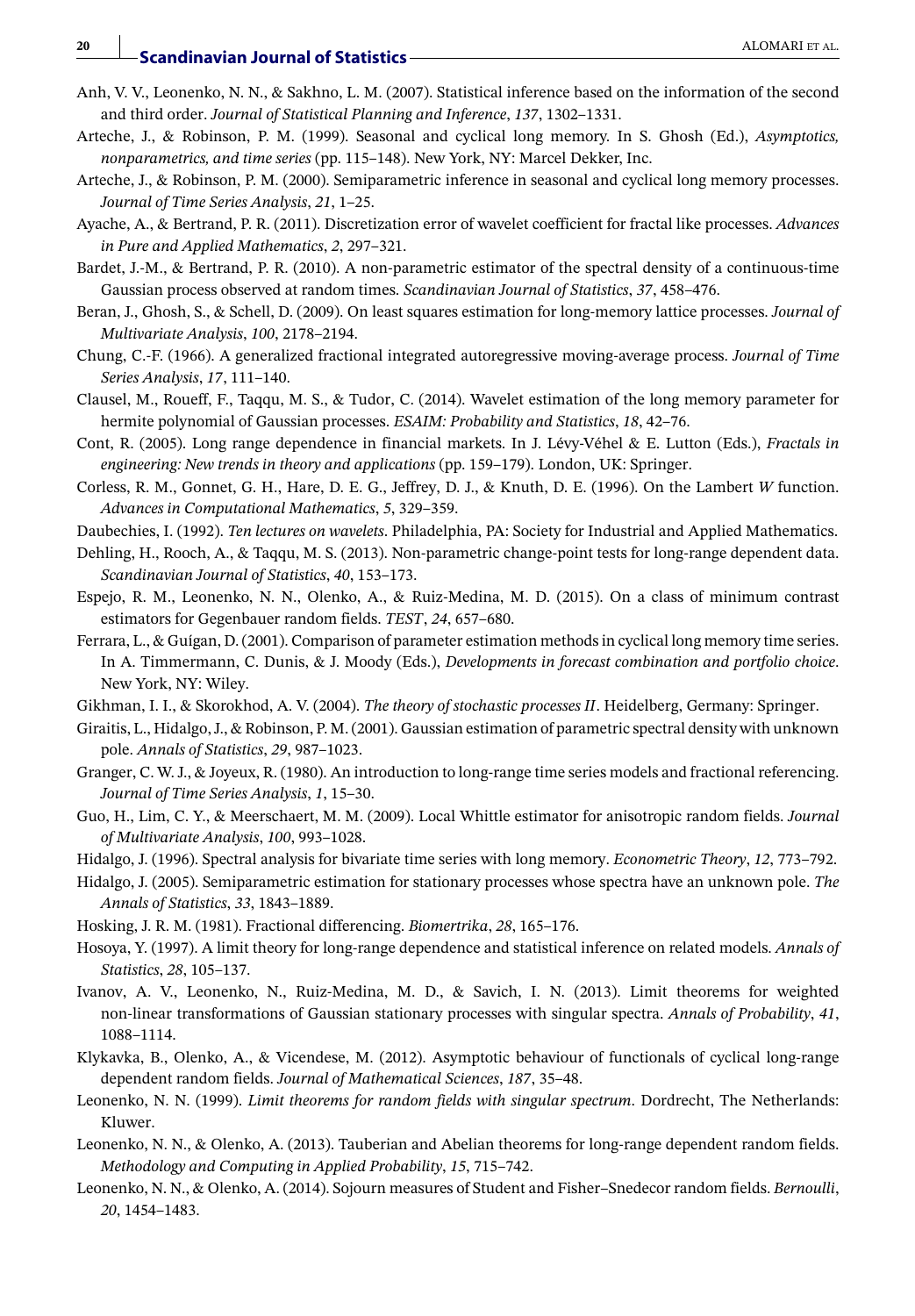- Leonenko, N. N., & Sakhno, L. M. (2006). On the Whittle estimators for some classes of continuous-parameter random processes and fields. *Statistics and Probability Letters*, *76*, 781–795.
- Leonenko, N. N., & Taufer, E. (2006). Weak convergence of functionals of stationary long memory processes to Rosenblatt-type distributions. *Journal of Statistical Planning and Inference*, *136*, 1220–1236.
- Liu, C. L. (2010). A tutorial of the wavelet transform. Taipei, Taiwan: NTUEE. Retrieved from [http://disp.ee.ntu.](http://disp.ee.ntu.edu.tw/tutorial/WaveletTutorial.pdf) [edu.tw/tutorial/WaveletTutorial.pdf](http://disp.ee.ntu.edu.tw/tutorial/WaveletTutorial.pdf)
- Meyer, Y. (1992). *Wavelets and operators*. Cambridge, UK: Cambridge University Press.
- Olenko, A. (2013). Limit theorems for weighted functionals of cyclical long-range dependent random fields. *Stochastic Analysis and Applications*, *31*, 199–213.
- Park, C., Hernández-Campos, F., Le, L., Marron, J. S., Park, J., Pipiras, V., … Zhu, Z. (2011). Long-range dependence analysis of internet traffic. *Journal of Applied Statistics*, *38*, 1407–1433.
- Pipiras, V., & Taqqu, M. S. (2017). *Long-range dependence and self-similarity*. Cambridge, UK: Cambridge University Press.
- Ramsay, J. O., & Silverman, B. W. (2013). *Functional data analysis*. New York, NY: Springer.
- Samorodnitsky, G. (2007). Long range dependence. *Foundations and Trends in Stochastic Systems*, *1*, 163–257.
- Samorodnitsky, G. (2016). *Stochastic processes and long range dependence*. Cambridge, UK: Cambridge University Press.
- Taqqu, M. S. (1979). Convergence of integrated processes of arbitrary Hermite rank. *Zeitschrift für Wahrscheinlichkeitstheorie und Verwandte Gebiete*, *50*, 53–83.
- Tsai, H., Rachinger, H., & Lin, E. M. H. (2015). Inference of seasonal long-memory time series with measurement error. *Scandinavian Journal of Statistics*, *42*, 137–154.
- Ushakov, N. G. (1999). *Selected topics in characteristic functions*. Utrecht, The Netherlands: VSP.
- Whitcher, B. (2004). Wavelet-based estimation for seasonal long-memory processes. *Technometrics*, *46*, 225–238.
- Willinger, W., Paxson, V., Riedi, R. H., & Taqqu, M. S. (2003). Long-range dependence and data network traffic. In P. Doukhan, G. Oppenheim, & M. S. Taqqu (Eds.) *Theory and applications of long-range dependence*. Boston, UK: Birkhauser Press.
- Yajima, Y. (1985). On estimation of long-memory time series models. *Australian and New Zealand Journal of Statistics*, *27*, 303–320.

**How to cite this article:** Alomari HM, Ayache A, Fradon M, Olenko A. Estimation of cyclic long-memory parameters. *Scand J Statist*. 2019;1–30. <https://doi.org/10.1111/sjos.12404>

#### **APPENDIX A**

Here, we give the proofs for all results.

*Proof of Lemma 1.* The first inequality follows from the estimate

$$
|h(\tilde{\lambda}) - h(\lambda)| \le \max_{\lambda_0 \in [\lambda, \tilde{\lambda}]} |h'(\lambda_0)| |\tilde{\lambda} - \lambda| = \max_{\lambda_0 \in [\lambda, \tilde{\lambda}]} |h'(\lambda_0) - h'(0)| |\tilde{\lambda} - \lambda|
$$
  
\n
$$
\le \max_{\lambda_0 \in [\lambda, \tilde{\lambda}]} \sup_{\tilde{\lambda}_0 \in [0, \lambda_0]} |h''(\tilde{\lambda}_0)| \cdot \lambda_0 \cdot |\tilde{\lambda} - \lambda|
$$
  
\n
$$
\le \sup_{\tilde{\lambda}_0 \in [0, \frac{1}{2}]} |h''(\tilde{\lambda}_0)| \cdot |\tilde{\lambda} + \lambda| \cdot |\tilde{\lambda} - \lambda| \le c_1 |\tilde{\lambda}^2 - \lambda^2|.
$$

Substituting  $\lambda = 0$ , we get the second inequality. Finally, the third upper bound is obtained using the mean value theorem four times. $\Box$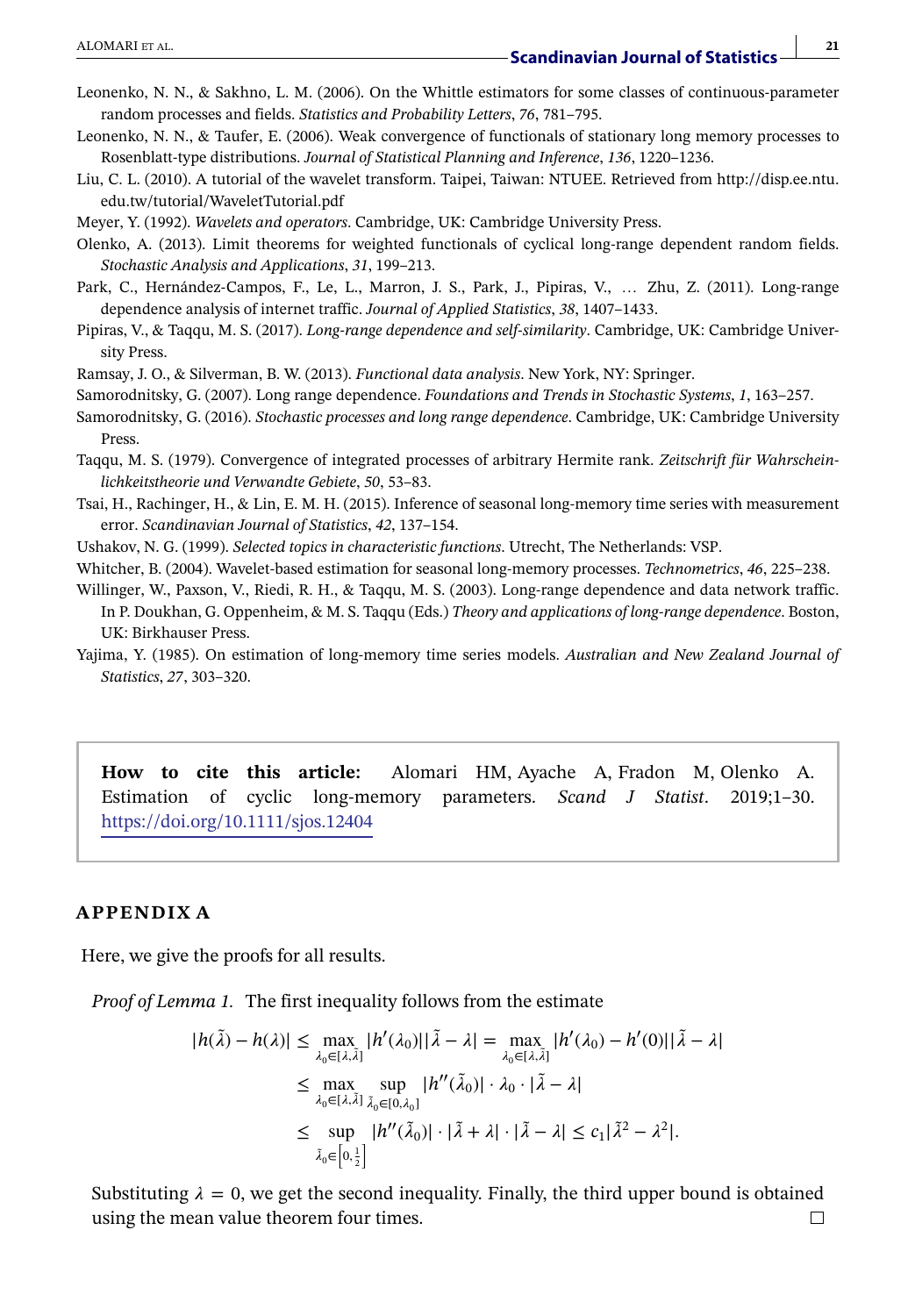*Proof of Lemma 2.* If  $k_1 = k_2$ , then by (3),

$$
I(j,k_1,k_1) = s_0^{-4\alpha} \int_{-A}^{A} \frac{|\widehat{\psi}(\lambda)|^2 h\left(\frac{\lambda}{a_j}\right)}{\left|\left(\frac{\lambda}{a_j s_0}\right)^2 - 1\right|^{2\alpha}} d\lambda \leq c_2 s_0^{-4\alpha} \sup_{u \in \left[0,\frac{A}{a_j}\right]} h(u) \left|1 - \left(\frac{A}{a_j s_0}\right)^2\right|^{-2\alpha}.
$$

By the conditions  $\frac{a_j}{2A} \ge 1$  and  $s_0 > 1$ , we get

$$
\frac{A}{a_j} \le \frac{1}{2} \quad \text{and} \quad \frac{A}{a_j s_0} \le \frac{1}{2}.\tag{A1}
$$

Hence, by Lemma 1,

$$
|I(j,k_1,k_1)| \le c_2 s_0^{-4\alpha} \frac{1+c_1}{\left(1-\frac{1}{4}\right)^{2\alpha}} \le \frac{4}{3} (1+c_1) c_2 s_0^{-4\alpha}.
$$
 (A2)

Let us denote  $p(\lambda) := \frac{|\widehat{\psi}(\lambda)|^2 h(\frac{\lambda}{a_j})}{\frac{|\widehat{\psi}(\lambda)|^2}{\lambda} h(\frac{\lambda}{a_j})^2}$  $\frac{a_j}{\sqrt{(\frac{\lambda}{2}-2)^2-1}^{2a}}$ . By Assumptions 1 and 2, the function *p*(·) is a nonnegative integrable function on [−*A,A*]. Therefore,  $\tilde{p}(\lambda) := p(\lambda) / \int_{-A}^{A} p(\lambda) d\lambda$  is a probability density. Moreover, by Assumption 1, we get  $V_{-\frac{1}{2}}^{\frac{1}{2}}(h(\cdot)) = \int_{-\frac{1}{2}}^{\frac{1}{2}} |h'(\lambda)| d\lambda \leq 2 \int_{0}^{\frac{1}{2}} c_1 \cdot \lambda d\lambda < +\infty$ . Hence, it follows from Assumption 2 that  $\tilde{p}(\lambda)$  is a function of bounded variation on [−*A, A*].

Therefore, for  $k_1 \neq k_2$  by Theorem 2.5.3 in Ushakov (1999),

$$
\left|\int_{-A}^A e^{i\frac{b_{jk_1}-b_{jk_2}}{a_j}\lambda} \tilde{p}(\lambda) d\lambda\right| \leq \frac{a_j}{|b_{jk_1}-b_{jk_2}|} V_{-A}^A(\tilde{p}).
$$

Hence, if  $k_1 \neq k_2$ , we obtain

$$
|I(j,k_1,k_2)| \le s_0^{-4\alpha} \int_{-A}^A p(\lambda) d\lambda \cdot V_{-A}^A(\tilde{p}) \cdot \frac{a_j}{|b_{jk_1} - b_{jk_2}|} = s_0^{-4\alpha} V_{-A}^A(p) \cdot \frac{a_j}{|b_{jk_1} - b_{jk_2}|}.
$$

It follows from (A1) and  $\alpha \in (0, 1/2)$  that

$$
\begin{split} V_{-A}^A(p)&\leq 2V_{-A}^A\left(|\hat{\psi}(\cdot)|^2h\left(\frac{\cdot}{a_j}\right)\right)\\ &\leq 2\left[\max_{\lambda\in[-A,A]}|\hat{\psi}(\lambda)|^2V_{-A}^A\left(h\left(\frac{\cdot}{a_j}\right)\right)+\max_{\lambda\in[-A,A]}h\left(\frac{\lambda}{a_j}\right)V_{-A}^A(|\hat{\psi}(\cdot)|^2)\right]\\ &\leq 2\left[\max_{\lambda\in[-A,A]}|\hat{\psi}(\lambda)|^2V_{-1/2}^{1/2}\left(h(\cdot)\right)+\max_{\lambda\in\left[-\frac{1}{2},\frac{1}{2}\right]}h(\lambda)V_{-A}^A(|\hat{\psi}(\cdot)|^2)\right]. \end{split}
$$

Note that this upper bound does not depend on  $j$ ,  $a_j$ ,  $b_{jk}$ .

Hence,

$$
|I(j,k_1,k_2)| \le 2s_0^{-4\alpha} \left[ \max_{\lambda \in [-A,A]} |\widehat{\psi}(\lambda)|^2 V_{-1/2}^{1/2}(h(\cdot)) + \max_{\lambda \in \left[-\frac{1}{2},\frac{1}{2}\right]} h(\lambda) \cdot V_{-A}^A(|\widehat{\psi}(\cdot)|^2) \right].
$$
 (A3)

Comparing (A2) and (A3), we obtain the value of  $c_4(s_0, \alpha)$  at the statement of Lemma 2.  $\Box$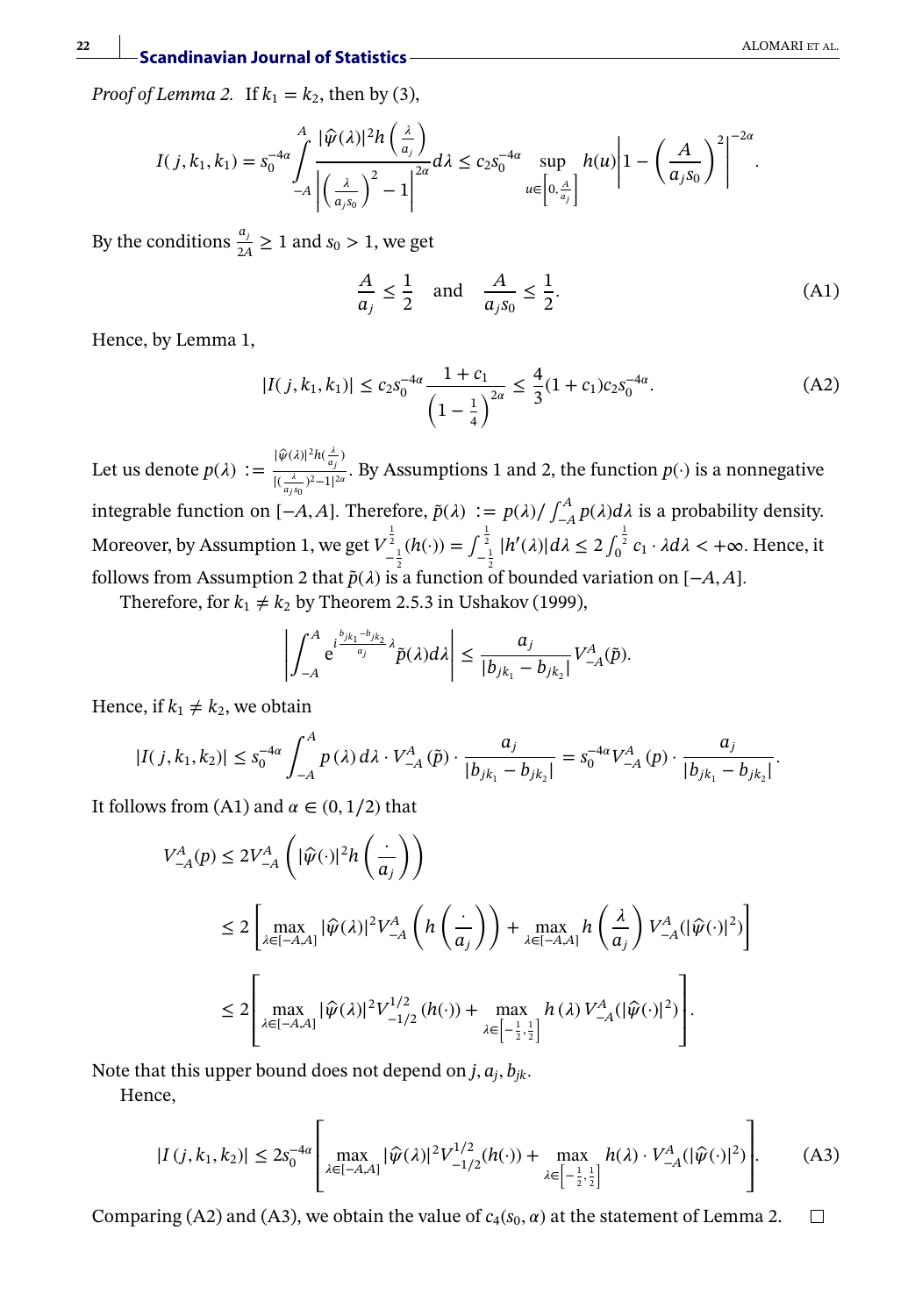*Proof of Lemma 3.* Notice that, by (1), random variables  $\delta_{jk}$  are centered Gaussian. For any centered two-dimensional Gaussian vector  $(z_1, z_2)$ , it holds  $Cov(z_1^2, z_2^2) = 2Cov^2(z_1, z_2)$ *.* Therefore, recalling (2) and the definition of  $I(i, k_1, k_2)$  in (3), we obtain

$$
\operatorname{Var}\left(\bar{\delta}_{j}^{(2)}\right) = \operatorname{Var}\left(\frac{1}{m_{j}}\sum_{k=1}^{m_{j}} \delta_{jk}^{2}\right) = \frac{1}{m_{j}^{2}} \sum_{1 \leq k_{1}, k_{2} \leq m_{j}} \operatorname{Cov}\left(\delta_{jk_{1}}^{2}, \delta_{jk_{2}}^{2}\right)
$$

$$
= \frac{2}{m_{j}^{2}} \sum_{1 \leq k_{1}, k_{2} \leq m_{j}} I^{2}(j, k_{1}, k_{2}) = \frac{2}{m_{j}^{2}} \left(\sum_{k_{1}=1}^{m_{j}} I^{2}(j, k_{1}, k_{1}) + \sum_{\substack{1 \leq k_{1}, k_{2} \leq m_{j} \\ k_{1} \neq k_{2}}} I^{2}(j, k_{1}, k_{2})\right).
$$

By Lemma 2, it follows that

$$
\operatorname{Var}\left(\bar{\delta}_{j\cdot}^{(2)}\right) \leq \frac{2}{m_j^2} \left( c_4^2(s_0, \alpha) m_j + 2c_4^2(s_0, \alpha) \sum_{k_1=1}^{m_j} \sum_{k_2=k_1+1}^{m_j} \frac{a_j^2}{(b_{jk_1} - b_{jk_2})^2} \right)
$$
  

$$
\leq \frac{2c_4^2(s_0, \alpha)}{m_j^2} \left( m_j + \frac{2a_j^2}{\gamma_j^2} \sum_{k_1=1}^{m_j} \sum_{k_2=k_1+1}^{m_j} \frac{1}{(k_2 - k_1)^2} \right)
$$
  

$$
\leq \frac{2c_4^2(s_0, \alpha)}{m_j^2} \left( m_j + \frac{2a_j^2}{\gamma_j^2} \sum_{k_1=1}^{m_j} \sum_{\tilde{k}_2=1}^{\infty} \frac{1}{\tilde{k}_2^2} \right) = \frac{2c_4^2(s_0, \alpha)}{m_j} \left( 1 + \frac{\pi^2}{3} \frac{a_j^2}{\gamma_j^2} \right).
$$

*Proof of Lemma 4.* Using Chebyshev inequality and Lemma 3, we obtain  $\mathcal{L}$ 

$$
P\left(\left|\bar{\delta}_{j\cdot}^{(2)}-J(a_j)\right|>r_j\right)\leq \frac{\text{Var}\left(\bar{\delta}_{j\cdot}^{(2)}\right)}{r_j^2}\leq \frac{c_{5j}(s_0,\alpha)}{r_j^2m_j}=2c_4^2(s_0,\alpha)\frac{\left(1+\frac{\pi^2}{3}\frac{a_j^2}{r_j^2}\right)}{r_j^2m_j}.
$$

By the choice of  $\{m_i\}$ ,

$$
\sum_{j=1}^{\infty} P\left( \left| \bar{\delta}_{j}^{(2)} - J(a_j) \right| > r_j \right) < +\infty.
$$

Therefore, applying the Borel–Cantelli lemma, we obtain the required statement.

 $\Box$ 

 $\Box$ 

We will use the next technical result.

**Lemma 10.** *For all*  $\alpha \in (0, \frac{1}{2})$  *and*  $x \in [0, \frac{1}{2}]$ *, it holds* 

$$
0 \le (1 - x)^{-2\alpha} - 1 \le 4x.
$$

*Proof of Lemma 10.* Applying the mean value theorem to the function  $\gamma_{\alpha}(y)=(1 - y)^{-2\alpha}$  on the interval  $[0, x]$ , we obtain

$$
(1-x)^{-2\alpha} - 1 = \gamma_{\alpha}(x) - \gamma_{\alpha}(0) = \gamma_{\alpha}'(a_{\alpha})x = 2\alpha(1-a_{\alpha})^{-2\alpha-1}x \le (1-a_{\alpha})^{-2\alpha-1}x,
$$

where  $a_{\alpha} \in [0, x] \subset [0, \frac{1}{2}]$ . Therefore, as  $\alpha \in (0, \frac{1}{2})$ , we get  $(1 - x)^{-2\alpha} - 1 \le (1 - \frac{1}{2})^{-2}x = 4x$ .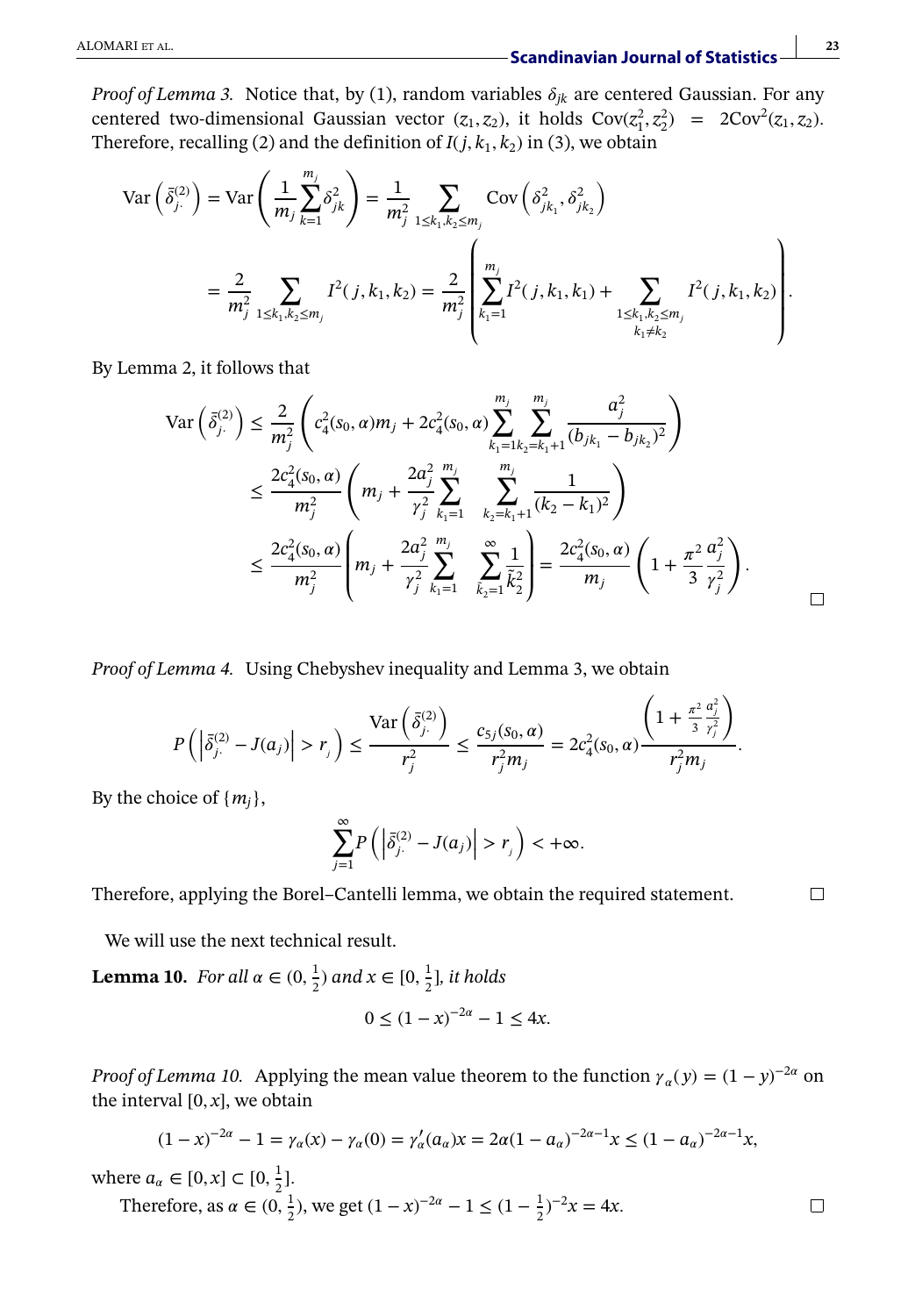*Proof of Lemma 5.* Noting that  $J(a_i) = I(j, k_1, k_1)$  and using (3), we get

$$
J(a_j) - c_2 s_0^{-4\alpha} = s_0^{-4\alpha} \int_{-A}^A |\widehat{\psi}(\lambda)|^2 \left( \frac{h\left(\frac{\lambda}{a_j}\right)}{\left|1 - \left(\frac{\lambda}{a_j s_0}\right)^2\right|^{2\alpha}} - 1 \right) d\lambda.
$$

Now, by Lemma 10, the conditions on *h*(·) in Assumption 1 and Lemma 1, it follows

|

$$
\left| J(a_j) - c_2 s_0^{-4\alpha} \right| \le s_0^{-4\alpha} \int_{-A}^A |\widehat{\psi}(\lambda)|^2 \left| h\left(\frac{\lambda}{a_j}\right) \left( \left( 1 - \left(\frac{\lambda}{a_j s_0}\right)^2 \right)^{-2\alpha} - 1 \right) + h\left(\frac{\lambda}{a_j}\right) - 1 \right| d\lambda
$$
  

$$
\le s_0^{-4\alpha} \int_{-A}^A |\widehat{\psi}(\lambda)|^2 \left( 4h\left(\frac{\lambda}{a_j}\right) \left(\frac{\lambda}{a_j s_0}\right)^2 + c_1 \left(\frac{\lambda}{a_j}\right)^2 \right) d\lambda.
$$

Moreover, it follows from Lemma 1 and the conditions of the lemma that, for  $\lambda \in [-A, A]$ ,

$$
4h\left(\frac{\lambda}{a_j}\right)\left(\frac{\lambda}{a_js_0}\right)^2 + c_1\left(\frac{\lambda}{a_j}\right)^2 \le \left(4(1+c_1)\frac{A^2}{s_0^2} + c_1A^2\right)a_j^{-2},
$$

which completes the proof.

*Proof of Lemma 6.* By (2) and Assumption 1, we get

$$
\frac{J(a_{j+1}) - J(a_j)}{a_j^{-2} - a_{j+1}^{-2}} = \int_{\mathbb{R}} \frac{|\widehat{\psi}(\lambda)|^2}{a_j^{-2} - a_{j+1}^{-2}} \left( \frac{h\left(\frac{\lambda}{a_{j+1}}\right)}{\left|s_0^2 - \left(\frac{\lambda}{a_{j+1}}\right)^2\right|^{2\alpha}} - \frac{h\left(\frac{\lambda}{a_j}\right)}{\left|s_0^2 - \left(\frac{\lambda}{a_j}\right)^2\right|^{2\alpha}} \right) d\lambda
$$
  

$$
= \int_{-A}^A |\widehat{\psi}(\lambda)|^2 \frac{h\left(\frac{\lambda}{a_{j+1}}\right) \left|s_0^2 - \left(\frac{\lambda}{a_j}\right)^2\right|^{2\alpha}}{\left(a_j^{-2} - a_{j+1}^{-2}\right) \left|s_0^2 - \left(\frac{\lambda}{a_{j+1}}\right)^2\right|^{2\alpha}} \right| s_0^2 - \left(\frac{\lambda}{a_j}\right)^2 \left| \frac{a_{j+1}^2}{a_{j+1}^2} \right|^{2\alpha} d\lambda.
$$

As  $\lambda \in [-A, A]$  and  $a_j \to +\infty$  when  $j \to +\infty$ , then there is  $j_0 \in \mathbb{N}$ , such that  $\frac{|\lambda|}{a_j} \leq \frac{1}{2}$ , for all  $\lambda$  ∈ [-*A*, *A*] and  $j \ge j_0$ . Hence, using the inequality  $s_0 > 1$ , for sufficiently large  $j \ge j_0$ , the integrand can be bounded as it is shown as follows:

$$
\left|\hat{\psi}(\lambda)\right|^{2} \frac{\left|h\left(\frac{\lambda}{a_{j+1}}\right)\left|s_{0}^{2}-\left(\frac{\lambda}{a_{j}}\right)^{2}\right|^{2\alpha}-h\left(\frac{\lambda}{a_{j}}\right)\left|s_{0}^{2}-\left(\frac{\lambda}{a_{j+1}}\right)^{2}\right|^{2\alpha}}{\left(a_{j}^{-2}-a_{j+1}^{-2}\right)\left|s_{0}^{2}-\left(\frac{\lambda}{a_{j+1}}\right)^{2}\right|^{2\alpha}}\right|
$$
\n
$$
\leq \frac{\left|\hat{\psi}(\lambda)\right|^{2}\left|h\left(\frac{\lambda}{a_{j+1}}\right)\left|s_{0}^{2}-\left(\frac{\lambda}{a_{j}}\right)^{2}\right|^{2\alpha}-h\left(\frac{\lambda}{a_{j}}\right)\left|s_{0}^{2}-\left(\frac{\lambda}{a_{j+1}}\right)^{2}\right|^{2\alpha}}{\left(a_{j}^{-2}-a_{j+1}^{-2}\right)\left|s_{0}^{2}-s_{0}^{2}\max\limits_{\lambda\in[-A,A]}\left(\frac{\lambda}{a_{j+1}}\right)^{2}\right|^{2\alpha}}\right|
$$
\n
$$
\leq \frac{\left|h\left(\frac{\lambda}{a_{j+1}}\right)-h\left(\frac{\lambda}{a_{j}}\right)\right|\left|s_{0}^{2}-\left(\frac{\lambda}{a_{j}}\right)^{2}\right|^{2\alpha}+h\left(\frac{\lambda}{a_{j}}\right)\left|s_{0}^{2}-\left(\frac{\lambda}{a_{j}}\right)^{2}\right|^{2\alpha}}{\left(3s_{0}^{2}/4\right)^{4\alpha}\left(a_{j}^{-2}-a_{j+1}^{-2}\right)}\right|
$$
\n
$$
\leq \left|\hat{\psi}(\lambda)\right|^{2} \frac{\left|h\left(\frac{\lambda}{a_{j+1}}\right)-h\left(\frac{\lambda}{a_{j}}\right)\right|\left|s_{0}^{2}-\left(\frac{\lambda}{a_{j}}\right)^{2}\right|^{2\alpha}+h\left(\frac{\lambda}{a_{j}}\right)\left|s_{0}^{2}-\left(\frac{\lambda}{a_{j}}\right)^{2}\right|^{2\alpha}}{\left(3s_{0}^{2}/4\right)^{4\alpha}\left(a_{j}^{-2}-a_{j+1}^{-2}\right)}\right|.
$$
\n(A4)

 $\Box$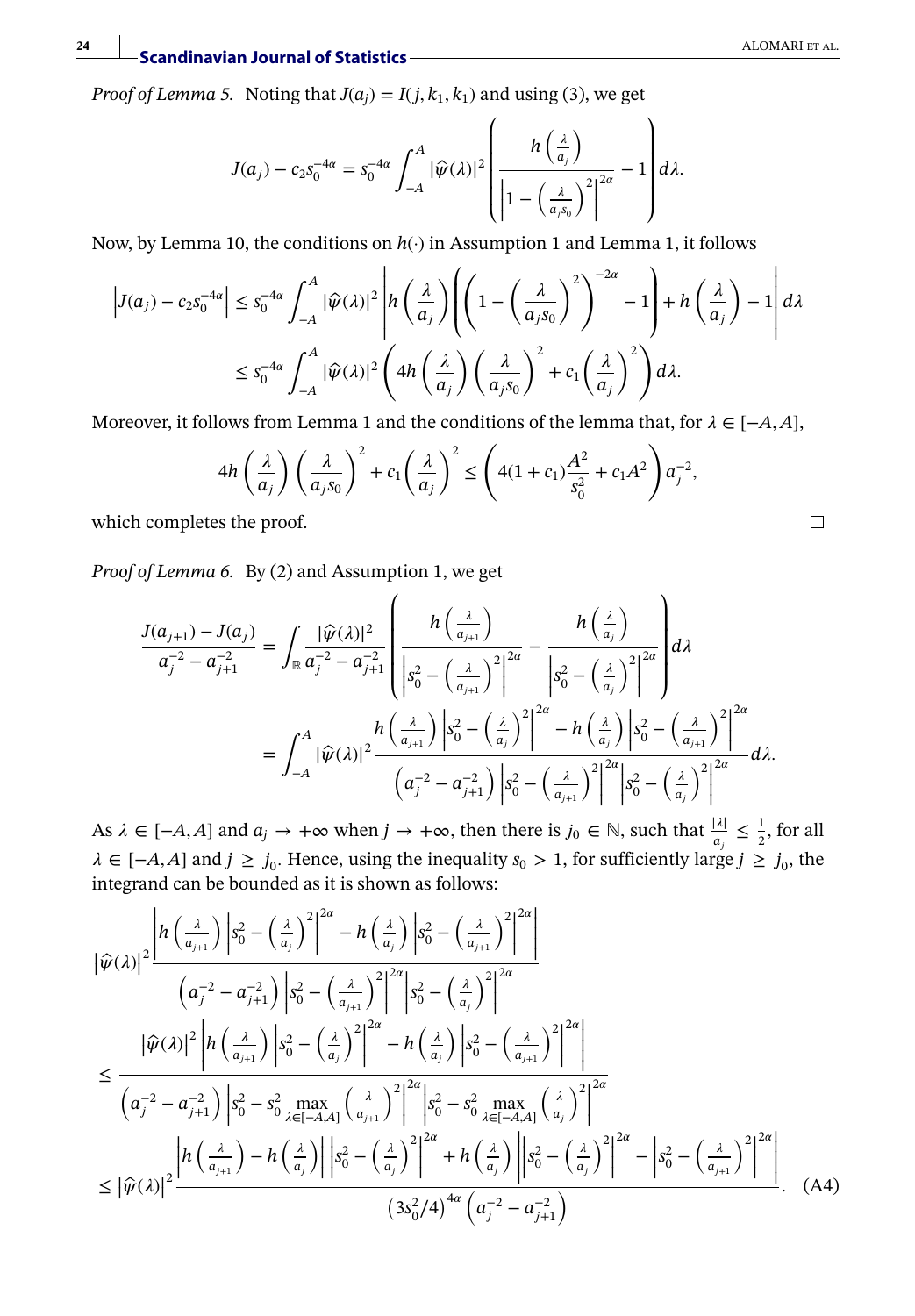Applying the first inequality in Lemma 1 to  $h(\frac{\lambda}{a_{j+1}}) - h(\frac{\lambda}{a_j})$  and the mean value theorem to  $(s_0^2 - (\frac{\lambda}{a_j})^2)^{2\alpha} - (s_0^2 - (\frac{\lambda}{a_{j+1}})^2)^{2\alpha}$ , we obtain that the upper bound for the right part of (A4) is

$$
\bigl|\hat{\psi}(\lambda)\bigr|^2 \frac{c_1 s_0^{4\alpha}\lambda^2 + 2\alpha \left(1 + c_1\right) \left(3 s_0^2/4\right)^{2\alpha - 1} \lambda^2}{\left(3 s_0^2/4\right)^{2\alpha}}.
$$

This upper bound is integrable and does not depend on *j.* Hence, one can use the dominated convergence theorem. For  $\lambda \in [-A, A]$ , it holds  $\lim_{j \to +\infty} h(\frac{\lambda}{a_j}) = 1$  and  $\lim_{j \to +\infty} |s_0^2 - (\frac{\lambda}{a_j})^2|^{2\alpha} =$  $s_0^{4\alpha}$ . Hence,

$$
\lim_{j \to +\infty} \frac{h\left(\frac{\lambda}{a_{j+1}}\right) \left| s_0^2 - \left(\frac{\lambda}{a_j}\right)^2 \right|^{2\alpha} - h\left(\frac{\lambda}{a_j}\right) \left| s_0^2 - \left(\frac{\lambda}{a_{j+1}}\right)^2 \right|^{2\alpha}}{\left(a_j^{-2} - a_{j+1}^{-2}\right) \left| s_0^2 - \left(\frac{\lambda}{a_{j+1}}\right)^2 \right|^{2\alpha}} \left| s_0^2 - \left(\frac{\lambda}{a_j}\right)^2 \right|^{2\alpha}
$$
\n
$$
= \lim_{j \to +\infty} \frac{h\left(\frac{\lambda}{a_{j+1}}\right) \left| s_0^2 - \left(\frac{\lambda}{a_j}\right)^2 \right|^{2\alpha}}{\left(a_j^{-2} - a_{j+1}^{-2}\right) s_0^{8\alpha}} \left(1 - \frac{h\left(\frac{\lambda}{a_j}\right)}{h\left(\frac{\lambda}{a_{j+1}}\right)} \left| s_0^2 - \left(\frac{\lambda}{a_j}\right)^2 \right|^2 \right|^{2\alpha}
$$
\n
$$
= \lim_{j \to +\infty} \frac{s_0^{-4\alpha}}{a_j^{-2} - a_{j+1}^{-2}} \left(1 - \frac{h\left(\frac{\lambda}{a_j}\right)}{h\left(\frac{\lambda}{a_{j+1}}\right)} \left| 1 + \frac{\left(\frac{\lambda}{a_j}\right)^2 - \left(\frac{\lambda}{a_{j+1}}\right)^2}{s_0^2 - \left(\frac{\lambda}{a_j}\right)^2} \right|^2 \right).
$$
\n(A5)

Using L'Hôpital's rule, one can see that, for  $\alpha \in (0, 1/2)$ , it holds  $\lim_{x\to 0} \frac{1-(1+x)^{2\alpha}}{x} = -2\alpha$ . Noting that, for  $\lambda \in [-A, A]$ , we get

$$
\frac{\left| h\left(\frac{\lambda}{a_{j+1}}\right) - h\left(\frac{\lambda}{a_j}\right) \right|}{a_j^{-2} - a_{j+1}^{-2}} \leq \sup_{\lambda_0 \in [0,A]} \left| h''\left(\frac{\lambda_0}{a_j}\right) \right| \cdot \lambda^2 \to 0,
$$

when  $a_i \rightarrow +\infty$ ; we obtain that (A5) equals

 $\mathbb{R}^2$ 

$$
\lim_{j \to +\infty} \frac{s_0^{-4\alpha}}{\left(a_j^{-2} - a_{j+1}^{-2}\right)} \frac{h\left(\frac{\lambda}{a_j}\right)}{h\left(\frac{\lambda}{a_{j+1}}\right)} \left\{\frac{h\left(\frac{\lambda}{a_{j+1}}\right)}{h\left(\frac{\lambda}{a_j}\right)} - 1 + 1 - \left|1 + \frac{\left(\frac{\lambda}{a_j}\right)^2 - \left(\frac{\lambda}{a_{j+1}}\right)^2}{s_0^2 - \left(\frac{\lambda}{a_j}\right)^2}\right|^2\right\}
$$
\n
$$
= \lim_{j \to +\infty} \frac{s_0^{-4\alpha}}{\left(a_j^{-2} - a_{j+1}^{-2}\right)} \left(1 - \left|1 + \frac{\left(\frac{\lambda}{a_j}\right)^2 - \left(\frac{\lambda}{a_{j+1}}\right)^2}{s_0^2 - \left(\frac{\lambda}{a_j}\right)^2}\right|^2\right) = - \lim_{j \to +\infty} \frac{2\alpha s_0^{-4\alpha} \left(\left(\frac{\lambda}{a_j}\right)^2 - \left(\frac{\lambda}{a_{j+1}}\right)^2\right)}{\left(a_j^{-2} - a_{j+1}^{-2}\right)\left(s_0^2 - \left(\frac{\lambda}{a_j}\right)^2\right)}
$$
\n
$$
= -2\alpha s_0^{-4\alpha - 2} \lambda^2.
$$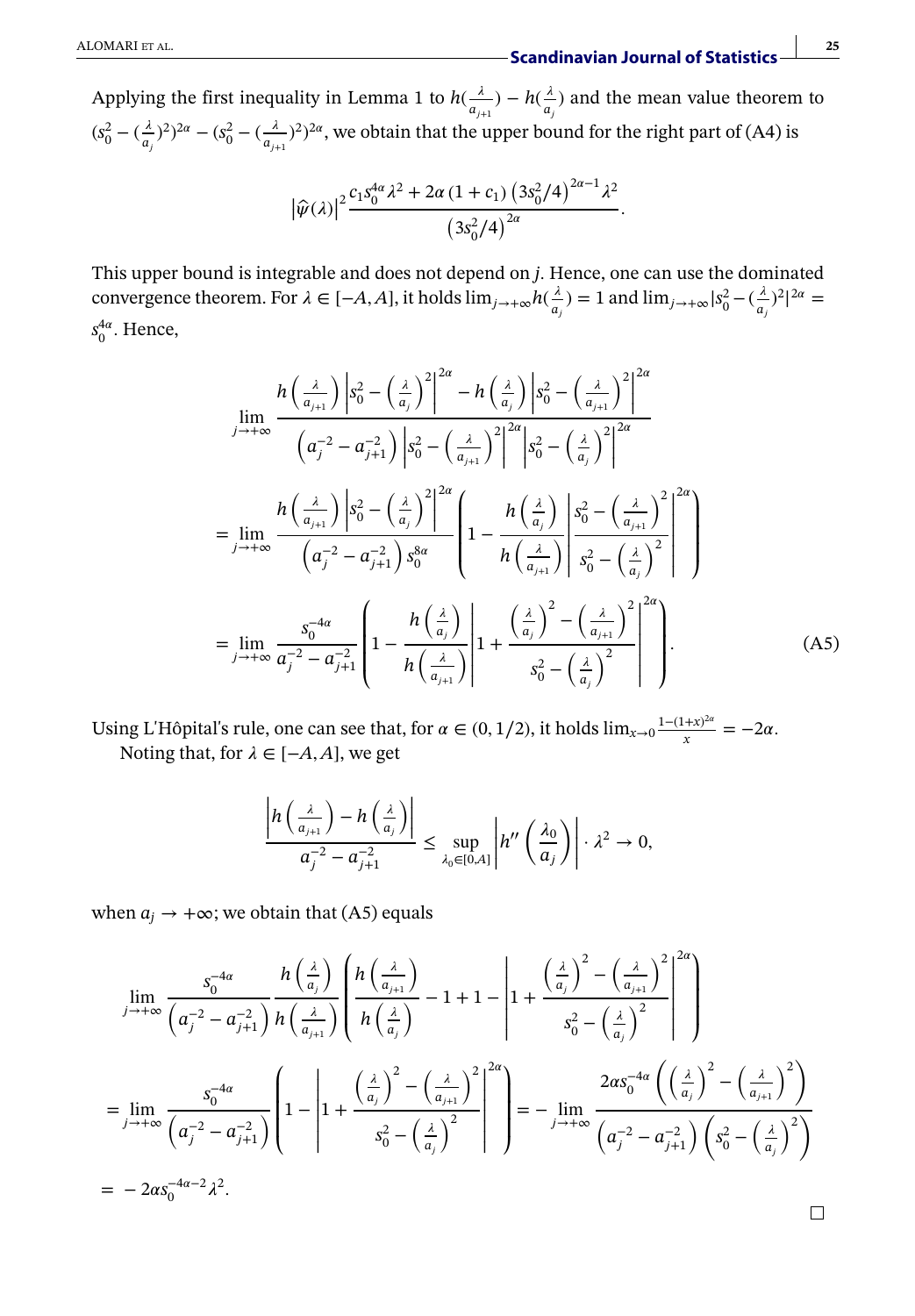*Proof of Lemma 7.* Note that

$$
\left| J(a_{j}) - J(a_{j+1}) - \alpha s_{0}^{-4\alpha - 2} c_{3} \cdot (a_{j}^{-2} - a_{j+1}^{-2}) \right|
$$
\n
$$
= \left| \int_{-A}^{A} |\hat{\psi}(\lambda)|^{2} \left( \frac{h\left(\frac{\lambda}{a_{j}}\right)}{\left| s_{0}^{2} - \left(\frac{\lambda}{a_{j}}\right)^{2} \right|^{2\alpha}} - 2\alpha s_{0}^{-4\alpha - 2} \left(\frac{\lambda}{a_{j}}\right)^{2} - s_{0}^{-4\alpha} \right) d\lambda \right|
$$
\n
$$
- \int_{-A}^{A} |\hat{\psi}(\lambda)|^{2} \left( \frac{h\left(\frac{\lambda}{a_{j+1}}\right)}{\left| s_{0}^{2} - \left(\frac{\lambda}{a_{j+1}}\right)^{2} \right|^{2\alpha}} - 2\alpha s_{0}^{-4\alpha - 2} \left(\frac{\lambda}{a_{j+1}}\right)^{2} - s_{0}^{-4\alpha} \right) d\lambda \right|
$$
\n
$$
\leq s_{0}^{-4\alpha} \int_{-A}^{A} |\hat{\psi}(\lambda)|^{2} \left( \frac{\left| h\left(\frac{\lambda}{a_{j}}\right) - 1 \right|}{\left| 1 - \left(\frac{\lambda}{a_{j}s_{0}}\right)^{2} \right|^{2\alpha}} + \left| \frac{1}{\left| 1 - \left(\frac{\lambda}{a_{j}s_{0}}\right)^{2} \right|^{2\alpha}} - 2\alpha \left(\frac{\lambda}{a_{j}s_{0}}\right)^{2} - 1 \right|
$$
\n
$$
+ \frac{\left| h\left(\frac{\lambda}{a_{j+1}}\right) - 1 \right|}{\left| 1 - \left(\frac{\lambda}{a_{j+1}s_{0}}\right)^{2} \right|^{2\alpha}} + \left| \frac{1}{\left| 1 - \left(\frac{\lambda}{a_{j+1}s_{0}}\right)^{2} \right|^{2\alpha}} - 2\alpha \left(\frac{\lambda}{a_{j+1}s_{0}}\right)^{2} - 1 \right| d\lambda. \tag{A6}
$$

Let us consider the function *f*(*x*) : =  $(1-x)^{-2\alpha} - 2\alpha x - 1$ , *x* ∈ [0, 1/4],  $\alpha$  ∈ (0, 1/2). Notice that  $f(\cdot) \in C^2[0, 1/4], f(0) = 0, f'(x) = 2\alpha(1-x)^{-2\alpha-1} - 2\alpha, f'(0) = 0, f''(x) = 2\alpha(2\alpha+1)(1-x)^{-2\alpha-2}$ . Then, applying the mean value theorem twice, we get

$$
|f(x) - f(0)| \le \sup_{u \in [0,1/4]} f''(u)x^2, \quad x \in [0,1/4].
$$

Noting that  $\sup_{u \in [0,1/4]} f''(u) \le \frac{2^7}{3^3}$ ; it follows  $|f(x) - f(0)| \le \frac{2^7}{3^3}x^2$ ,  $x \in [0,1/4]$ .

Therefore, if  $\frac{A}{a_1 s_0} \leq \frac{1}{2}$ , one can bound the second and the fourth terms of the integrand in (A6) by  $\frac{2^7}{3^3}(\frac{\lambda}{a_1s_0})^4$  and  $\frac{2^7}{3^3}(\frac{\lambda}{a_{j+1}s_0})^4$ , respectively. By Lemma 1, if  $\frac{A}{a_j} \le \frac{1}{2}$ , then the first and third terms in (A6) can be bounded by  $2c_1(\frac{\lambda}{a_j})^4$  and  $2c_1(\frac{\lambda}{a_{j+1}})^4$ , respectively.

Combining the above bounds for sufficiently large *j*, we get

$$
\left| J(a_j) - J(a_{j+1}) - \alpha c_3 s_0^{-4\alpha - 2} \cdot \left( a_j^{-2} - a_{j+1}^{-2} \right) \right|
$$
  
\n
$$
\leq s_0^{-4\alpha} \int_{-A}^{A} |\widehat{\psi}(\lambda)|^2 \left[ \frac{2^7}{3^3} \left( \frac{\lambda}{a_j s_0} \right)^4 + \frac{2^7}{3^3} \left( \frac{\lambda}{a_{j+1} s_0} \right)^4 + 2c_1 \left[ \left( \frac{\lambda}{a_j} \right)^4 + \left( \frac{\lambda}{a_{j+1}} \right)^4 \right] \right] d\lambda
$$
  
\n
$$
\leq \frac{2^8}{3^3} s_0^{-4\alpha - 4} a_j^{-4} \int_{-A}^{A} |\widehat{\psi}(\lambda)|^2 \lambda^4 \left( 1 + 3^3 c_1 s_0^4 / 2^6 \right) d\lambda.
$$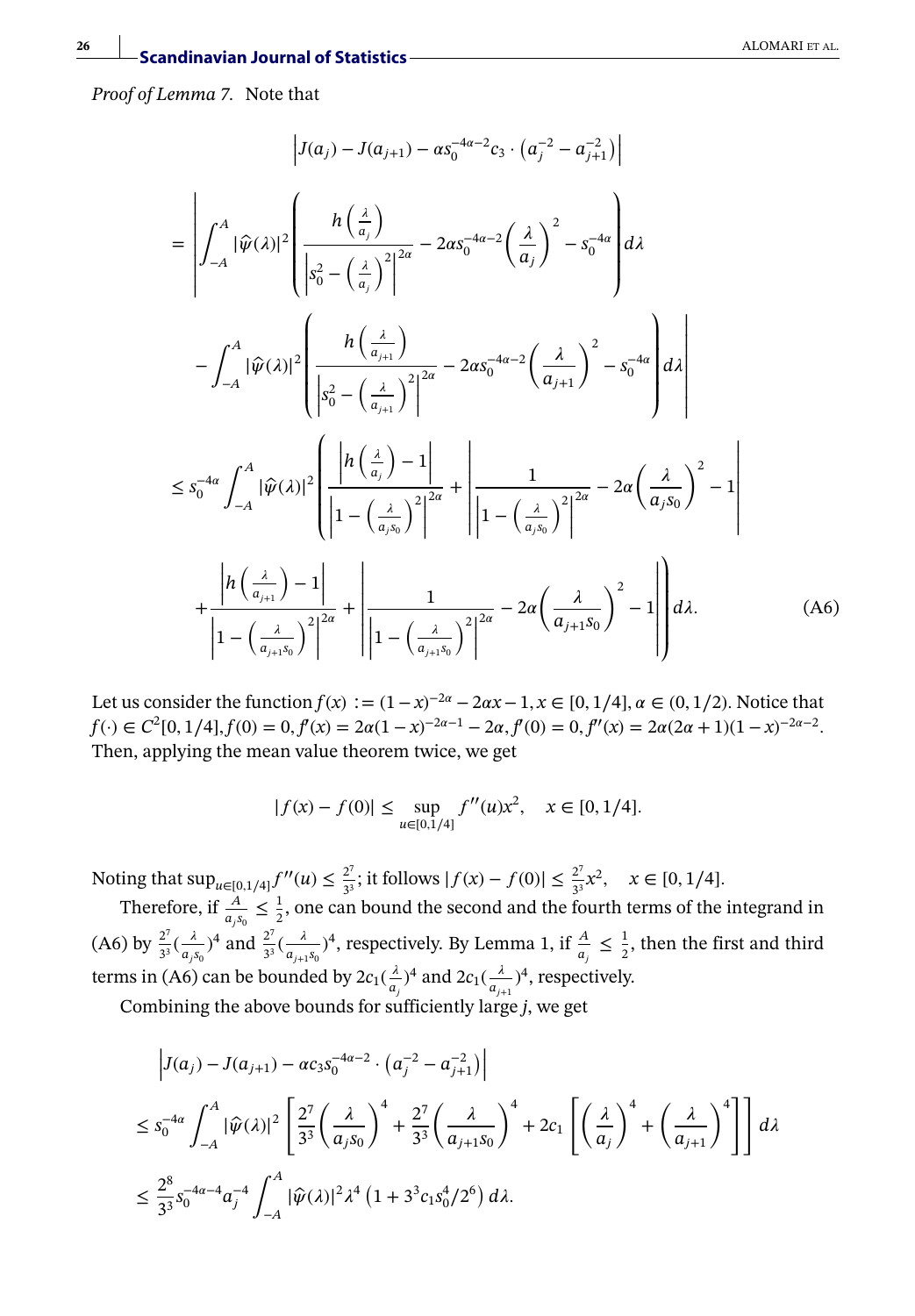*.*

Thus, for sufficiently large *j*, we obtain

$$
\left| \frac{J(a_j) - J(a_{j+1})}{a_j^{-2} - a_{j+1}^{-2}} - \alpha c_3 s_0^{-4\alpha - 2} \right| \le \frac{2^7 A^2 s_0^{-4\alpha - 4} \left(1 + 3^3 c_1 s_0^4 / 2^6\right)}{3^3 a_j^2 \left(1 - \frac{a_j^2}{a_{j+1}^2}\right)} c_3,
$$

which completes the proof of Lemma 7.

*Proof of Proposition 2.* Note that  $\Delta \bar{\delta}^{(2)}_{j}$  can be rewritten as

$$
\Delta \bar{\delta}_{j.}^{(2)} = \frac{\left(\bar{\delta}_{j.}^{(2)} - J(a_j)\right) - \left(\bar{\delta}_{j+1.}^{(2)} - J(a_{j+1})\right) + \left(J(a_j) - J(a_{j+1})\right)}{a_j^{-2} - a_{j+1}^{-2}}
$$

Thus, by Lemmas 4 and 7,

$$
\left| \Delta \bar{\delta}_{j.}^{(2)} - \alpha c_3 s_0^{-4\alpha - 2} \right| \leq \frac{c_6(r_j + r_{j+1})}{a_j^{-2} - a_{j+1}^{-2}} + \frac{2^6 A^2 s_0^{-4\alpha - 4} \left( 1 + 3^3 c_1 s_0^4 / 2^6 \right)}{3^3 a_j^2 \left( 1 - \left( \frac{a_j^2}{a_{j+1}^2} \right)^2 \right)} c_3
$$
  

$$
\leq \frac{2c_6}{1 - \left( \frac{a_j}{a_{j+1}} \right)^2} a_j^2 r_j + \frac{2^6 A^2 s_0^{-4\alpha - 4} \left( 1 + 3^3 c_1 s_0^4 / 2^6 \right) c_3}{3^3 \left( 1 - \left( \frac{a_j}{a_{j+1}} \right)^2 \right)} a_j^{-2}
$$
  

$$
\leq \frac{2c_6 a_j^2 r_j}{1 - \frac{1}{(1 + \epsilon)^2}} + \frac{2^6 A^2 s_0^{-4\alpha - 4} \left( 1 + 3^3 c_1 s_0^4 / 2^6 \right) c_3}{3^3 \left( 1 - \frac{1}{(1 + \epsilon)^2} \right)} a_j^{-2} \leq c_9 \max \left( a_j^2 r_j, a_j^{-2} \right),
$$
  

$$
\vdots = \frac{2c_6}{1 - \frac{1}{(1 + \epsilon)^2}} + \frac{2^6 A^2 s_0^{-4\alpha - 4} (1 + 3^3 c_1 s_0^4 / 2^6) c_3}{3^3 \left( 1 - \frac{1}{(1 + \epsilon)^2} \right)} a_j^{-2} \leq c_9 \max \left( a_j^2 r_j, a_j^{-2} \right),
$$

where *c*<sup>9</sup>  $1-\frac{1}{(1+\epsilon)^2}$ +  $\frac{(1+3\epsilon_1 s_0/2)\epsilon_3}{3^3(1-\frac{1}{(1+\epsilon)^2})}$ .

*Proof of Lemma 8.* Let us find the range of the two-d–valued function

$$
\mathbf{y}(s_0, \alpha) = \begin{pmatrix} y_1(s_0, \alpha) \\ y_2(s_0, \alpha) \end{pmatrix} := \begin{pmatrix} s_0^{-4\alpha} \\ \alpha s_0^{-4\alpha - 2} \end{pmatrix}
$$

defined on the domain  $(s_0, \alpha) \in (1, +\infty) \times (0, \frac{1}{2})$ *.* 

For simplicity, we use the notations  $y_1$  and  $y_2$  instead of  $y_1(s_0, \alpha)$  and  $y_2(s_0, \alpha)$  for the following computations.

As  $s_0 > 1$ , then for each  $\alpha \in (0, \frac{1}{2})$ , the range of possible values of  $y_1$  is  $(0, 1)$ *.* For each  $\alpha \in (0, \frac{1}{2})$  and  $y_1 \in (0, 1)$ , there is such  $s_0$  that  $y_1 = s_0^{-4\alpha}$ . The variable  $y_2$  can be expressed in terms of  $y_1$  as  $y_2 = \alpha \cdot y_1^{1 + \frac{1}{2\alpha}}$ . Therefore, we can assume that  $y_1$  is fixed and change only  $\alpha$  to investigate the range of  $y_2$ .

Notice that

$$
(y_2)'_{\alpha} = y_1^{1 + \frac{1}{2\alpha}} + \alpha y_1^{1 + \frac{1}{2\alpha}} \ln(y_1) \cdot \left(-\frac{1}{2\alpha^2}\right) = y_1^{1 + \frac{1}{2\alpha}} \left(1 - \frac{\ln(y_1)}{2\alpha}\right).
$$

If  $y_1 \in (0, 1)$ , then  $(y_2)'_{\alpha} > 0$  and  $y_2$  is an increasing function of  $\alpha$  with the range  $(0, y_1^2/2)$ . Hence, the range of the function  $\mathbf{y}(s_0, \alpha)$  on the domain  $(1, +\infty) \times (0, \frac{1}{2})$  is  $R_{\mathbf{y}}$ , which completes the proof. $\Box$ 

 $\Box$ 

 $\Box$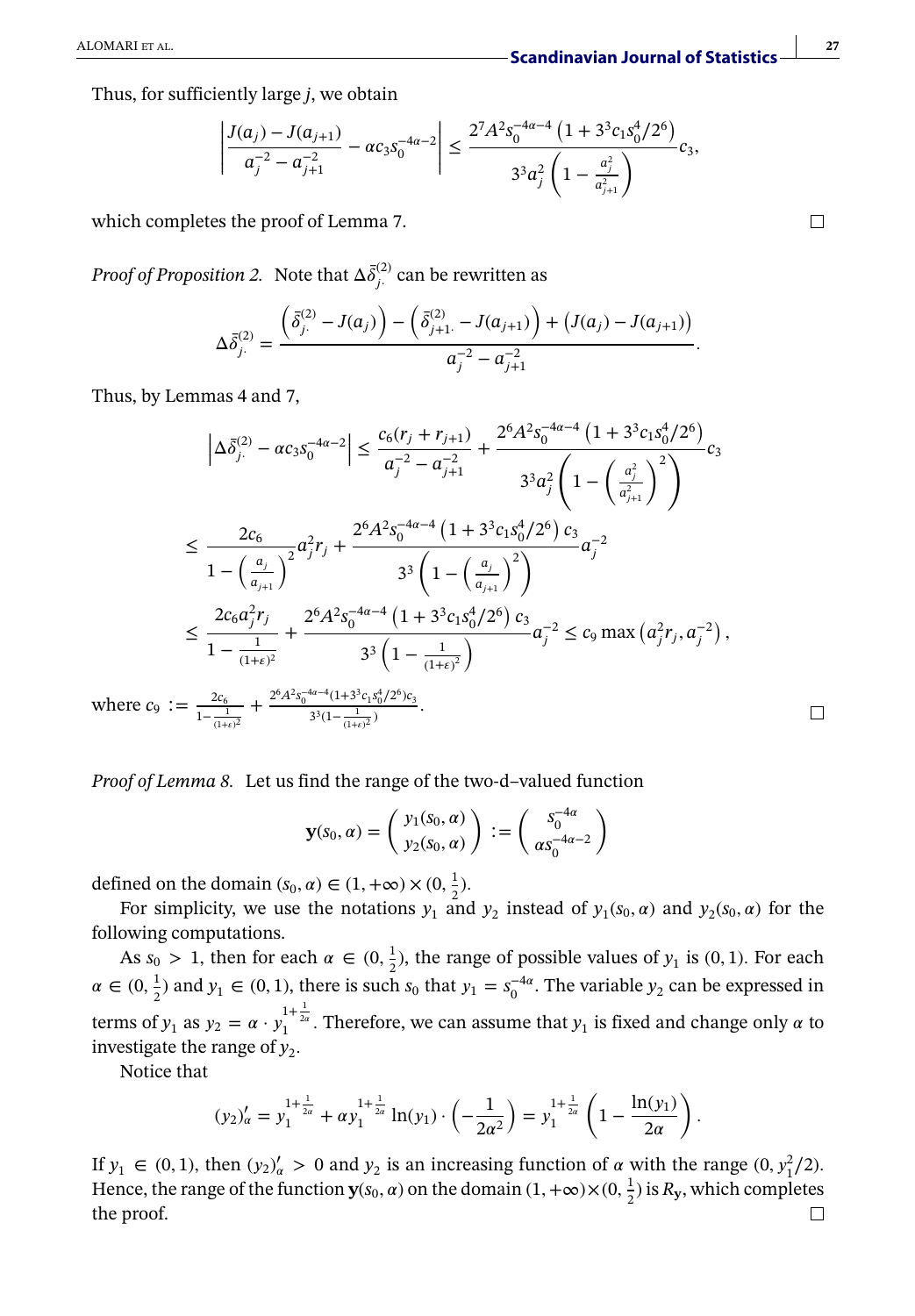*Proof of Lemma 9.* If  $(s_0, \alpha)$  and  $(s'_0, \alpha')$  are two solutions of the system (6) for some  $(y_1, y_2) \in$ *R***y**, then

$$
\begin{cases} s_0^{-4\alpha} = (s'_0)^{-4\alpha'}, \\ \alpha s_0^{-2} = \alpha' (s'_0)^{-2}, \end{cases}
$$

and therefore,

$$
\begin{cases} s_0^\alpha = \left(s_0^\prime\right)^{\alpha^\prime}, \\ \left(\frac{\alpha}{s_0^2}\right)^\alpha = \left(\frac{\alpha^\prime}{\left(s_0^\prime\right)^2}\right)^\alpha. \end{cases}
$$

Hence,  $(\frac{\alpha'}{\alpha})^{\alpha} = (\frac{(s'_0)^2}{s_0^2})$  $s_0^{(1/2)}$ <sub>2</sub><sup>2</sup> = (*s*'<sub>0</sub>)<sup>2( $\alpha - \alpha'$ )</sup> and  $\frac{\alpha'}{\alpha} = (s_0')^{2(1-\frac{\alpha'}{\alpha})}$ . Denoting  $\frac{a'}{a} = t$  and  $(s'_0)^2 = a$ , we obtain the equation

$$
ta^{t-1} = 1, \quad t \in \mathbb{R}_+.
$$
\n
$$
(A7)
$$

As  $s_0 > 1$ , then  $s'_0$  must also be greater than 1 (otherwise,  $\alpha' < 0$ , which is not feasible). Hence, *a >* 1 and the left-hand side of (A7) is an increasing function. Hence, the equation has the only solution  $t = 1$ , which means  $\alpha' = \alpha$  and implies a unique solution of (6).  $\Box$ 

*Proof of Proposition 3.* Let us rewrite (6) as

$$
\begin{cases}\n-4\alpha \ln(s_0) = \ln(y_1), \\
\alpha = \frac{y_2}{y_1} s_0^2,\n\end{cases}
$$

and therefore,

$$
\begin{cases}\n\alpha \left( \ln(\alpha) + \ln \left( \frac{y_1}{y_2} \right) \right) = -\frac{\ln(y_1)}{2}, \\
s_0 = \sqrt{\frac{y_1}{y_2}} \alpha.\n\end{cases}
$$

Denoting  $t = \ln(\alpha)$ , the first equation can be rewritten as

$$
e^{t}\left(t + \ln\left(\frac{y_{1}}{y_{2}}\right)\right) = -\frac{\ln(y_{1})}{2},
$$
  
\n
$$
e^{t + \ln\left(\frac{y_{1}}{y_{2}}\right)}\left(t + \ln\left(\frac{y_{1}}{y_{2}}\right)\right) = e^{\ln\left(\frac{y_{1}}{y_{2}}\right)}\ln\left(y_{1}^{-\frac{1}{2}}\right) = \frac{y_{1}}{y_{2}}\ln\left(y_{1}^{-\frac{1}{2}}\right).
$$

Hence, by the definition of the Lambert *W* function, we obtain

$$
t = \text{Lambert} W\left(\frac{y_1}{y_2}\ln\left(\frac{y_1^{-\frac{1}{2}}}{y_1}\right)\right) - \ln\left(\frac{y_1}{y_2}\right).
$$

Finally, (7) follows from  $\alpha = e^t$  and  $s_0 = (\frac{y_1}{y_2}\alpha)^{\frac{1}{2}}$ .

*Proof of Theorem 1.* The first statement of the theorem immediately follows from Proposition 3. To investigate properties of the solutions  $(\hat{s}_0, \hat{\alpha}_i)$ , one has to study properties of Lambert $W(\frac{x_1}{x_2})$  $\frac{x_1}{x_2}$ ).

 $\Box$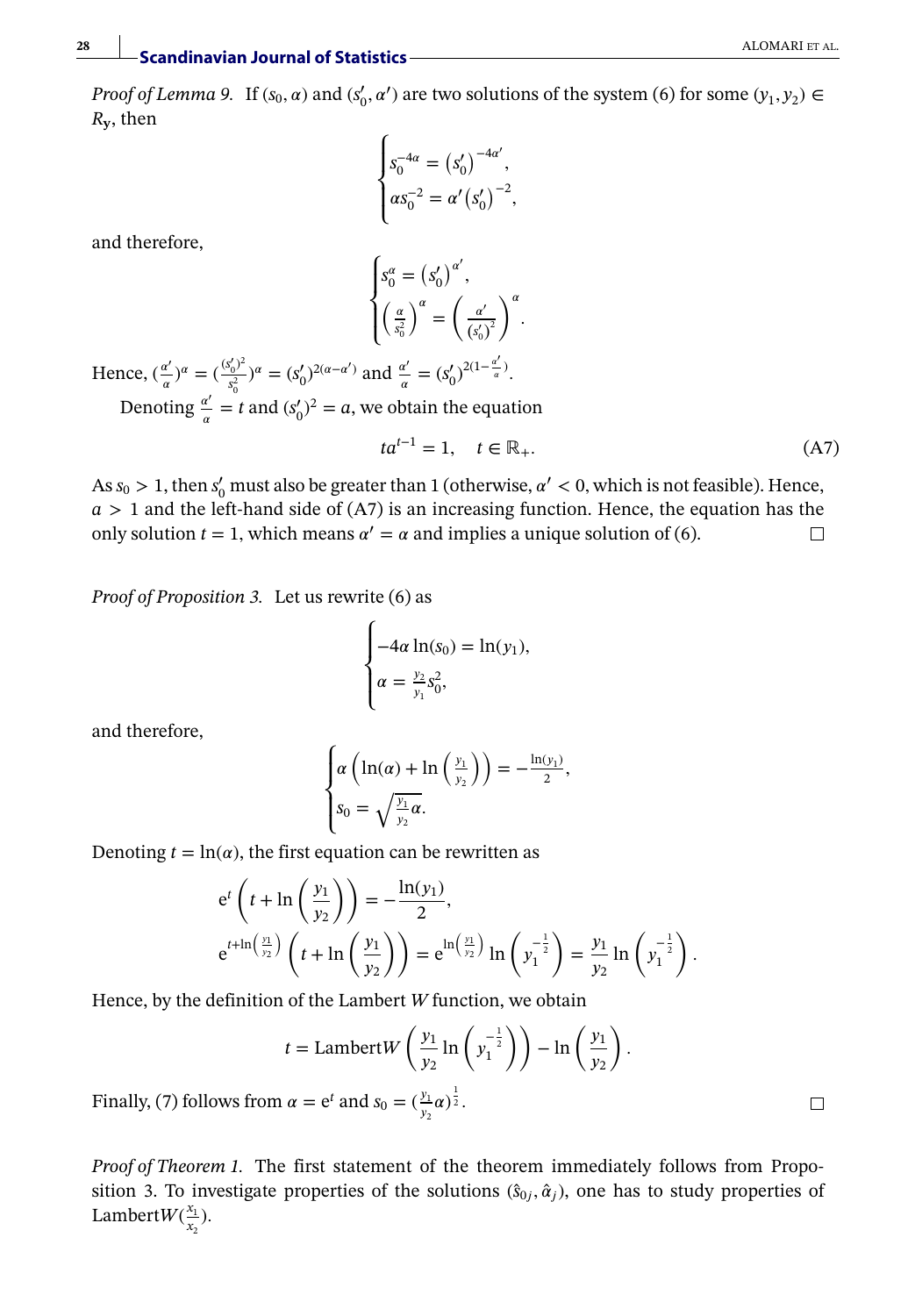Notice that, by the two-dimensional mean value theorem, for any  $f : \mathbb{R}^2 \to \mathbb{R}$  that is from  $C^1(\mathbb{R}^2)$ , it holds

$$
f(\mathbf{x}) - f(\mathbf{y}) = (\nabla f ((1 - c)\mathbf{x} + c\mathbf{y}), \mathbf{x} - \mathbf{y}), \quad \mathbf{x}, \mathbf{y} \in \mathbb{R}^2,
$$

where *c* ∈ [0*,* 1]*,* ∇ denotes the gradient and (·*,* ·) is the scalar product in ℝ<sup>2</sup>*.* Therefore,

$$
|f(\mathbf{x}) - f(\mathbf{y})| \le \sup_{c \in [0,1]} \left| |\nabla f\left((1-c)\mathbf{x} + c\mathbf{y}\right)|| \cdot \left| |\mathbf{x} - \mathbf{y}|\right| \right|.
$$

Now, applying this result to the function  $f(\mathbf{x}) = \exp(\frac{1}{2})$  $\frac{1}{2}$ Lambert $W(\frac{x_1}{x_2})$  $(\frac{x_1}{x_2})$ ),  $\mathbf{x} = (\ln(\frac{c_2}{\delta^{(2,a)}_{j}}), 2q_j)$ ,  $\mathbf{y} = (4\alpha \ln(s_0), \frac{2\alpha}{s_0^2})$ , and noting that the solution  $\hat{s}_{0j}$  is given by (8), we obtain

$$
|\hat{S}_{0j} - S_0| = \left| e^{\frac{1}{2} \text{Lambert}W\left(\frac{x_1}{x_2}\right)} - e^{\frac{1}{2} \text{Lambert}W\left(\frac{y_1}{y_2}\right)} \right| \le \sup_{c \in [0,1]} \left| \nabla e^{\frac{1}{2} \text{Lambert}W\left(\frac{(1-c)x_1 + c y_1}{(1-c)x_2 + c y_2}\right)} \right|
$$

$$
\times \left| \left| \left( \ln \left( \frac{c_2}{\bar{\delta}_{j}^{(2,a)}} \right) - 4\alpha \ln(s_0), \frac{2c_2}{c_3} \frac{\Delta \bar{\delta}_{j}^{(2,a)}}{\bar{\delta}_{j}^{(2,a)}} - \frac{2\alpha}{s_0^2} \right) \right| \right|.
$$
(A8)

Noting that  $(LambertW(x))' = \frac{LambertW(x)}{x(1+LambertW(x))}$ , we obtain

$$
\nabla e^{\frac{1}{2}\text{Lambert}W\left(\frac{x_1}{x_2}\right)} = e^{\frac{1}{2}\text{Lambert}W\left(\frac{x_1}{x_2}\right)} \frac{\text{Lambert}W\left(\frac{x_1}{x_2}\right)}{2\frac{x_1}{x_2}(1 + \text{Lambert}W\left(\frac{x_1}{x_2}\right))} \left(\frac{1}{x_2}, -\frac{x_1}{x_2^2}\right)
$$

$$
= e^{\frac{1}{2}\text{Lambert}W\left(\frac{x_1}{x_2}\right)} \frac{\text{Lambert}W\left(\frac{x_1}{x_2}\right)}{1 + \text{Lambert}W\left(\frac{x_1}{x_2}\right)} \left(\frac{1}{2x_1}, -\frac{1}{2x_2}\right).
$$

By the properties of the adjusted estimates  $\mathbf{x} = (\ln(\frac{c_2}{\delta_j^{(2,a)}}), 2q_j) \rightarrow (4\alpha \ln(s_0), \frac{2\alpha}{s_0^2})$ , when  $j \rightarrow \infty$ . As both  $4\alpha \ln(s_0)$  and  $\frac{2\alpha}{s_0^2}$  are strictly positive real numbers, then  $x_1$  and  $x_2$  are strictly positive values separated from zero for sufficiently large *j*. Hence,  $\frac{1}{x_1}$  and  $\frac{1}{x_2}$  are bounded and the above gradient is uniformly bounded for all sufficiently large values of *j.*

Now, we study the second multiplier in (A8),

$$
\left\| \left( \ln \left( \frac{c_2}{\bar{\delta}_{j.}^{(2,a)}} \right) - 4\alpha \ln(s_0), \frac{2c_2}{c_3} \frac{\Delta \bar{\delta}_{j.}^{(2,a)}}{\bar{\delta}_{j.}^{(2,a)}} - \frac{2\alpha}{s_0^2} \right) \right\| \le \left| \ln \left( \frac{c_2}{\bar{\delta}_{j.}^{(2,a)} s_0^{4a}} \right) \right| + \left| \frac{2c_2 s_0^2 \Delta \bar{\delta}_{j.}^{(2,a)} - 2\alpha c_3 \bar{\delta}_{j.}^{(2,a)}}{c_3 s_0^2 \bar{\delta}_{j.}^{(2,a)}} \right|.
$$
\n(A9)

As  $|\ln(x_1) - \ln(y_1)| \le \frac{|x_1 - y_1|}{\min(x_1, y_1)}$  for  $x_1, y_1 \in \mathbb{R}_+$ , then by Proposition 1 and Remark 11, we can estimate the first summand in (A9) as

$$
\left| \ln \left( \frac{c_2 s_0^{-4\alpha}}{\bar{\delta}_{j}^{(2,a)}} \right) \right| \le \frac{\left| \bar{\delta}_{j}^{(2,a)} - c_2 s_0^{-4\alpha} \right|}{\min \left( \bar{\delta}_{j}^{(2,a)}, c_2 s_0^{-4\alpha} \right)} \le c_{12} \max \left( r_j, a_j^{-2} \right), \tag{A10}
$$

where  $c_{12}$  is an almost surely finite random variable.